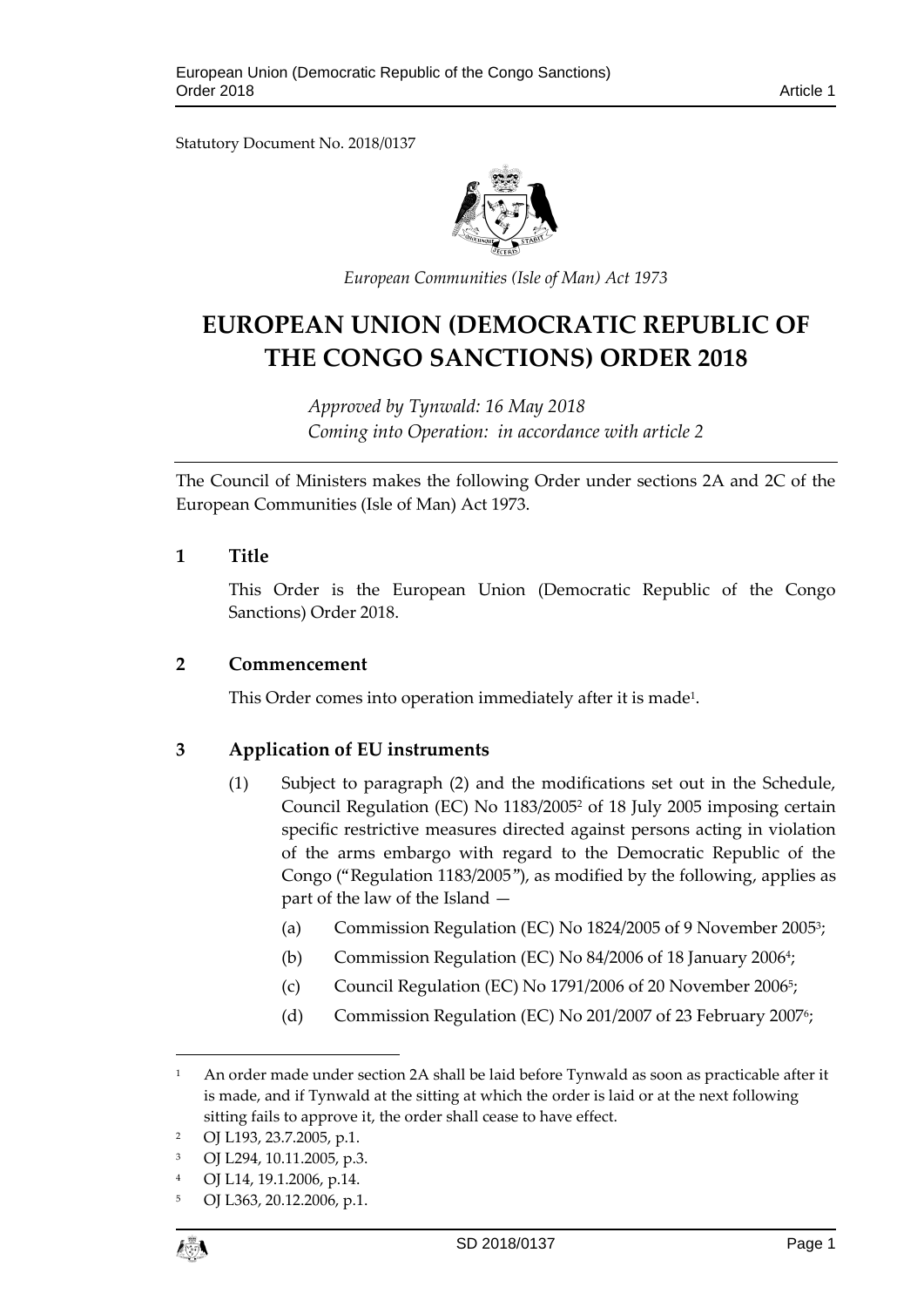- (e) Commission Regulation (EC) No 400/2007 of 12 April 2007<sup>7</sup> ;
- (f) Commission Regulation (EC) No 933/2007 of 3 August 2007<sup>8</sup> ;
- (g) Commission Regulation (EC) No 1096/2007 of 20 September 2007<sup>9</sup> ;
- (h) Commission Regulation (EC) No 242/2009 of 20 March 200910;
- (i) Commission Regulation (EU) No 1250/2010 of 22 December 201011;
- (j) Commission Implementing Regulation (EU) No 1097/2011 of 25 October 201112;
- (k) Commission Implementing Regulation (EU) No 7/2012 of 5 January 2012<sup>13</sup>;
- (l) Commission Implementing Regulation (EU) No 1251/2012 of 20 December 2012 14;
- (m) Commission Implementing Regulation (EU) No 53/2013 of 22 January 201315;
- (n) Council Regulation (EU) No  $521/2013$  of 6 June 2013<sup>16</sup>;
- (o) Council Regulation (EU) No 517/2013 of 13 May 201317;
- (p) Council Regulation (EU) No 271/2014 of 17 March 201418;
- (q) Council Implementing Regulation (EU) No 1275/2014 of 1 December 201419;
- (r) Council Regulation (EU) 2015/613 of 20 April 201520;
- (s) Council Implementing Regulation (EU) 2015/614 of 20 April 201521;
- (t) Council Regulation (EU)  $2016/1165$  of 18 July  $2016^{22}$ ;
- (u) Council Regulation (EU) 2016/2230 of 12 December 201623;
- <sup>6</sup> OJ L59, 27.2.2007, p.73.

-

- <sup>7</sup> OJ L98, 13.4.2007, p.20.
- <sup>8</sup> OJ L204, 4.8.2007, p.5.
- <sup>9</sup> OJ L246, 21.9.2007, p.29.
- <sup>10</sup> OJ L75, 21.3.2009, p.8.
- <sup>11</sup> OJ L341, 23.12.2010, p.11.
- <sup>12</sup> OJ L285, 1.11.2011, p.2.
- <sup>13</sup> OJ L4, 7.1.2012, p.1.
- <sup>14</sup> OJ L352, 21.12.2012, p.42.
- <sup>15</sup> OJ L20, 23.1.2013, p.46.
- <sup>16</sup> OJ L156, 8.6.2013, p.1.
- <sup>17</sup> OJ L158, 10.6.2013, p.1.
- <sup>18</sup> OJ L79, 18.3.2014, p.35.
- <sup>19</sup> OJ L346, 2.12.2014, p.3.
- <sup>20</sup> OJ L102, 21.4.2015, p.3.
- <sup>21</sup> OJ L102, 21.4.2015, p.10.
- <sup>22</sup> OJ L193, 19.7.2016, p.15.
- <sup>23</sup> OJ LI336, 12.12.2016, p.1.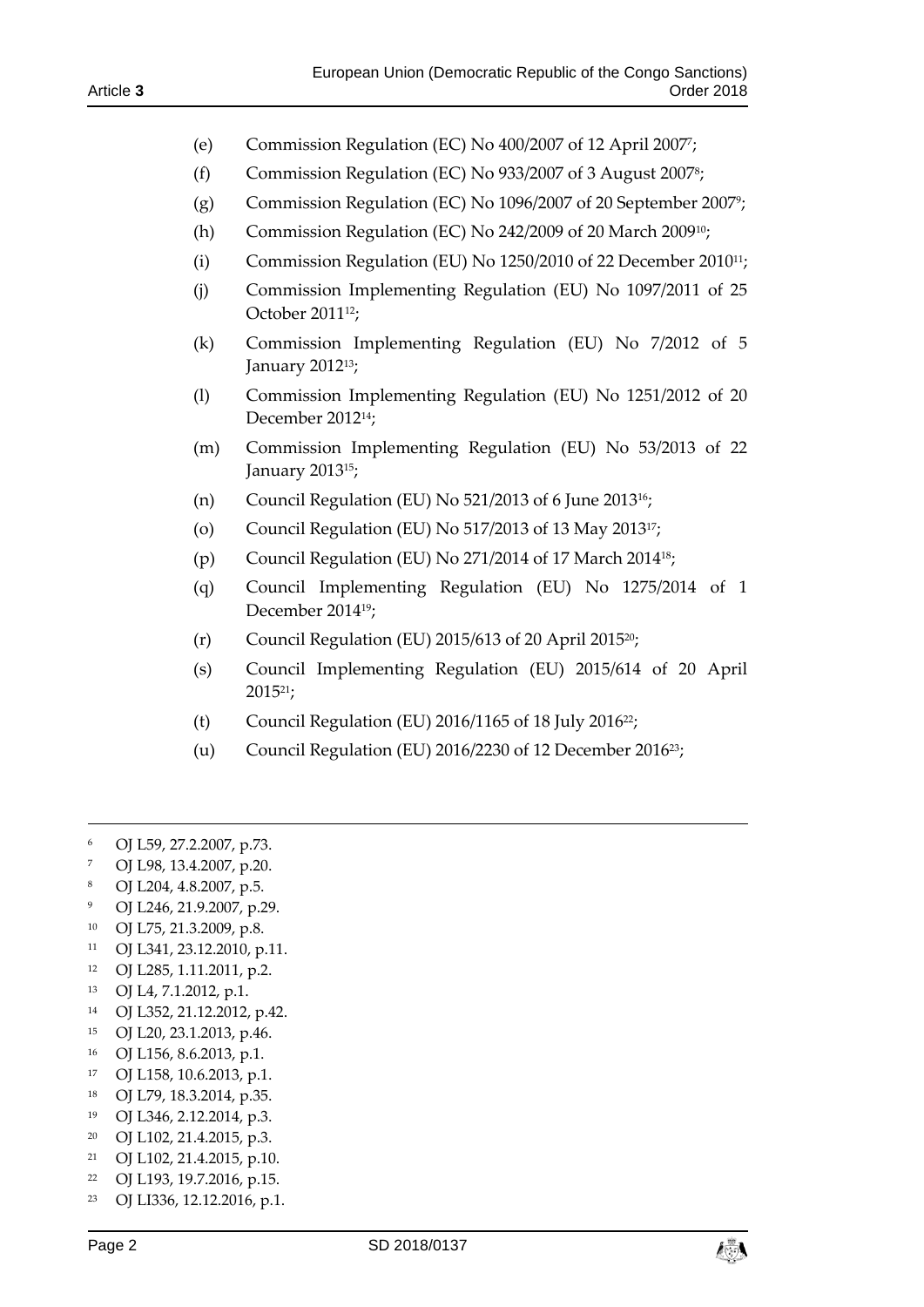- (v) Council Implementing Regulation (EU) 2017/199 of 6 February 201724;
- (w) Council Implementing Regulation (EU) 2017/396 of 7 March 201725;
- (x) Council Implementing Regulation (EU) 2017/904 of 29 May 201726;
- (y) Council Regulation (EU) 2017/1326 of 17 July 201727;
- (z) Council Implementing Regulation (EU) 2018/197 of 9 February 201828; and
- (aa) Council Implementing Regulation (EU) 2018/566 of 12 April 2018<sup>29</sup> .
- (2) This Order does not apply in respect of provisions that apply as part of the law of the Island under section 2(1) of the European Communities (Isle of Man) Act 1973.

# **MADE 08:00 24 APRIL 2018**

# **W GREENHOW** *Chief Secretary*

- <sup>25</sup> OJ L60, 8.3.2017, p.9.
- <sup>26</sup> OJ LI 138, 29.5.2017, p.1.
- <sup>27</sup> OJ L185, 18.7.2017, p.19.
- <sup>28</sup> OJ L38, 10.2.2018, p.2.
- <sup>29</sup> OJ L95, 13.4.2018, p.9.

 $\overline{a}$ 

<sup>24</sup> OJ L32, 7.2.2017, p.1.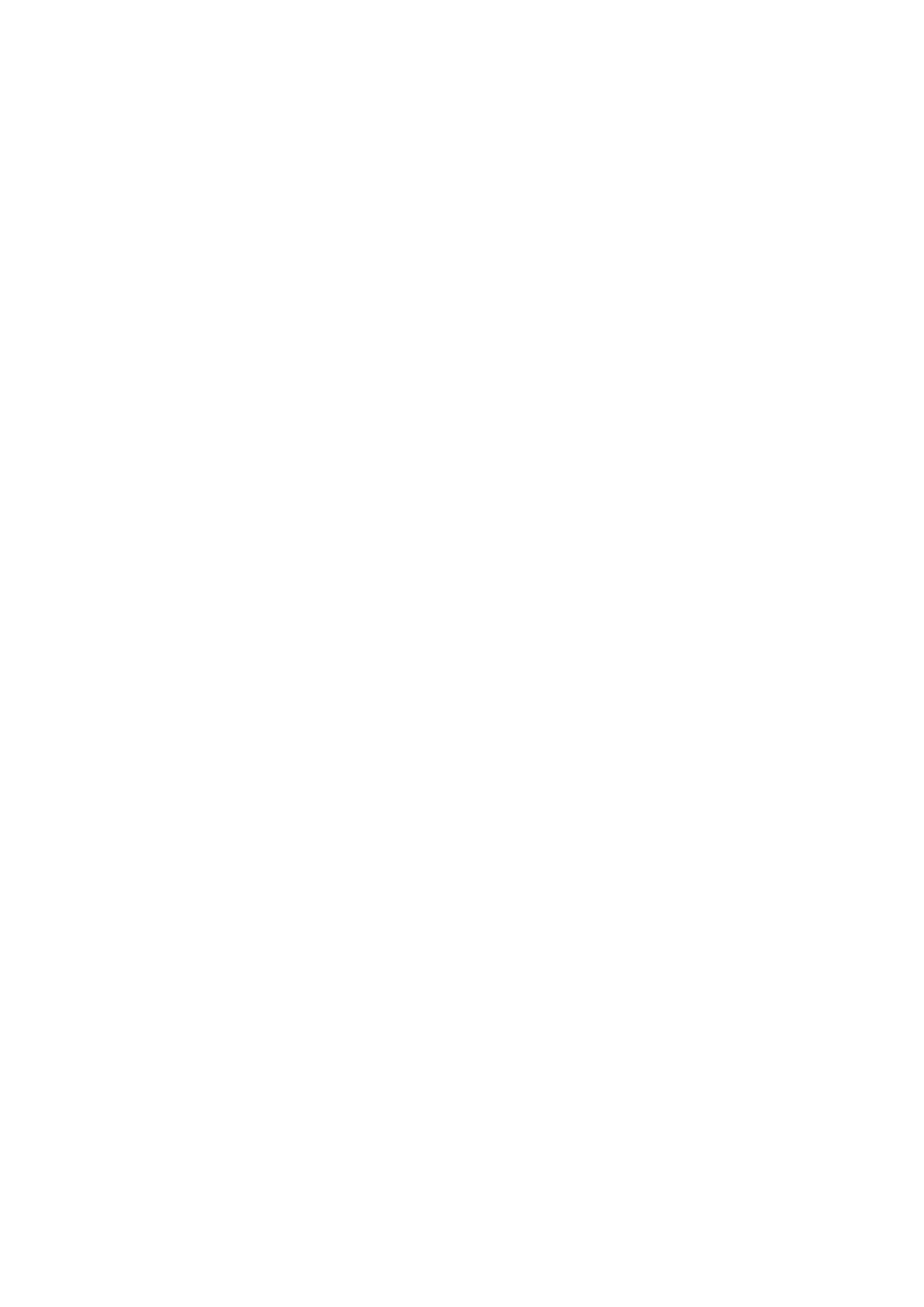# **SCHEDULE**

# [Article 3(1)]

# **MODIFICATIONS TO THE APPLIED EU INSTRUMENT**

# **1 General**

- (1) In this Schedule a reference to a numbered Article or Annex (without more) is a reference to that Article or Annex so numbered of Regulation 1183/2005.
- (2) References in Regulation 1183/2005 to "the Community", "Member State", "Member States" and "the Union" are to be read as if the Island were itself a Member State, its territory were included within the Union territory and for the purposes of European Union law, were a separate country from the United Kingdom.
- (3) The Annexes to Regulation 1183/2005 apply to the Island as they are amended from time to time.

# **2 Specific modifications**

- (1) In Article 1, omit paragraph (j).
- (2) In Article 1a, the reference to the Common Military List is a reference to that List as amended from time to time.
- (3) In Article 3(2)(b), for "other Member States and the Commission" substitute  $\blacksquare$  such other Member State or the Commission as it considers appropriate $\mathbf{D}$ .
- (4) In Article 3(3), for "shall inform the other Member States and the Commission" substitute  $\Box$  may inform such other Member State or the Commission as it considers appropriate  $\Sigma$ .
- (5) In Article 4(3), for "shall inform the other Member States and the Commission" substitute  $\Box$  may inform such other Member State or the Commission as it considers appropriate $\boldsymbol{\mathsf{\Xi}}$ .
- (6) In Article 4b(2), for "shall inform the other Member States and the Commission" substitute  $\blacksquare$  may inform such other Member State or the Commission as it considers appropriate<sup>D</sup>.
- $(7)$  In Article 6
	- (a) omit paragraph (2); and
	- (b) in paragraph (3) for "paragraphs 1 and 2" substitute  $\blacksquare$  paragraph 1».
- (8) In Article 8 —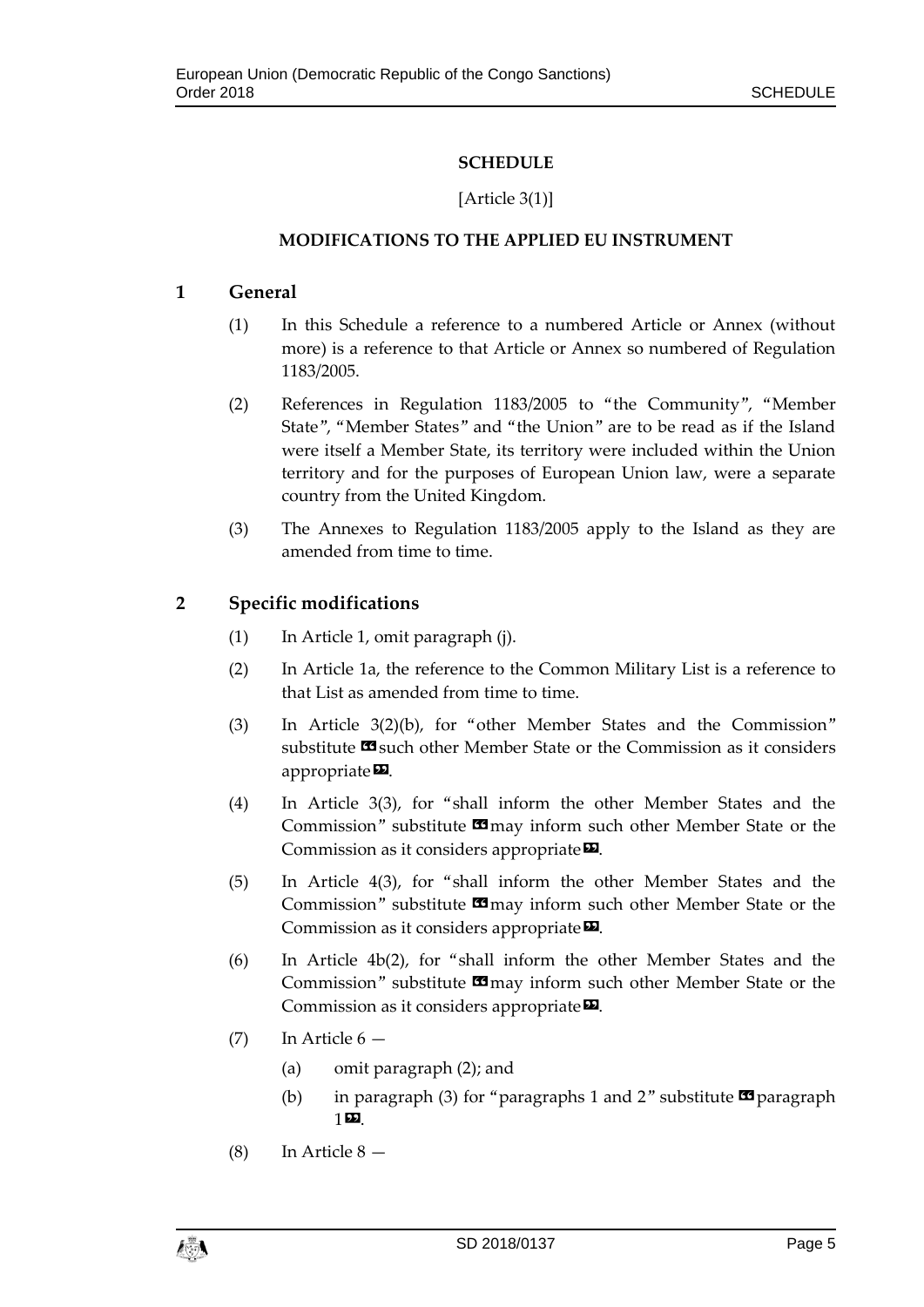- (a) for "The Commission and Member States shall immediately inform each other" substitute  $\blacksquare$  Member States may inform such other Member States or the Commission as they consider appropriate $\boldsymbol{\Sigma}$ ; and
- (b) for "shall", substitute  $\mathbf{C}$  may as they consider appropriate  $\mathbf{D}$ .
- (9) Omit Article 9.
- (10) In Article 10 omit the second paragraph.
- (11) Omit Article 12.
- (12) After Article 12, omit the statement of effect and application.
- (13) In Annex II, after the entry for the UNITED KINGDOM insert —

**B**ISLE OF MAN

[https://www.gov.im/categories/tax-vat-and-your-money/customs-and](https://www.gov.im/categories/tax-vat-and-your-money/customs-and-excise/sanctions-and-export-control/)[excise/sanctions-and-export-control/](https://www.gov.im/categories/tax-vat-and-your-money/customs-and-excise/sanctions-and-export-control/) »

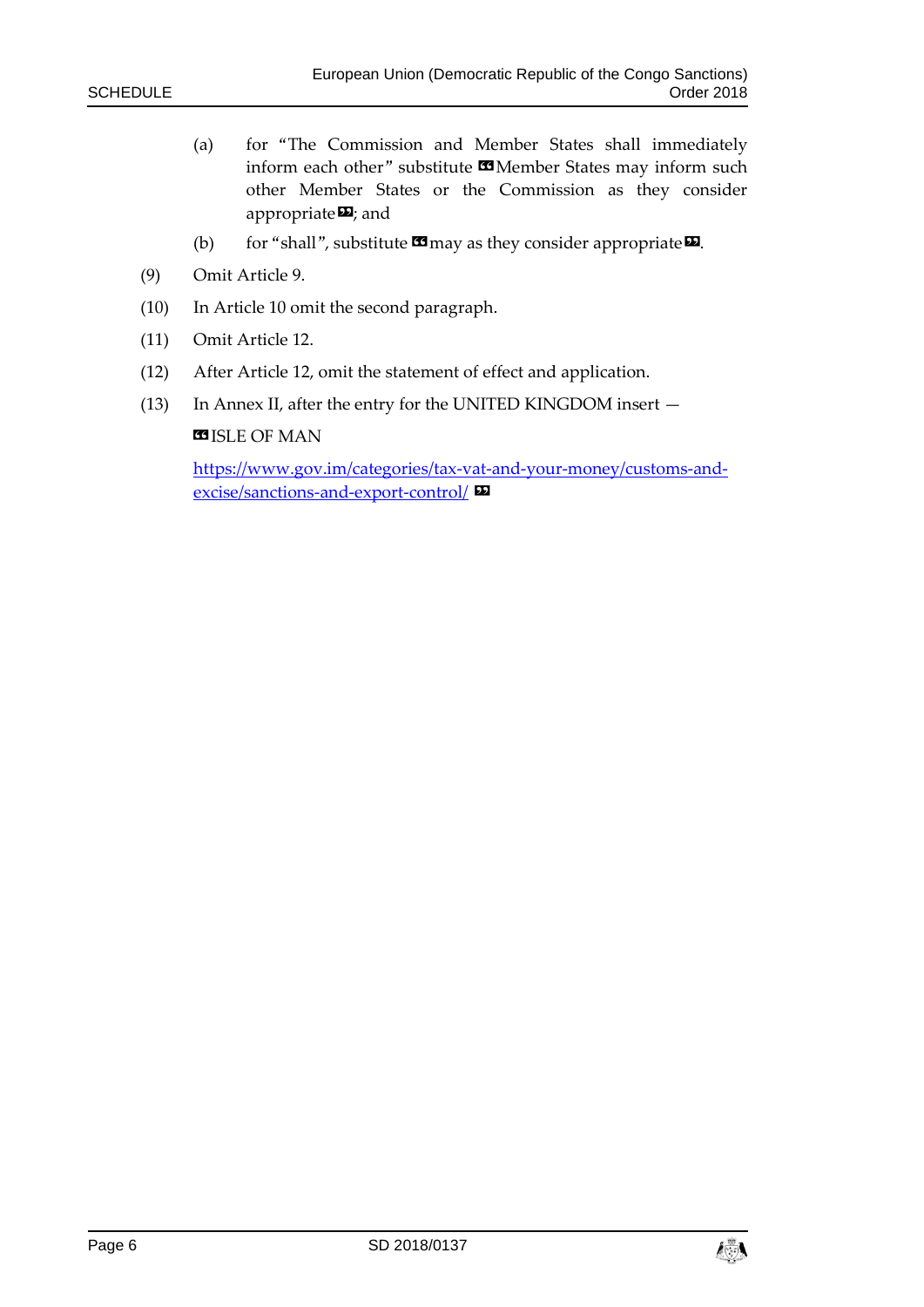# *EXPLANATORY NOTE*

# *(This note is not part of the Order)*

This Order applies the provisions of Council Regulation (EC) No 1183/2005 of 18 July 2005 imposing certain specific restrictive measures directed against persons acting in violation of the arms embargo with regard to the Democratic Republic of the Congo, as substantively amended by a number of subsequent EU instruments, ("the EU Regulation") as part of the law of the Island. As the EU Regulation has effect in the Island the Annexes to the EU Regulation are to be read as those Annexes as amended from time to time.

The EU Regulation allows the EU to impose various restrictive measures, including asset freezes and the provision of military, technical and financial assistance relating to military equipment against persons engaged in, or connected to, military activity or human rights abuses in the Democratic Republic of the Congo.

The EU measures implement and complement United Nations Measures, given effect in the Island by means of the Democratic Republic of the Congo (United Nations Sanctions) (Isle of Man) Order 2003<sup>30</sup> and the Democratic Republic of the Congo (United Nations Sanctions) (Isle of Man) Order 2005<sup>31</sup> .

<sup>31</sup> SI 2005 No. 1469.



 $\overline{a}$ 

<sup>30</sup> SI 2003 No. 2614.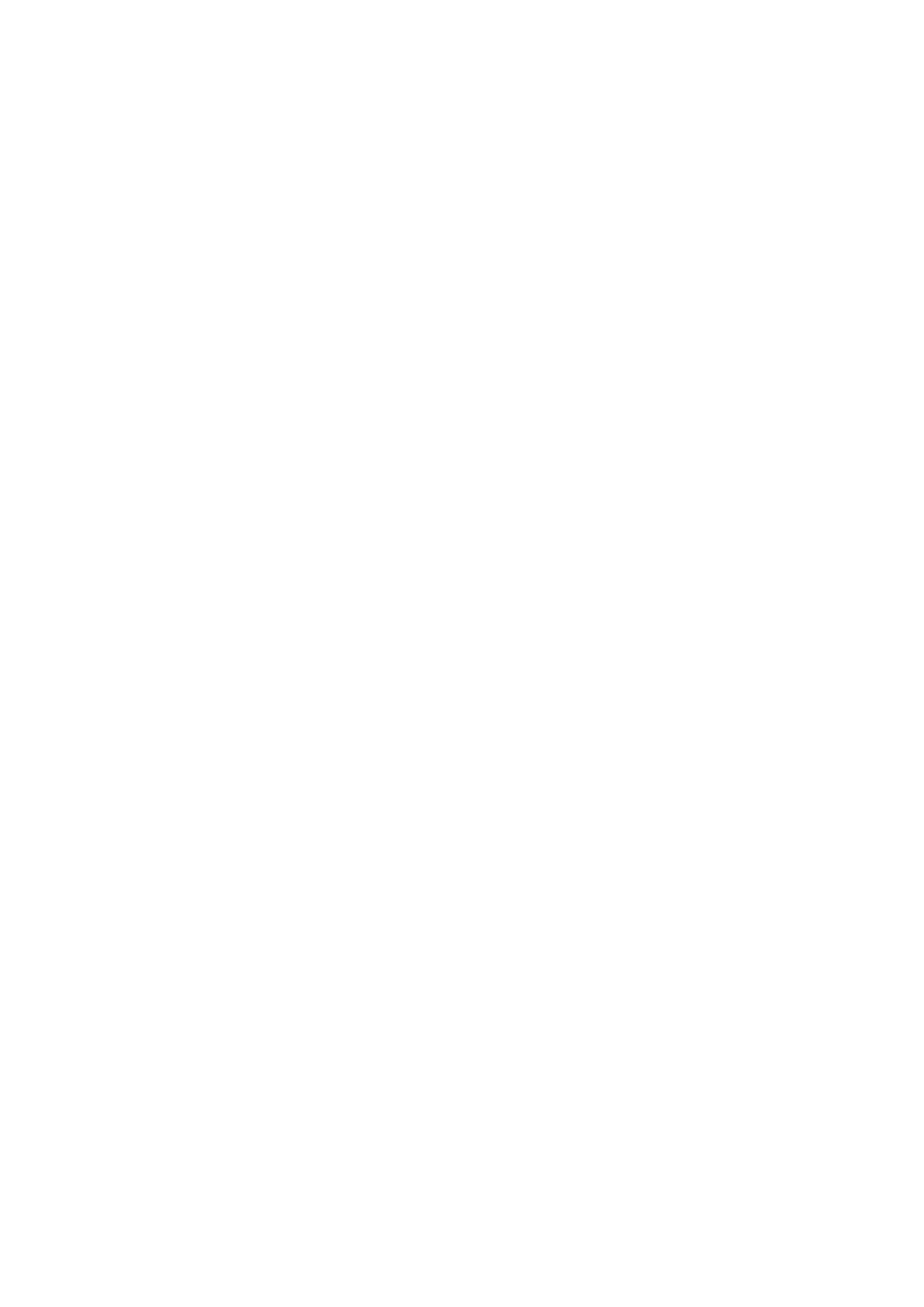**Annex Consolidated version of Council Regulation (EC) No 1183/2005 incorporating amendments made by the following EU Regulations Commission Regulation (EC) No 1824/2005 Commission Regulation (EC) No 84/2006 Council Regulation (EC) No 1791/2006 Commission Regulation (EC) No 201/2007 Commission Regulation (EC) No 400/2007 Commission Regulation (EC) No 933/2007 Commission Regulation (EC) No 1096/2007 Commission Regulation (EC) No 242/2009 Commission Regulation (EU) No 1250/2010 Commission Implementing Regulation (EU) No 1097/2011 Commission Implementing Regulation (EU) No 7/2012 Commission Implementing Regulation (EU) No 1251/2012 Commission Implementing Regulation (EU) No 53/2013 Council Regulation (EU) No 521/2013 Council Regulation (EU) No 517/2013 Council Regulation (EU) No 271/2014 Council Implementing Regulation (EU) No 1275/2014 Council Regulation (EU) No 2015/613 Council Implementing Regulation (EU) No 2015/614 Council Regulation (EU) 2016/1165 Council Regulation (EU) 2016/2230 Council Implementing Regulation (EU) 2017/199 Council Implementing Regulation (EU) 2017/396 Council Implementing Regulation (EU) 2017/904 Council Regulation (EU) 2017/1326 Council Implementing Regulation (EU) 2018/197 Council Implementing Regulation (EU) 2018/566**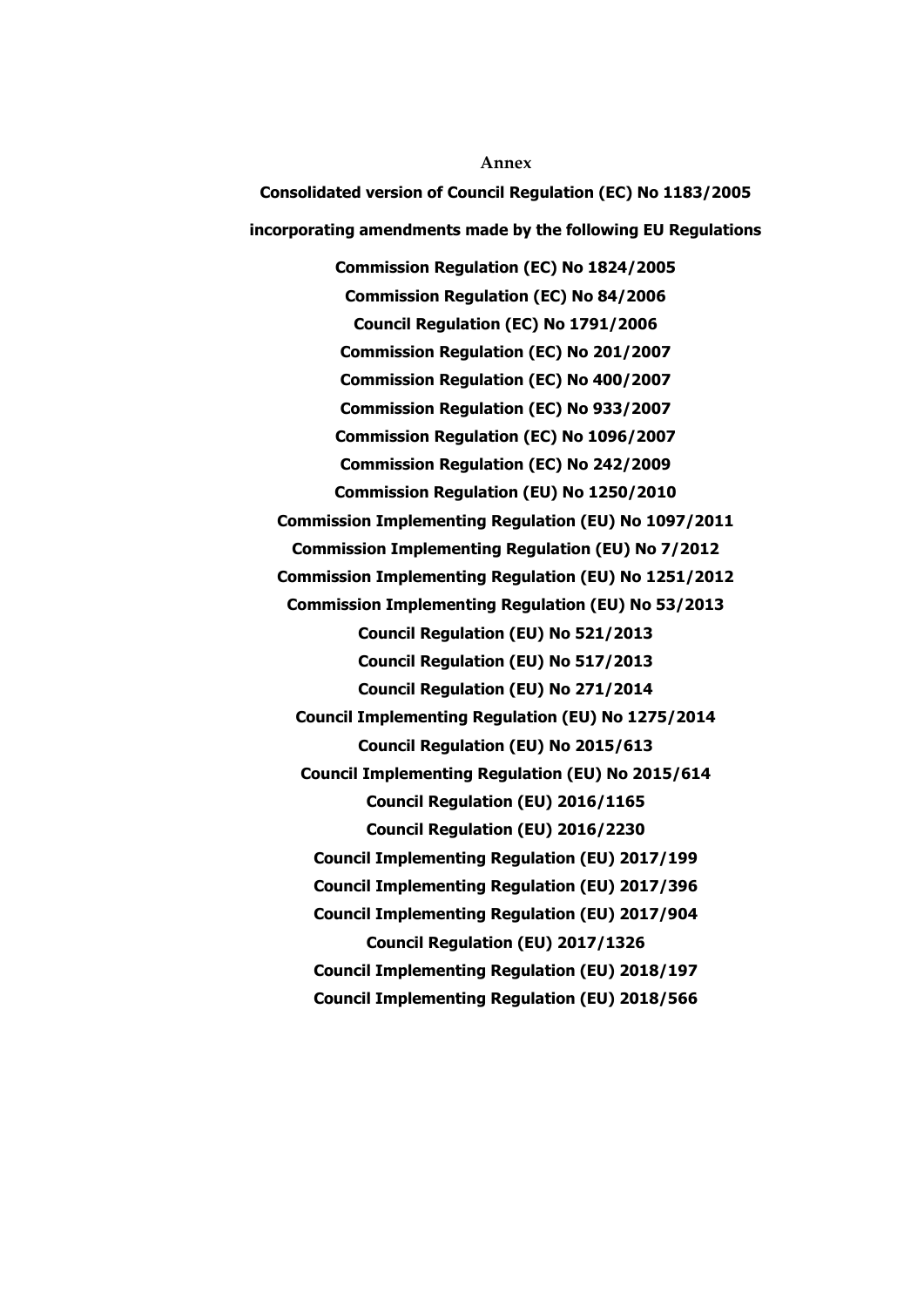# **COUNCIL REGULATION (EC) No 1183/2005**

### **of 18 July 2005**

### **imposing certain specific restrictive measures directed against persons acting in violation of the arms embargo with regard to the Democratic Republic of the Congo**

THE COUNCIL OF THE EUROPEAN UNION,

Having regard to the Treaty establishing the European Community, and in particular Articles 60, 301 and 308 thereof,

Having regard to Common Position 2005/440/CFSP of 13 June 2005 concerning restrictive measures against the Democratic Republic of the Congo<sup>32</sup>,

Having regard to the proposal from the Commission,

Having regard to the opinion of the European Parliament<sup>33</sup>,

#### Whereas:

- (1) In view of the continuing illicit flow of weapons within and into the Democratic Republic of the Congo, the UN Security Council, acting under Chapter VII of the Charter of the United Nations, adopted Resolution 1596 (2005) of 18 April 2005 providing, inter alia, for financial restrictive measures against persons designated by the competent United Nations Sanctions Committee as acting in violation of the arms embargo imposed against the Democratic Republic of the Congo by UN Security Council Resolutions 1493 (2003) and 1596 (2005).
- (2) Common Position 2005/440/CFSP provides, inter alia, for implementation of the financial restrictive measures against persons designated by the competent United Nations Sanctions Committee. Those measures fall within the scope of the Treaty. In order to avoid any distortion of competition Community measures are therefore necessary to implement them as far as the Community is concerned. For the purposes of this Regulation, the territory of the Community should be deemed to encompass the territories of the Member States to which the Treaty is applicable, under the conditions laid down in the Treaty.
- (3) For reasons of expediency, the Commission should be empowered to amend the Annexes to this Regulation.
- (4) In order to ensure that the measures provided for in this Regulation are effective, this Regulation should enter into force on the day of its publication.
- (5) The Treaty, in Articles 60 and 301, empowers the Council to take, under certain conditions, measures aimed at the interruption or reduction of payments or movement of capital and of economic relations with regard to third countries. The measures laid down in this Regulation, targeted also at individual persons not directly linked to the government of a third country, are necessary to attain this objective of the Community and Article 308 of the Treaty empowers the Council to take such measures if no other specific powers are provided for in the Treaty,

### HAS ADOPTED THIS REGULATION:

-

<sup>32</sup> OJ L152, 15.6.2005, p.22.

<sup>33</sup> Opinion delivered on 23 June 2005 (not yet published in the Official Journal).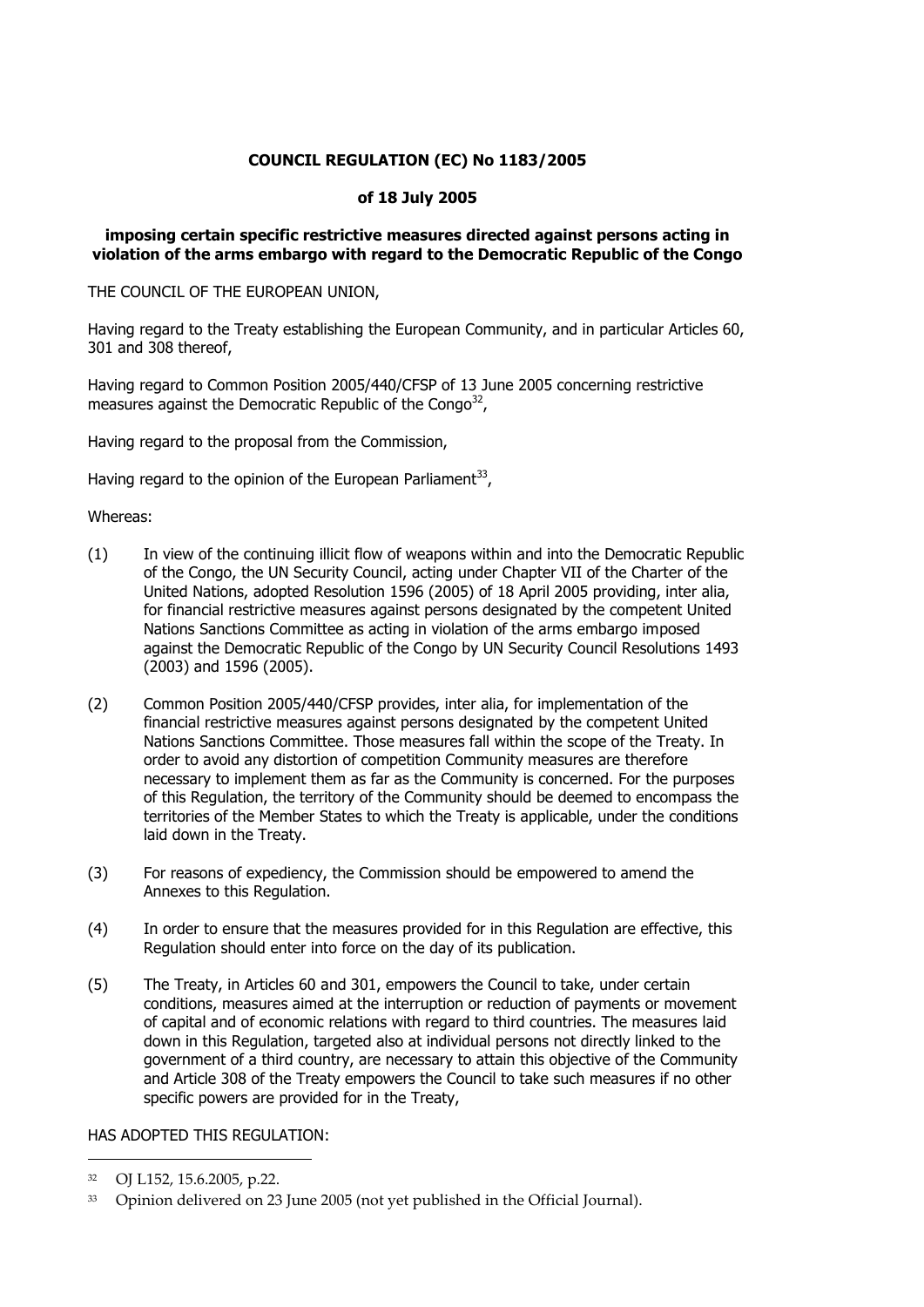#### Article 1

For the purposes of this Regulation, the following definitions shall apply:

- (a) 'claim' means any claim, whether asserted by legal proceedings or not, made before or after the date of entry into force of this Regulation, under or in connection with a contract or transaction, and includes in particular a claim:
	- (i) for performance of any obligation arising under or in connection with a contract or transaction;
	- (ii) for extension or payment of a bond, financial guarantee or indemnity of whatever form;
	- (iii) for compensation in respect of a contract or transaction;
	- (iv) which is a counterclaim;
	- (v) for the recognition or enforcement, including by the procedure of exequatur, of a judgment, an arbitration award or an equivalent decision, wherever made or given;
- (b) 'contract or transaction' means any transaction of whatever form and whatever the applicable law, whether comprising one or more contracts or similar obligations made between the same or different parties; for this purpose 'contract' includes a bond, guarantee or indemnity, particularly a financial guarantee or financial indemnity, and credit, whether legally independent or not, as well as any related provision arising under, or in connection with, the transaction;
- (c) 'competent authorities' refers to the competent authorities of the Member States as identified on the websites listed in Annex II;
- (d) 'economic resources' means assets of every kind, whether tangible or intangible, movable or immovable, which are not funds, but may be used to obtain funds, goods or services;
- (e) 'freezing of economic resources' means preventing the use of economic resources to obtain funds, goods or services in any way, including, but not limited to, by selling, hiring or mortgaging them;
- (f) 'freezing of funds' means preventing any move, transfer, alteration, use of, access to, or dealing with funds in any way that would result in any change in their volume, amount, location, ownership, possession, character, destination or other change that would enable the funds to be used, including portfolio management;
- (g) 'funds' means financial assets and benefits of every kind, including, but not limited to:
	- (i) cash, cheques, claims on money, drafts, money orders and other payment instruments;
	- (ii) deposits with financial institutions or other entities, balances on accounts, debts and debt obligations;
	- (iii) publicly- and privately-traded securities and debt instruments, including stocks and shares, certificates representing securities, bonds, notes, warrants, debentures and derivatives contracts;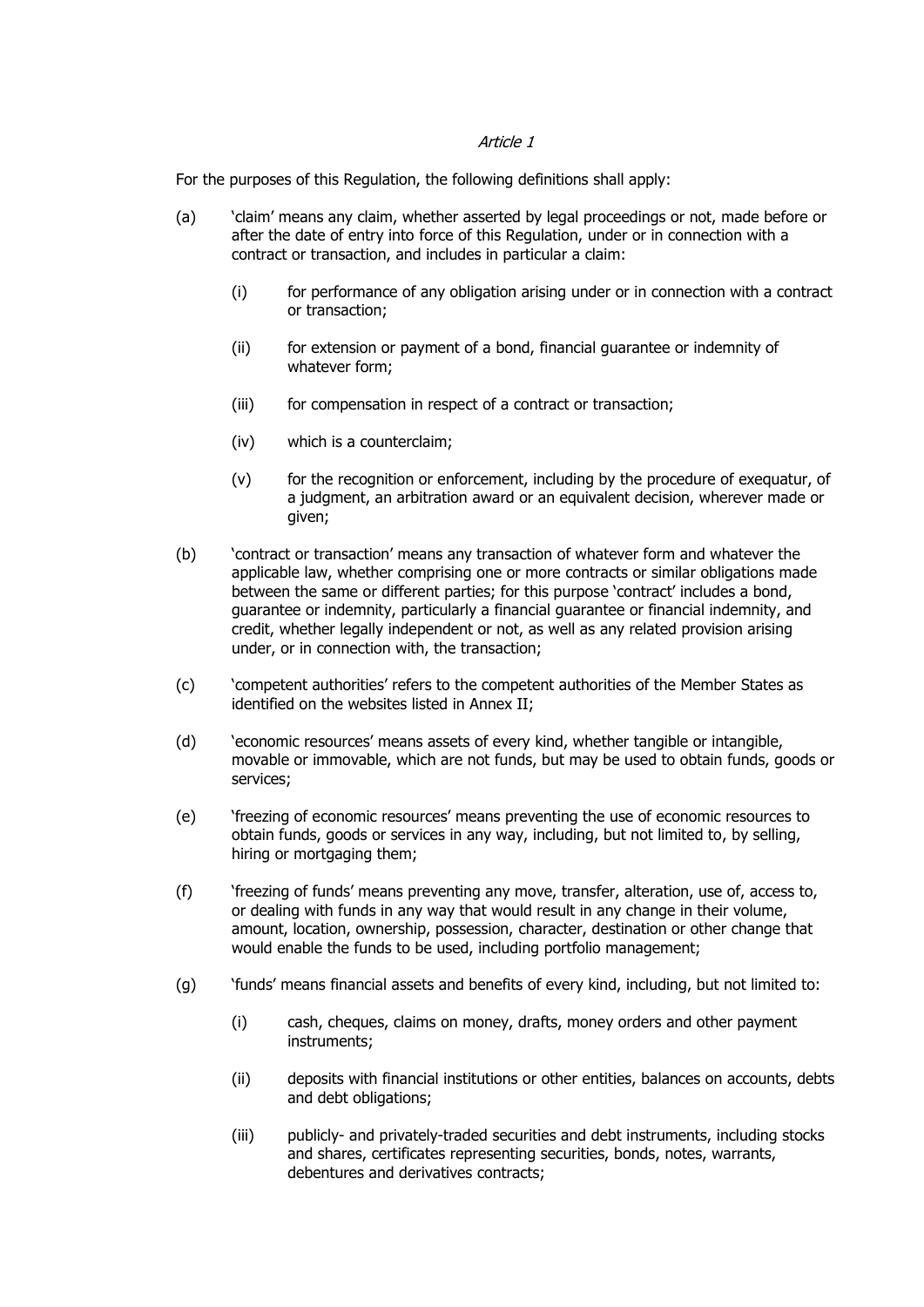- (iv) interest, dividends or other income on or value accruing from or generated by assets;
- (v) credit, right of set-off, guarantees, performance bonds or other financial commitments;
- (vi) letters of credit, bills of lading, bills of sale; and
- (vii) documents showing evidence of an interest in funds or financial resources;
- (h) 'technical assistance' means any technical support related to repairs, development, manufacture, assembly, testing, maintenance, or any other technical service, in the form of an instruction, advice, training, transmission of working knowledge or skills or consulting services and including verbal forms of assistance;
- (i) 'brokering services' means:
	- (i) the negotiation or arrangement of transactions for the purchase, sale or supply of goods and technology or of financial and technical services, from a third country to any other third country, or
	- (ii) the selling or buying of goods and technology or of financial and technical services, that are located in third countries for their transfer to another third country;
- (j) 'territory of the Union' means the territories of the Member States to which the Treaty is applicable, under the conditions laid down in the Treaty, including their airspace.

# **Article 1 substituted by Council Regulation (EU) 2015/613**

#### Article 1a

- 1. It shall be prohibited to provide, directly or indirectly:
	- (a) technical assistance or brokering services related to the goods and technology listed in the Common Military List of the European Union ('Common Military List') or related to the provision, manufacture, maintenance and use of goods included in that list, to any non-governmental entity or person operating in the territory of the Democratic Republic of Congo ('DRC');
	- (b) financing or financial assistance related to the sale, supply, transfer or export of goods and technology listed in the Common Military List, including in particular grants, loans and export credit insurance, as well as insurance and reinsurance, for any sale, supply, transfer or export of such items, or for any provision of related technical assistance or brokering services to any non-governmental entity or person operating in the territory of the DRC;
- 2. The provision of technical assistance, financing or financial assistance or brokering services to any non-governmental or other person, entity or body in the DRC, or for use in the DRC, other than provision of that assistance to the United Nations Organisations Stabilisation Mission in the DRC ('Monusco') or the African Union Regional Task Force in accordance with Article 1b(1), shall be notified in advance to the Committee of the Security Council of the United Nations established pursuant to paragraph 8 of UN Security Council Resolution 1533 (2004) ('Sanctions Committee'). Those notifications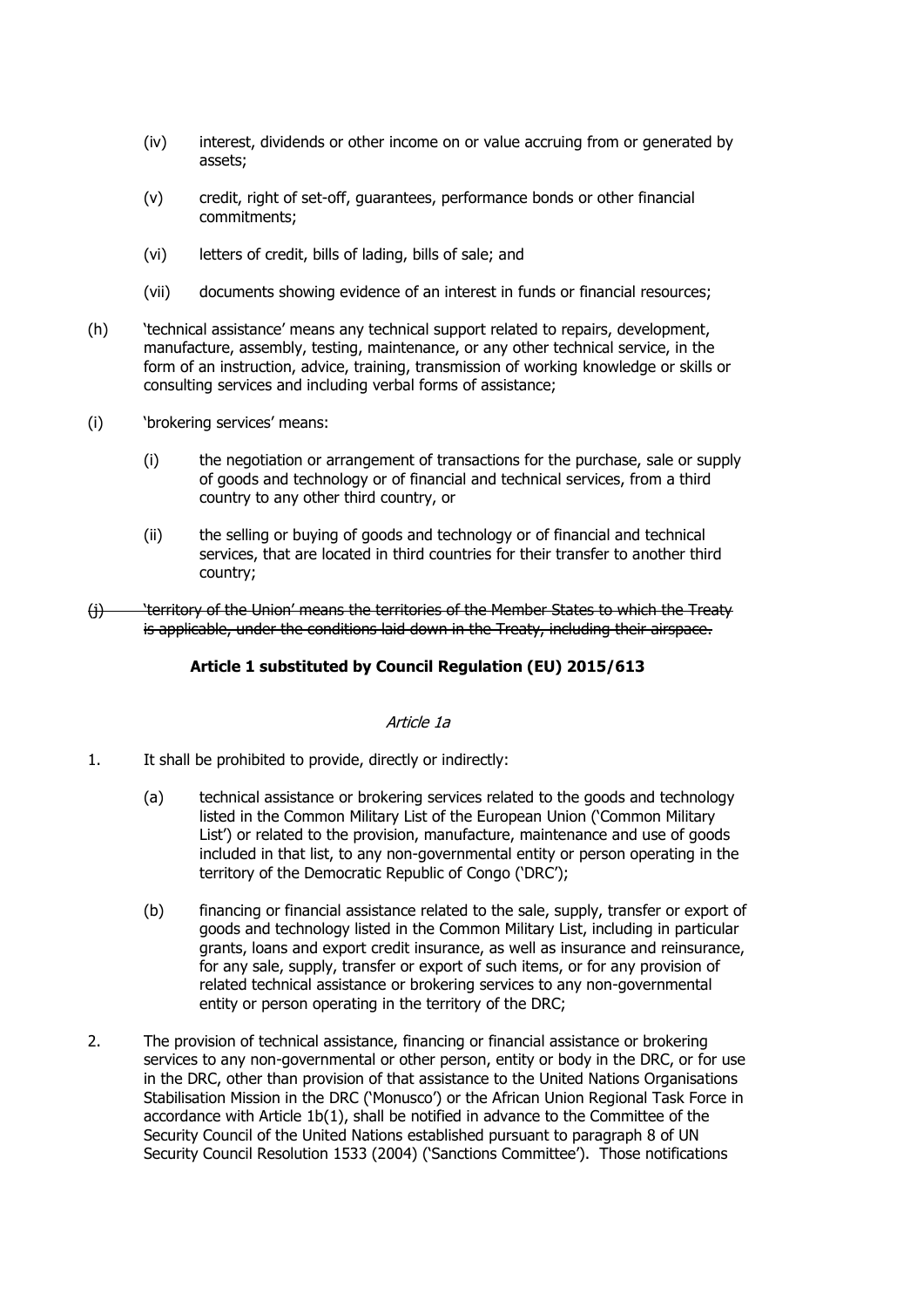shall contain all relevant information, including, where appropriate, the end-user, the proposed date of delivery and the itinerary of shipments.

# **Article 1a inserted by Council Regulation (EU) 2015/613**

### Article 1b

- 1. By way of derogation from Article 1a, the competent authorities may authorise the provision of:
	- (a) technical assistance, financing or financial assistance or brokering services related to arms and related material intended solely for the support of or use by Monusco;
	- (b) technical assistance, financing or financial assistance or brokering services related to non-lethal military equipment intended solely for humanitarian or protective use, where the provision of such assistance or services has been notified in advance to the Sanctions Committee in accordance with Article  $1a(2);$
	- (c) technical assistance, financing or financial assistance or brokering services related to arms and related material intended solely for the support of or use by the African Union Regional Task Force;
	- (d) technical assistance, financing or financial assistance or brokering services related to other sales and supply of arms and related materiel, as approved in advance by the Sanctions Committee.
- 2. No authorisations shall be granted for activities that have already taken place.

# **Article 1b inserted by Council Regulation (EU) 2015/613 Article 1b(1)(d) inserted by Council Regulation (EU) 2016/1165**

### Article 2

- 1. All funds and economic resources belonging to, owned, held or controlled, either directly or indirectly, by a natural or legal person, entity or body listed in Annex I or Annex Ia including by a third party acting on their behalf or at their direction, shall be frozen.
- 2. No funds or economic resources shall be made available, directly or indirectly, to or for the benefit of the natural or legal persons, entities or bodies listed in Annex I or Annex Ia.

# **Article 2 substituted by Council Regulation (EU) 2016/2230**

### Article 2a

1. Annex I shall include the natural or legal persons, entities or bodies designated by the Sanctions Committee for engaging in or providing support for acts that undermine the peace, stability or security of the DRC. Such acts shall include: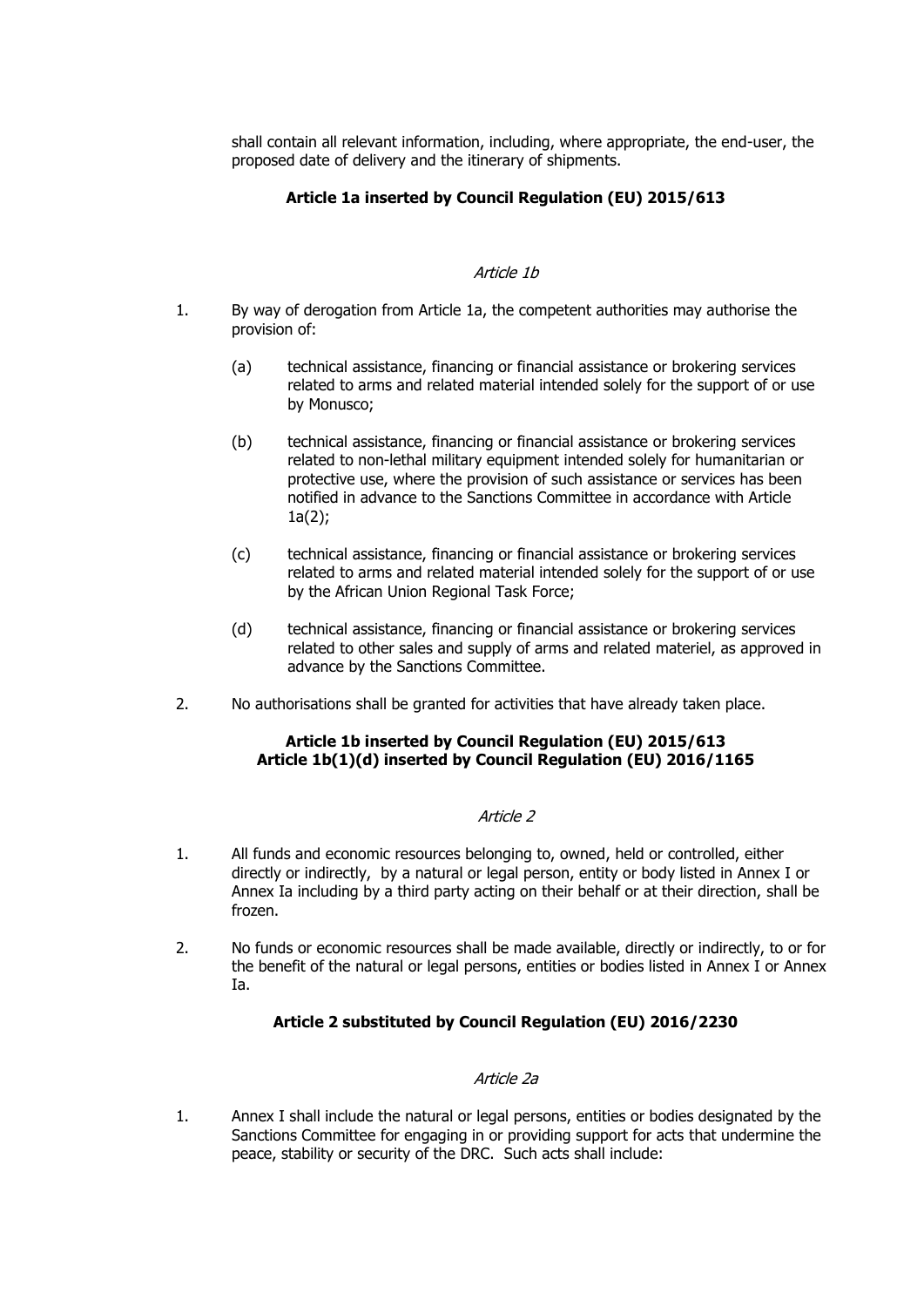- (a) acting in violation of the arms embargo and related measures as referred to in Article 1 of Decision 2010/788/CFSP and Article 1a of this Regulation;
- (b) being political and military leaders of foreign armed groups operating in the DRC who impede the disarmament and the voluntary repatriation or resettlement of combatants belonging to those groups;
- (c) being political and military leaders of Congolese militias, including those receiving support from outside the DRC, who impede the participation of their combatants in disarmament, demobilisation and reintegration processes;
- (d) recruiting or using children in armed conflict in violation of applicable international law;
- (e) planning, directing, or committing acts in the DRC that constitute human rights violations or abuses or violations of international humanitarian law, as applicable, including those acts involving the targeting of civilians, including killing and maiming, rape and other sexual violence, abduction, forced displacement, and attacks on schools and hospitals;
- (f) obstructing the access to or the distribution of humanitarian assistance in the DRC;
- (g) supporting individuals or entities, including armed groups or criminal networks, involved in destabilizing activities in the DRC through the illicit exploitation or trade of natural resources, including gold or wildlife as well as wildlife products;
- (h) acting on behalf of or at the direction of a designated person or entity, or acting on behalf of or at the direction of an entity owned or controlled by a designated person or entity;
- (i) planning, directing, sponsoring or participating in attacks against MONUSCO peacekeepers or United Nations personnel, including members of the Group of Experts;
- (j) providing financial, material, or technological support for, or goods or services to a designated person or entity.
- 2. Annex I shall include the grounds for listing natural or legal persons, entities or bodies, as provided by the UN Security Council or by the Sanctions Committee.
- 3. Annex I shall also include, where available, information necessary to identify the natural or legal persons, entities or bodies concerned, as provided by the UN Security Council or by the Sanctions Committee. With regard to natural persons, such information may include names, including aliases, date and place of birth, nationality, passport and identity card numbers, gender, address, if known, and function or profession. With regard to legal persons, entities and bodies, such information may include names, place and date of registration, registration number and place of business. Annex I shall also include the date of designation by the UN Security Council or by the Sanctions Committee.

**Article 2a inserted by Council Regulation (EU) No 521/2013 Article 2a(1) substituted by Council Regulation (EU) 2015/613 Article 2a(1)(e) and (g) substituted by Council Regulation (EU) 2016/1165 Article 2a(1)(i) substituted by Council Regulation (EU) 2017/1326**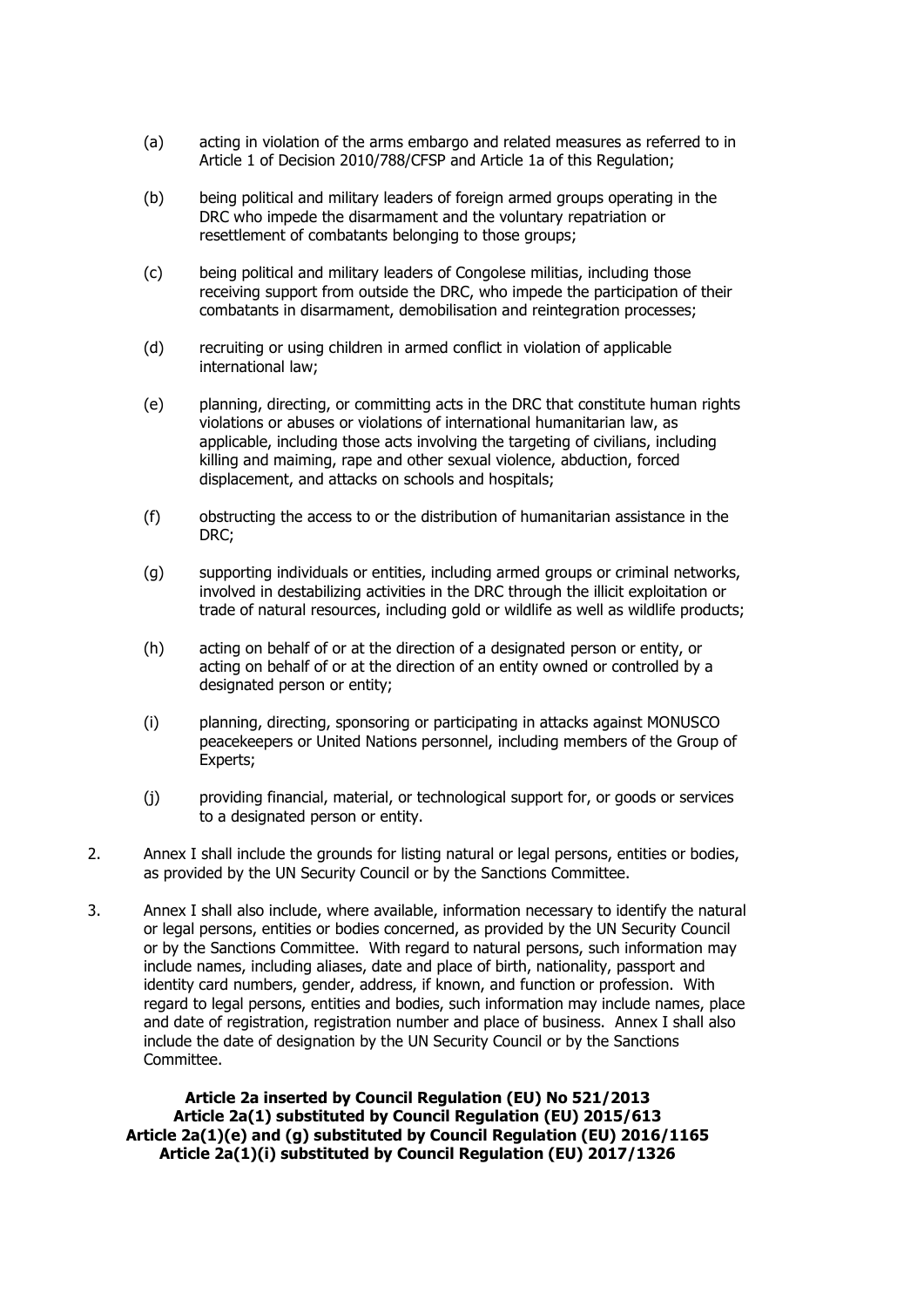### Article 2b

- 1. Annex Ia shall include the natural or legal persons, entities or bodies designated by the Council on any of the following grounds:
	- (a) obstructing a consensual and peaceful solution towards elections in DRC, including by acts of violence, repression or inciting violence, or by undermining the rule of law;
	- (b) planning, directing, or committing acts that constitute serious human rights violations or abuses in DRC;
	- (c) being associated with natural or legal persons, entities or bodies referred to in points (a) and (b).
- 2. Annex Ia shall include the grounds for listing the persons and entities referred to therein.
- 3. Annex Ia shall also contain, where available, the information necessary to identify the persons or entities concerned. With regard to natural persons, such information may include names, including aliases, date and place of birth, nationality, passport and identity card numbers, gender, address if known, and function or profession. With regard to entities, such information may include names, place and date of registration, registration number and place of business.

# **Article 2b inserted by Council Regulation (EU) 2016/2230**

### Article 3

- 1. By way of derogation from Article 2, the competent authorities may authorise the release of certain frozen funds or economic resources or the making available of certain funds or economic resources, under such conditions as they deem appropriate, after having determined that the funds or economic resources concerned are:
	- (a) necessary to satisfy the basic needs of natural or legal persons, entities or bodies listed in Annex I or Annex Ia and dependent family members of such natural persons, including payments for foodstuffs, rent or mortgage, medicines and medical treatment, taxes, insurance premiums and public utility charges;
	- (b) intended exclusively for payment of reasonable professional fees and reimbursement of incurred expenses associated with the provision of legal services; or
	- (c) intended exclusively for payment of fees or services charges for routine holding or maintenance of frozen funds or economic resources, and

where the authorisation concerns a person, entity or body listed in Annex I, the Member State concerned has notified the Sanctions Committee of that determination and its intention to grant an authorisation, and the Sanctions Committee has not objected to that course of action within four working days of notification.

2. By way of derogation from Article 2, the competent authorities may authorise the release of certain frozen funds or economic resources or the making available of certain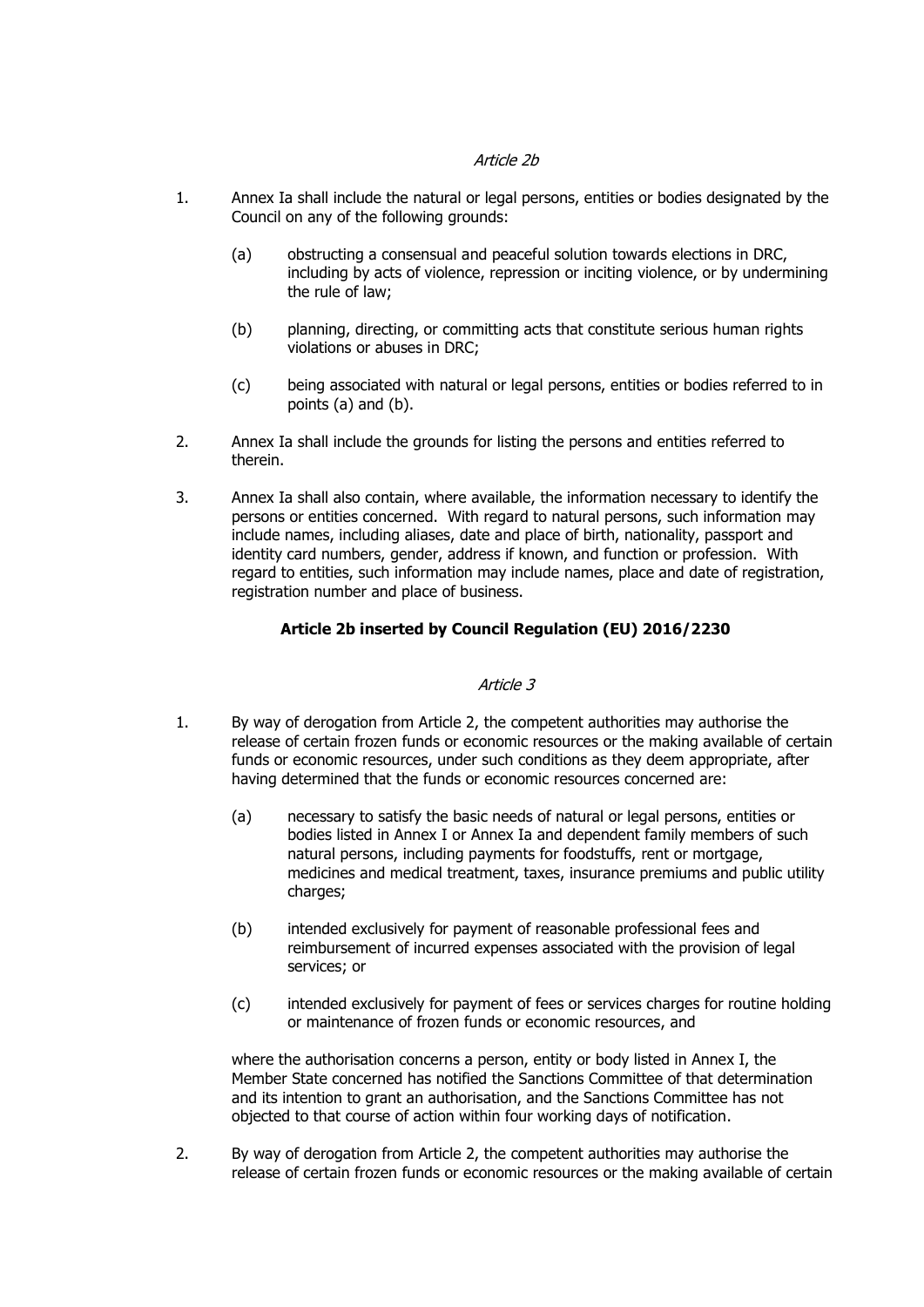frozen funds or economic resources, after having determined that the funds or economic resources are necessary for extraordinary expenses, provided that:

- (a) where the authorisation concerns a natural or legal person, entity or body listed in Annex I, the Sanctions Committee has been notified of this determination by the Member State concerned and that the determination has been approved by that Committee; and
- (b) where the authorisation concerns a natural or legal person, entity or body listed in Annex Ia, the Member State concerned has notified other Member States and the Commission **such other Member State or the Commission as it considers appropriate** of the grounds on which it considers that a specific authorisation should be granted, at least two weeks prior to the authorisation.
- 3. For a natural or legal person, entity or body listed in Annex Ia, the Member State concerned shall inform the other Member States and the Commission **may inform such other Member State or the Commission as it considers appropriate** of any authorisation granted under paragraphs 1 and 2.

# **Article 3 substituted by Council Regulation (EU) 2016/2230**

### Article 4

- 1. By way of derogation from Article 2, the competent authorities may authorise the release of certain frozen funds or economic resources provided the following conditions are met:
	- (a) the funds or economic resources are subject of:
		- (i) a judicial, administrative or arbitral lien established prior to 18 April 2005 or of a judicial, administrative or arbitral judgement rendered prior to that date, for a natural or legal person, entity or body listed in Annex I; or
		- (ii) an arbitral decision rendered prior to the date on which the natural or legal person, entity or body was listed in Annex Ia, or of a judicial or administrative decision rendered in the Union, or a judicial decision enforceable in the Member State concerned, prior to or after that date;
	- (b) the funds or economic resources will be used exclusively to satisfy claims secured by such a lien or recognised as valid in such a judgement, within the limits set by applicable laws and regulations governing the rights of persons having such claims;
	- (c) the lien or judgement is not for the benefit of a person, entity or body listed in Annex I or Annex Ia;
	- (d) recognising the lien or judgement is not contrary to public policy in the Member State concerned.
- 2. For a natural or legal person, entity or body listed in Annex I, the lien or judgement referred to in paragraph 1(a)(i) shall be notified by the Member State to the Sanctions Committee.
- 3. For a natural or legal person, entity or body listed in Annex Ia, the Member State concerned shall inform the other Member States and the Commission **may inform**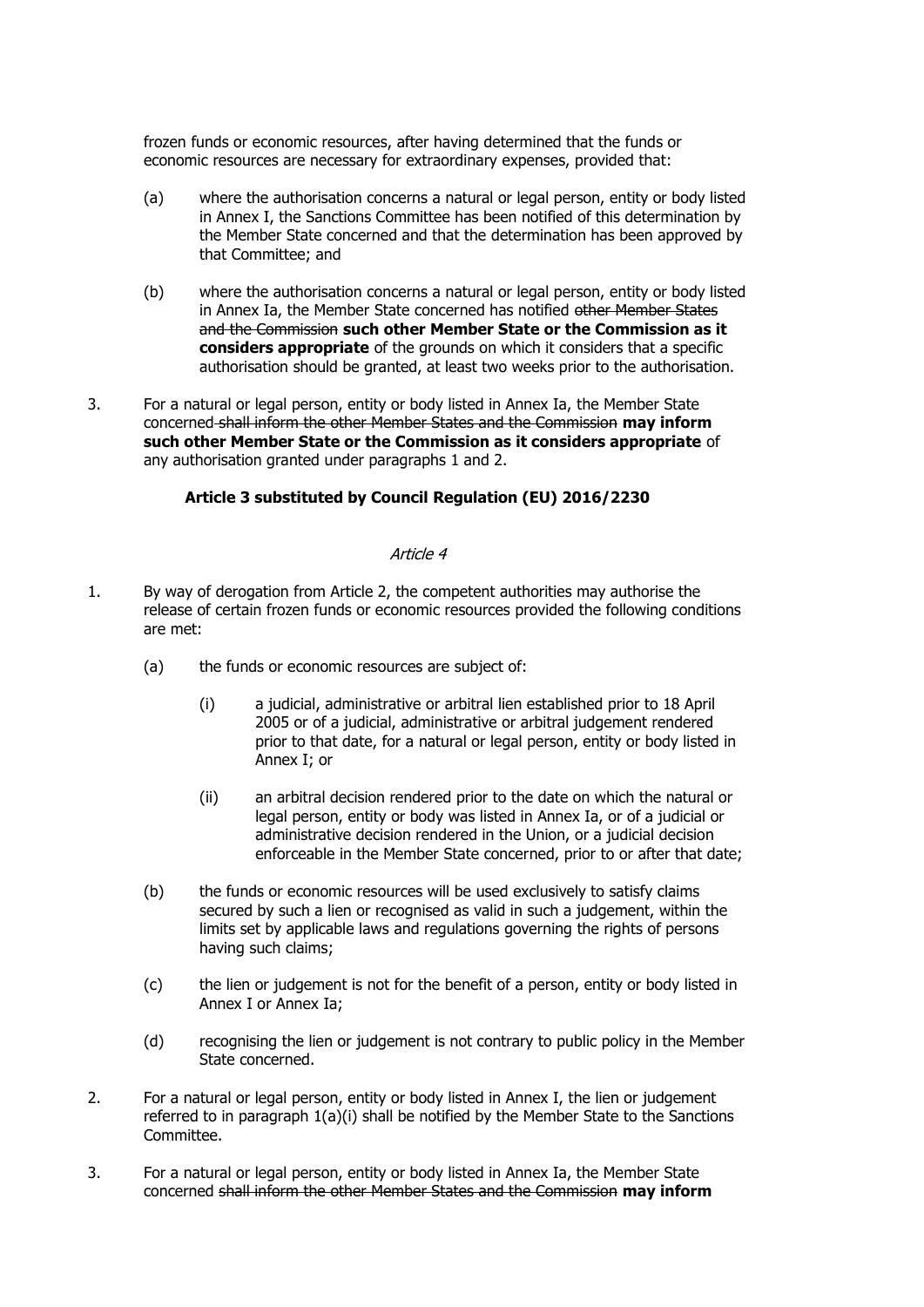**such other Member State or the Commission as it considers appropriate** of any authorisation granted under this Article.

### **Article 4 substituted by Council Regulation (EU) 2016/2230**

#### Article 4b

- 1. By way of derogation from Article 2, the competent authorities may authorise the release of frozen funds or economic resources belonging to natural or legal persons, entities or bodies listed in Annex Ia, or the making available of certain funds or economic resources to natural or legal persons, entities or bodies listed in Annex Ia, under such conditions as they deem appropriate, after having determined that the provision of such funds or economic resources is necessary for humanitarian purposes, such as delivering or facilitating the delivery of assistance, including medical supplies and food, or the transfer of humanitarian workers and related assistance or for evacuations from DRC.
- 2. The Member State concerned shall inform other Member States and the Commission **may inform such other Member State or the Commission as it considers appropriate** of authorisations made under this Article within four weeks of the authorisation.

### **Article 4b inserted by Council Regulation (EU) 2016/2230**

### Article 5

- 1. Article 2(2) shall not apply to the addition to frozen accounts of:
	- (a) interest or other earnings on those accounts;
	- (b) payments due under contracts, agreements or obligations that were concluded or arose prior to the date on which those accounts became subject to this Regulation;
	- (c) payments due to a natural or legal person, entity or body listed in Annex Ia under judicial, administrative or arbitral decisions rendered in the EU or enforceable in the Member State concerned,

provided that any such interest, other earnings and payments are frozen in accordance with Article 2(1).

2. Article 2(2) shall not prevent the crediting of the frozen accounts by financial or credit institutions that receive funds transferred by third parties to the account of the natural or legal person, entity or body listed in Annexes I or Ia, provided that any such additions to such accounts are frozen. The financial or credit institutions shall inform the competent authorities about such transactions without delay.

### **Article 5 substituted by Council Regulation (EU) 2016/2230**

### Article 6

1. Without prejudice to the applicable rules concerning reporting, confidentiality and professional secrecy, natural and legal persons, entities and bodies shall: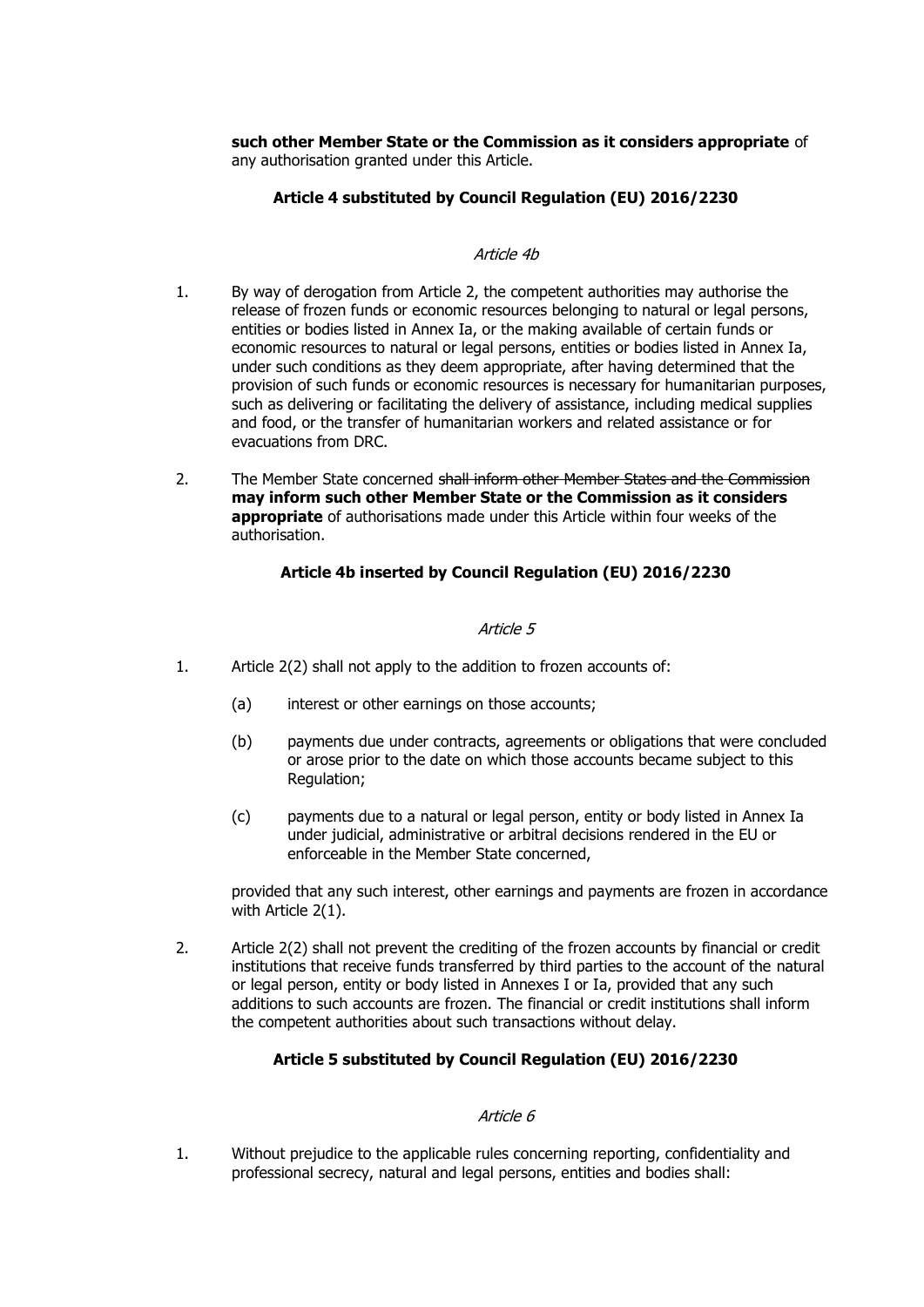- (a) supply immediately any information which would facilitate compliance with this Regulation, such as accounts and amounts frozen in accordance with Article 2, to the competent authorities of the Member States where they are resident or located, and shall transmit such information, directly or through these competent authorities, to the Commission;
- (b) cooperate with the competent authorities in any verification of this information.
- 2. Any additional information directly received by the Commission shall be made available to the competent authorities of the Member State concerned.
- 3. Any information provided or received in accordance with paragraphs 1 and 2 **paragraph 1** shall be used only for the purposes for which it was provided or received.

# **Article 6(1) substituted by Council Regulation (EU) 2016/2230**

### Article 7

- 1. The freezing of funds and economic resources or the refusal to makes funds or economic resources available, carried out in good faith on the basis that such action is in accordance with this Regulation, shall not give rise to liability of any kind on the part of the natural or legal person, entity or body implementing it, or its directors or employees, unless it is proved that the funds and economic resources were frozen as result of negligence.
- 2. Actions by natural or legal persons, entities or bodies shall not give rise to any liability of any kind on their part if they did not know, and had no reasonable cause to suspect, that their actions would infringe the prohibitions set out in this Regulation.

# **Article 7 substituted by Council Regulation (EU) 2015/613**

### Article 7a

- 1. No claims in connection with any contract or transaction the performance of which has been affected, directly or indirectly, in whole or in part, by the measures imposed under this Regulation, including claims for indemnity or any other claim of this type, such as a claim for compensation or a claim under a guarantee, notably a claim for extension or payment of a bond, guarantee or indemnity, particularly a financial guarantee or financial indemnity, of whatever form, shall be satisfied, if they are made by:
	- (a) designated natural or legal persons, entities or bodies listed in Annexes I or Ia;
	- (b) any natural or legal person, entity or body acting through or on behalf of one of the persons, entities or bodies referred to in point (a).
- 2. In any proceedings for the enforcement of a claim, the onus of proving that satisfying the claim is not prohibited under paragraph 1 shall be on the natural or legal person, entity or body seeking the enforcement of that claim.
- 3. This Article is without prejudice to the right of the natural or legal persons, entities and bodies referred to in paragraph 1 to judicial review of the legality of the nonperformance of contractual obligations in accordance with this Regulation.

# **Article 7a inserted by Council Regulation (EU) 2015/613 Article 7a(1)(a) substituted by Council Regulation (EU) 2016/2230**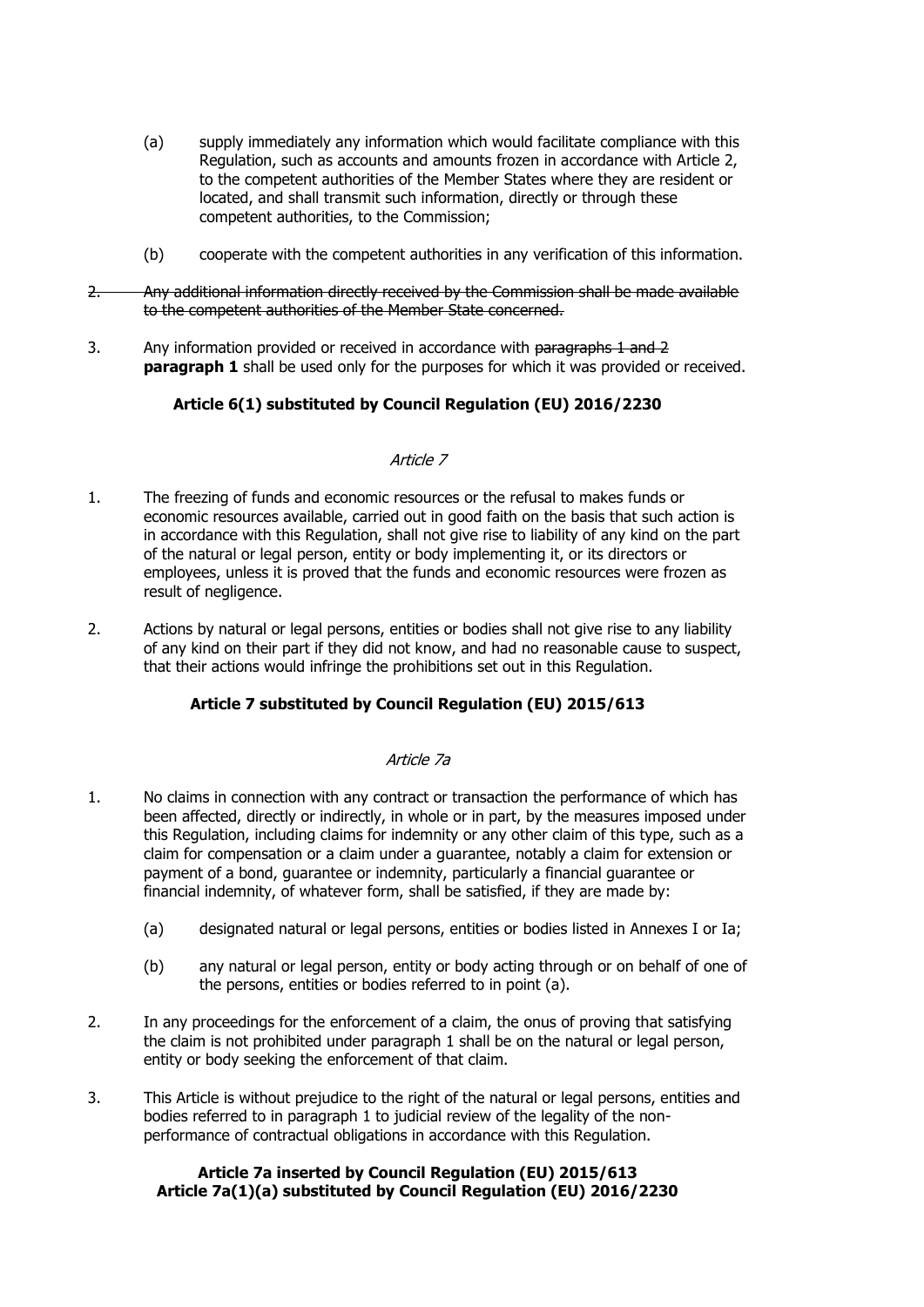# Article 7b

It shall be prohibited to participate, knowingly and intentionally, in activities the object or effect of which is to circumvent the measures referred to in Articles 1a and 2.

### **Article 7b inserted by Council Regulation (EU) 2015/613**

#### Article 8

The Commission and Member States shall immediately inform each other **Member States may inform such other Member States or the Commission as they consider appropriate** of the measures taken under this Regulation and shall **may as they consider appropriate** supply each other with any other relevant information at their disposal in connection with this Regulation, in particular information in respect of violation and enforcement problems and judgements handed down by national courts.

#### Article 9

- 1. Where the UN Security Council or the Sanctions Committee designates a natural or legal person, entity or body, the Council shall include such natural or legal person, entity or body in Annex I.
- 2. The Council shall establish and amend the list of natural or legal persons, entities or bodies in Annex Ia.
- 3. The Council shall communicate its decision, including the grounds for listing, to the natural or legal person, entity or body referred to in paragraphs 1 and 2, either directly, if the address is known, or through the publication of a notice, providing such natural or legal person, entity or body with an opportunity to present observations.
- 4. Where observations are submitted, or where substantial new evidence is presented, the Council shall review its decision and inform the natural or legal person, entity or body accordingly.
- 5. Where the UN Security Council or the Sanctions Committee decides to delist a natural or legal person, entity or body, or to amend the identification data for a listed natural or legal person, entity or body, the Council shall amend Annex I accordingly.
- 6. The Commission shall be empowered to amend Annex II on the basis of information supplied by Member States.

#### **Article 9 substituted by Council Regulation (EU) 2016/2230**

#### Article 10

Member States shall lay down the rules on penalties applicable to infringements of the provisions of this Regulation and shall take all measures necessary to ensure that they are implemented. The penalties provided for must be effective, proportionate and dissuasive.

Member States shall notify those rules to the Commission without delay after the entry into force of this Regulation and shall notify it of any subsequent amendment.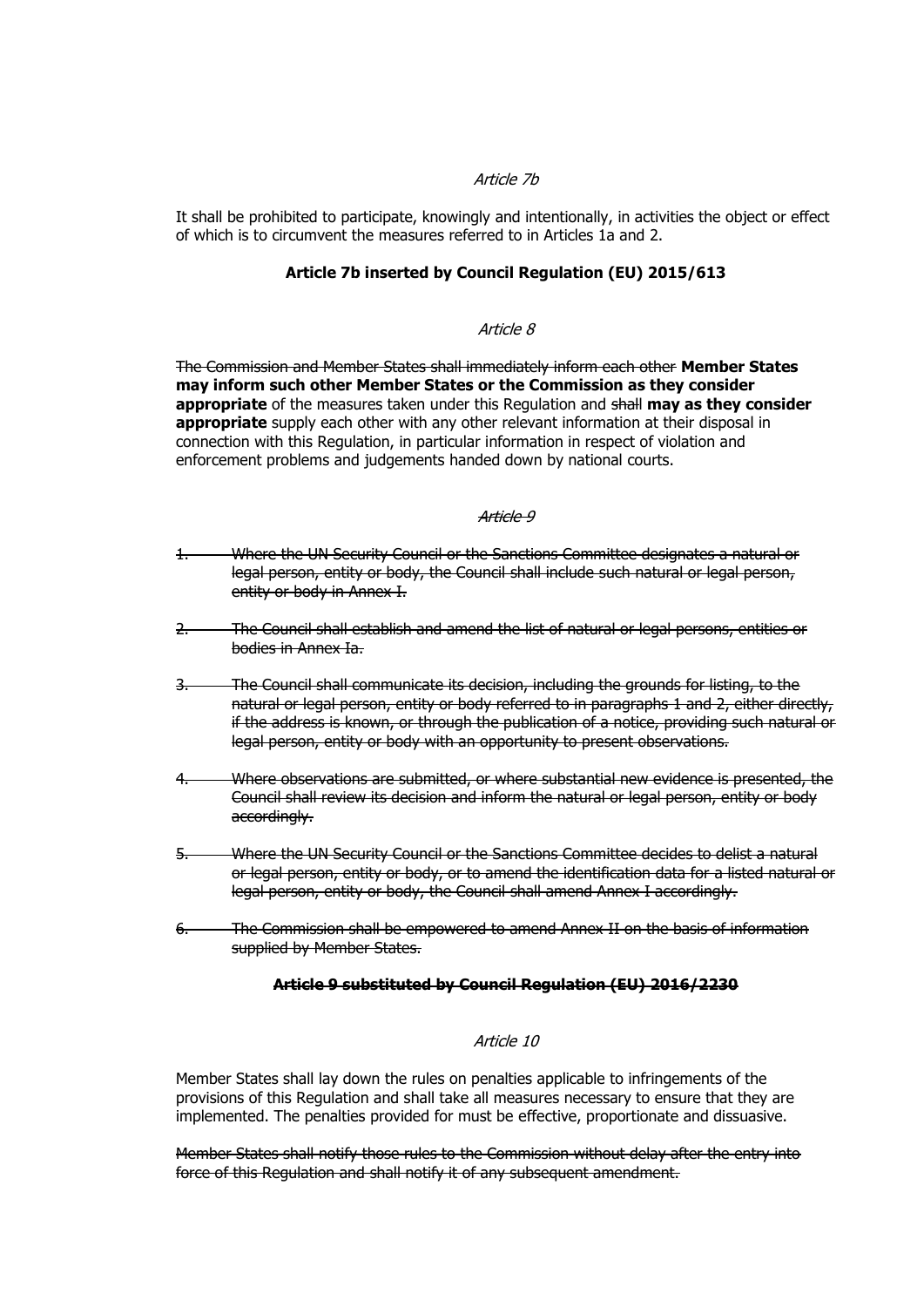### Article 11

This Regulation shall apply

- (a) within the territory of the Community, including its airspace;
- (b) on board any aircraft or any vessel under the jurisdiction of a Member State;
- (c) to any person inside or outside the territory of the Community who is a national of a Member State;
- (d) to any legal person, entity or body which is incorporated or constituted under the law of a Member State;
- (e) to any legal person, entity or body doing business within the Community.

#### Article 12

This Regulation shall enter into force on the day of its publication in the Official Journal of the European Union.

This Regulation shall be binding in its entirety and directly applicable in all Member States.

Done at Brussels, 18 July 2005.

For the Council The President J. STRAW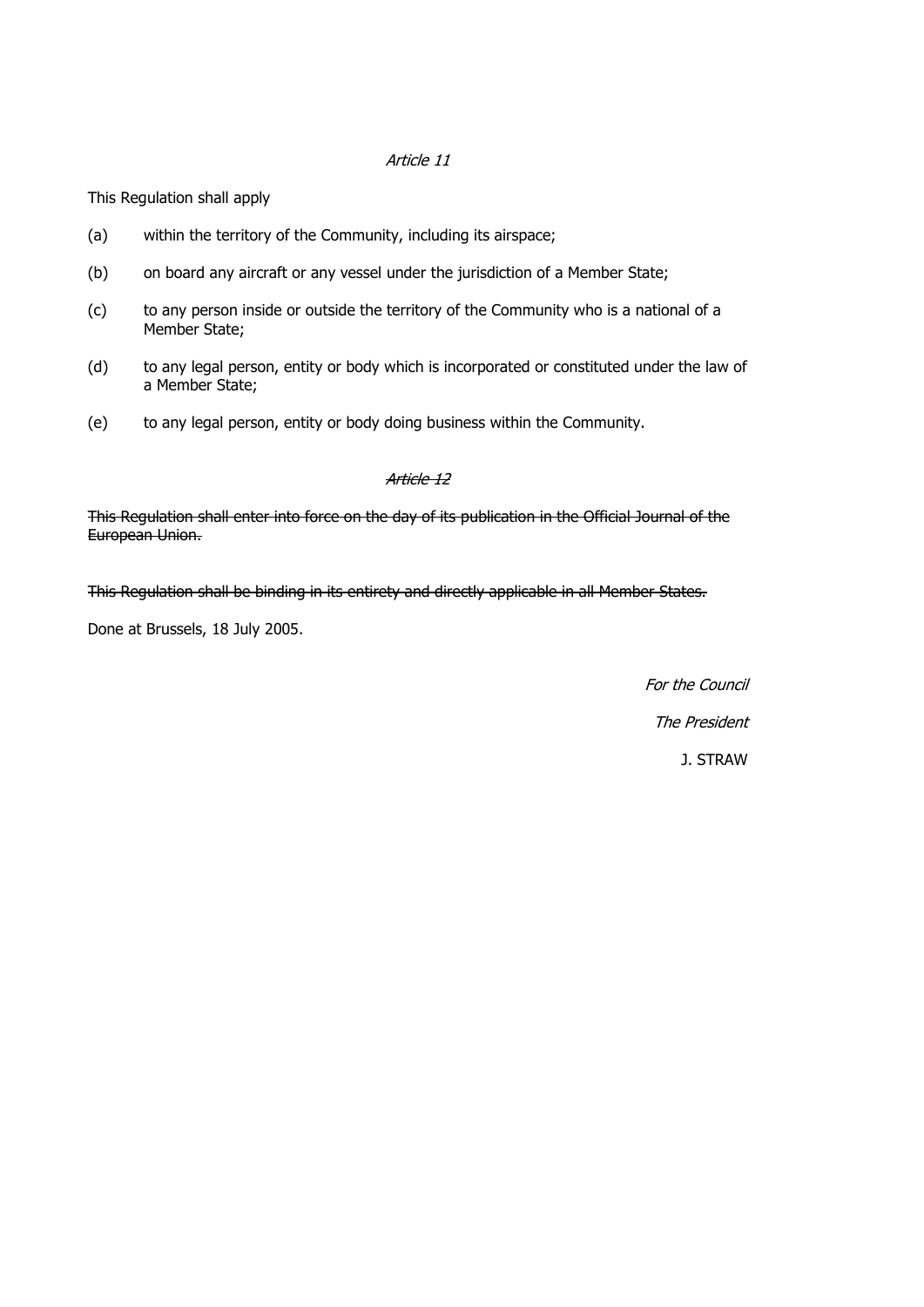#### ANNEX I

#### **a) List of persons referred to in Articles 2 and 2a.**

#### **1. Eric BADEGE**

Date of Birth: 1971.

Nationality: Democratic Republic of the Congo.

Date of UN designation: 31 December 2012.

Address: Rwanda (as of early 2016).

Other information: He fled to Rwanda in March 2013 and is still living there as of early 2016. INTERPOL-UN Security Council Special Notice web link: https://www.interpol.int/en/notice/search/un/5272441

Additional information from the narrative summary of reasons for listing provided by the Sanctions Committee:

Eric Badege was a Lieutenant Colonel and focal point for M23 in Masisi and commanded certain operations that destabilized parts of Masisi territory in North Kivu province. As a military commander of M23, Badege was responsible for serious violations involving the targeting of children or women in situations of armed conflict. After May 2012, Raia Mutomboki, under the command of M23, killed hundreds of civilians in a series of coordinated attacks. In August 2012, Badege carried out joint attacks which involved the indiscriminate killing of civilians. These attacks were jointly orchestrated by Badege and Colonel Makoma Semivumbi Jacques. Former M23 combatants claimed that M23 leaders summarily executed dozens of children who attempted to escape after being recruited as M23 child soldiers.

According to a September 11, 2012 report by Human Rights Watch (HRW), a Rwandan man, 18, who escaped after being forcibly recruited in Rwanda told HRW that he witnessed the execution of a 16-year old boy from his M23 unit who had tried to flee in June. The boy was captured and beaten to death by M23 fighters in front of the other recruits. An M23 commander who ordered his killing then allegedly told the other recruits '[h]e wanted to abandon us,' as an explanation for why the boy had been killed. The report also states that witnesses claimed that at least 33 new recruits and other M23 fighters were summarily executed when they attempted to flee. Some were tied up and shot in front of other recruits as an example of the punishment they could receive. One young recruit told HRW, '[w]hen we were with M23, they said [we had a choice] and could stay with them or we could die. Lots of people tried to escape. Some were found and then that was immediately their death.'

Badege fled to Rwanda in March 2013 and was living there as of early 2016.

#### **2. Frank Kakolele BWAMBALE**

(alias: a) FRANK KAKORERE b) FRANK KAKORERE BWAMBALE c) AIGLE BLANC)

Designation: FARDC General.

Nationality: Democratic Republic of the Congo.

Date of UN designation: 1 November 2005.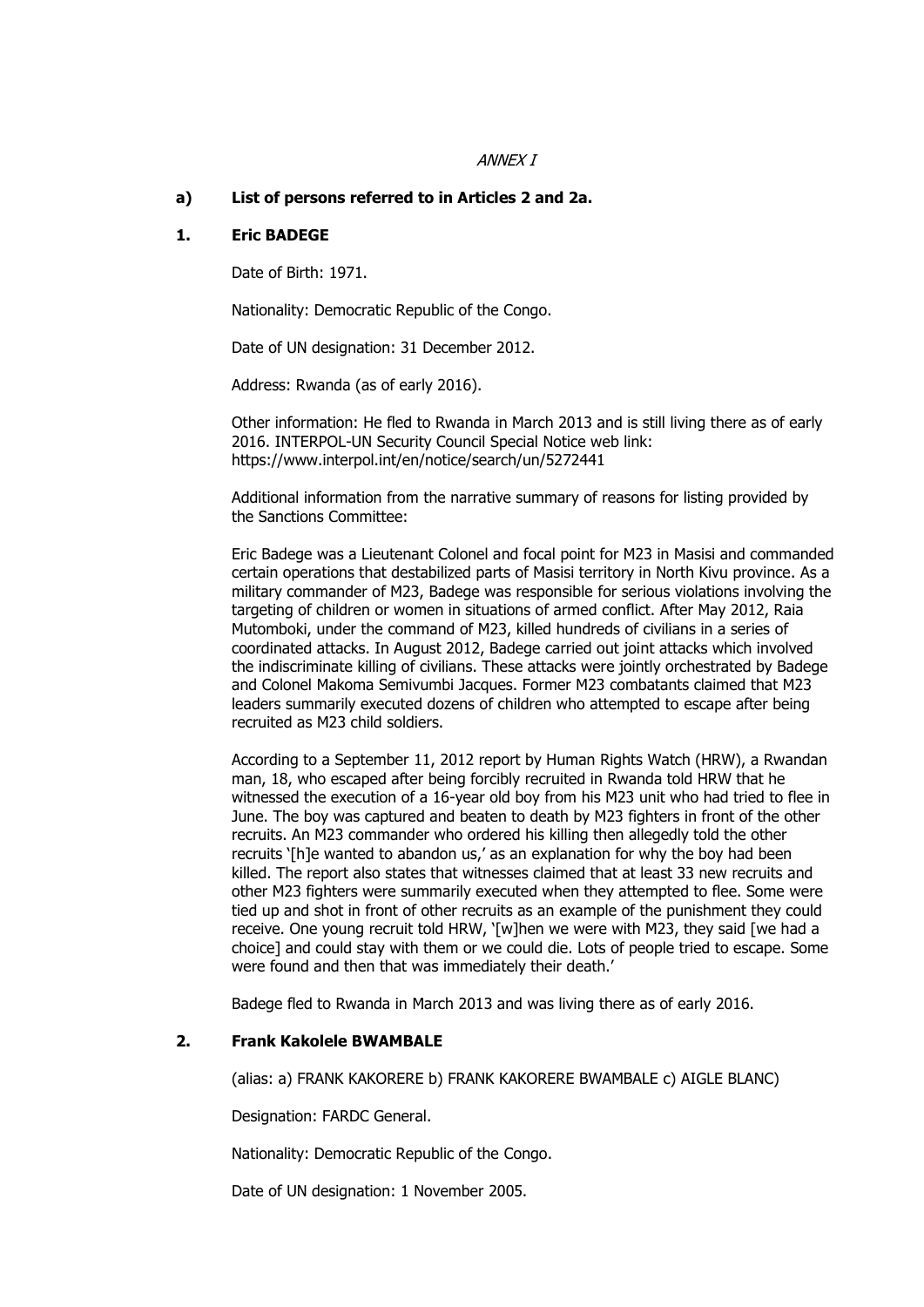Address: Kinshasa, Democratic Republic of the Congo (as of June 2016).

Other information: Left the CNDP in January 2008. As of June 2011, resides in Kinshasa. Since 2010, Kakolele has been involved in activities apparently on behalf of the DRC government's Programme de Stabilisation et Reconstruction des Zones Sortant des Conflits Armés (STAREC), including participation in a STAREC mission to Goma and Beni in March 2011. DRC authorities arrested him in December 2013 in Beni, North Kivu Province, for allegedly blocking the DDR process. He left the DRC and lived in Kenya for some time, before being called back by the DRC Government to assist them with the situation in the Territory of Beni. He was arrested in October 2015 in the area of Mambasa for allegedly supporting a Mai Mai group, but no charges were brought and as of June 2016, he lived in Kinshasa. INTERPOL-UN Security Council Special Notice web link: https://www.interpol.int/en/notice/search/un/5776078

Additional information from the narrative summary of reasons for listing provided by the Sanctions Committee:

Frank Kakolele Bwambale was the RCD-ML leader, exercising influence over policies and maintaining command and control over the activities of RCD-ML forces, one of the armed groups and militias referred to in paragraph 20 of Res. 1493 (2003), responsible for trafficking of arms, in violation of the arms embargo. He left the CNDP in January 2008. Starting in 2010, Kakolele was involved in activities apparently on behalf of the DRC government's Programme de Stabilisation et Reconstruction des Zones Sortant des Conflits Armés (STAREC), including participation in a STAREC mission to Goma and Beni in March 2011.

He left the DRC and lived in Kenya for some time before being called back by the DRC Government to assist with the situation in the Territory of Beni. He was arrested in October 2015 near Mambasa for allegedly supporting a Mai Mai group, but no charges were brought. As of June 2016, Kakolele lived in Kinshasa.

### **3. Gaston IYAMUREMYE**

(alias: a) Byiringiro Victor Rumuli, b) Victor Rumuri, c) Michel Byiringiro, d) Rumuli)

Designation: a) FDLR Interim President, b) FDLR-FOCA 1st Vice-President; c) FDLR-FOCA Major General.

Address: North Kivu Province, Democratic Republic of the Congo (as of June 2016).

Date of Birth: 1948.

Place of Birth: a) Musanze District, Northern Province, Rwanda, b) Ruhengeri, Rwanda.

Nationality: Rwanda.

Date of UN designation: 1 December 2010.

Other information: INTERPOL- UN Security Council Special Notice web link: https://www.interpol.int/en/notice/search/un/5272456

Additional information from the narrative summary of reasons for listing provided by the Sanctions Committee:

Gaston Iyamuremye is the 1st vice-president of the FDLR, as well as the interim president. He also has the rank of Major General in the FDLR's armed wing, called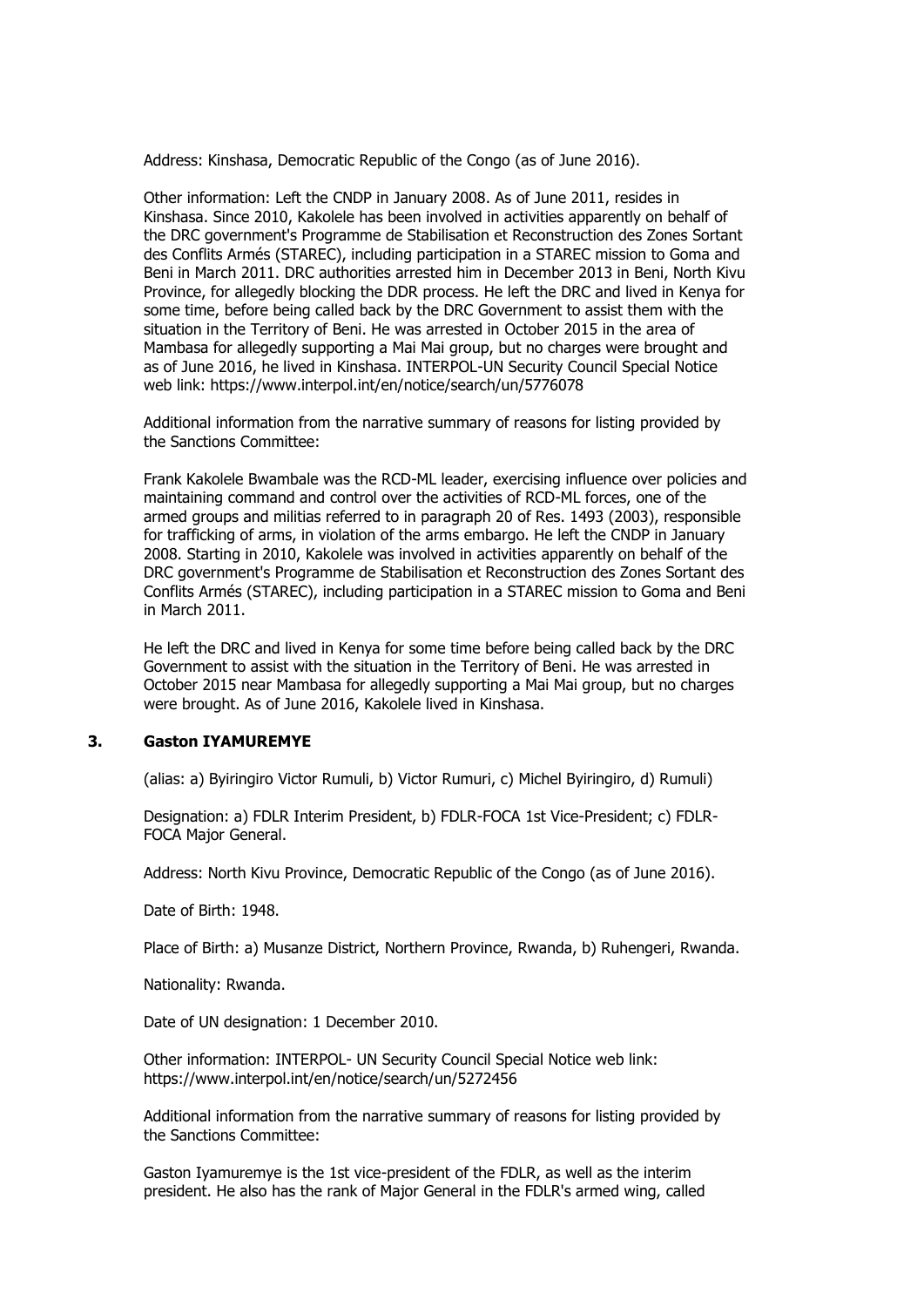FOCA. As of June 2016, Iyamuremye is in North Kivu province of the Democratic Republic of Congo.

### **4. Innocent KAINA**

(alias a): Colonel Innocent KAINA, b): India Queen)

Designation: Former M23 Deputy Commander.

Address: Uganda (as of early 2016).

Date of birth: Nov. 1973.

Place of Birth: Bunagana, Rutshuru territory, Democratic Republic of the Congo.

Date of UN designation: 30 November 2012.

Other information: Became M23 deputy commander after the flight of Bosco Taganda's faction to Rwanda in March 2013. Fled to Uganda in November 2013. In Uganda as of early 2016. INTERPOL-UN Security Council Special Notice web link: https://www.interpol.int/en/notice/search/un/5776081

Additional information from the narrative summary of reasons for listing provided by the Sanctions Committee:

Innocent Kaina was Sector and then Deputy Commander in the Mouvement du 23 Mars (M23). He was responsible for and committed serious violations of international law and human rights. In July 2007, the Garrison Military Tribunal of Kinshasa found Kaina responsible for crimes against humanity committed in the District of Ituri between May 2003 and December 2005. He was released in 2009 as part of the peace agreement between the Congolese government and the CNDP. Within the FARDC in 2009, he was guilty of executions, abductions and maiming in Masisi territory. As a commander under the orders of General Taganda, he initiated the ex-CNDP mutiny in Rutshuru territory in April 2012. He ensured the security of the mutineers out of Masisi. Between May and August 2012, he oversaw the recruitment and training of over 150 children for the M23 rebellion, shooting the boys who had tried to escape. In July 2012, he travelled to Berunda and Degho for mobilization and recruitment activities for the M23. Kaina fled to Uganda in November 2013 and was still there as of early 2016.

# **5. Jérôme KAKWAVU BUKANDE**

(alias: a) Jérôme Kakwavu, b) Commandant Jérôme)

Nationality: Democratic Republic of the Congo.

Date of UN designation: 1 November 2005.

Other information: Given the rank of General in the FARDC in December 2004. As of June 2011, detained in Makala Prison in Kinshasa. As of 25 March 2011, the High Military Court in Kinshasa opened a trial against Kakwavu for war crimes. In November 2014, convicted by a DRC military court to ten years in prison for rape, murder, and torture. INTERPOL-UN SecurityCouncil Special Notice web link: https://www.interpol.int/en/notice/search/un/5776083

Additional information from the narrative summary of reasons for listing provided by the Sanctions Committee: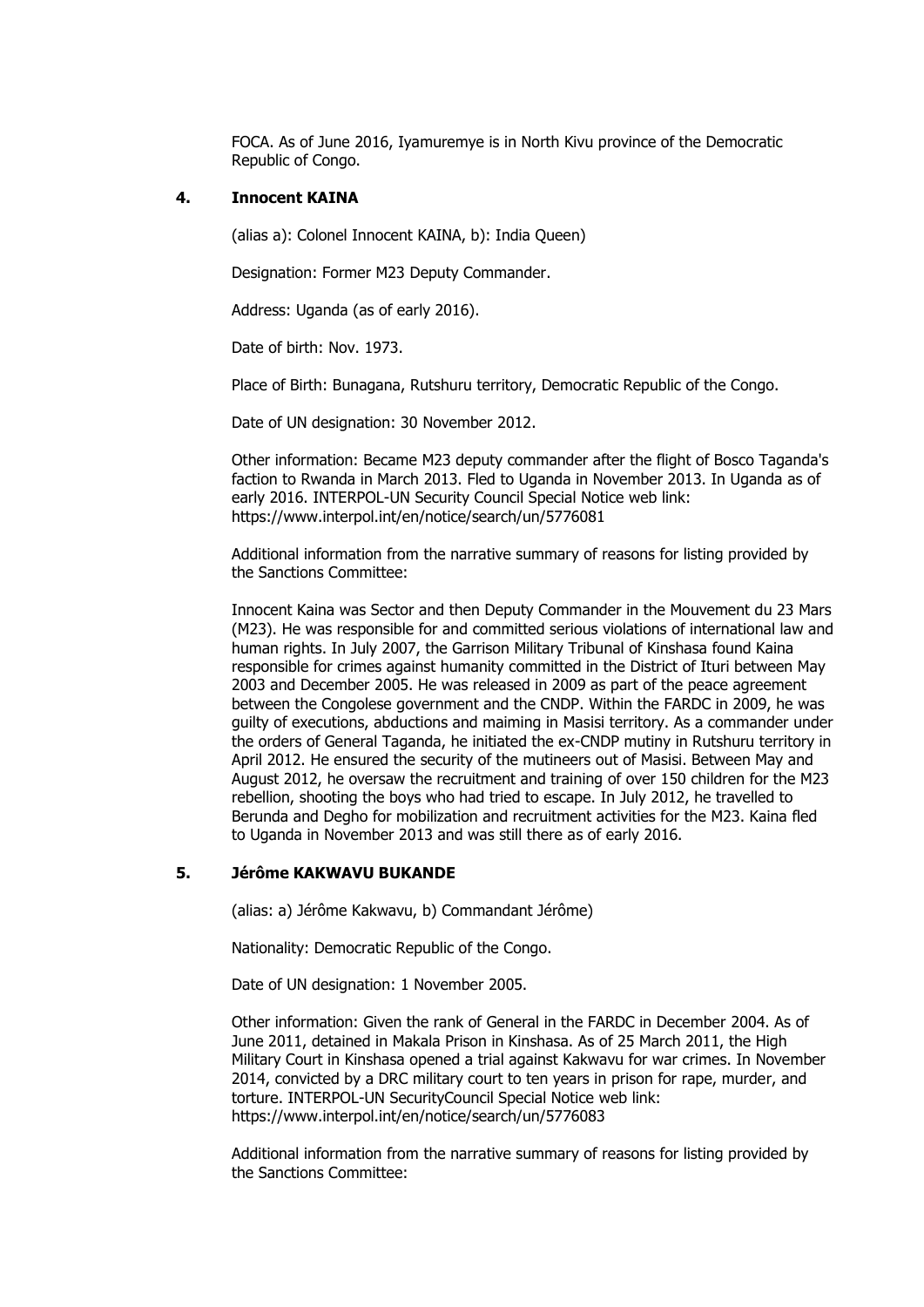Former President of UCD/FAPC. FAPC's control of illegal border posts between Uganda and the DRC — a key transit route for arms flows. As President of the FAPC, he exercised influence over policies and command and control over the activities of FAPC forces, which were involved in arms trafficking and, consequently, in violations of the arms embargo. According to the Office of the SRSG on Children and Armed Conflict, he was responsible for recruitment and use of children in Ituri in 2002. One of five senior FARDC officers who had been accused of serious crimes involving sexual violence and whose cases the Security Council had brought to the Government's attention during its visit in 2009. Given the rank of General in the FARDC in December 2004. As of June 2011, detained in Makala Prison in Kinshasa. On 25 March 2011, the High Military Court in Kinshasa opened a trial against Kakwavu for war crimes.

# **6. Germain KATANGA**

Nationality: Democratic Republic of the Congo.

Date of birth: 28 Apr. 1978.

Place of birth: Mambasa, Ituri Province, Democratic Republic of the Congo.

Address: Democratic Republic of the Congo (in prison).

Date of UN designation: 1 November 2005.

Other information: Appointed General in the FARDC in December 2004. Handed over by the Government of the DRC to the International Criminal Court on 18 October 2007. Initially convicted on 23 May 2014 by the ICC to 12 years in prison for war crimes and crimes against humanity, the ICC Appeals Chamber reduced his sentence and determined that Katanga's sentence should be completed on 18 January 2016. Although he was detained in the Netherlands for the duration of his trial, Katanga was transferred to a DRC prison in December 2015 and charged for other crimes previously committed in Ituri. INTERPOL-UN Security Council Special Notice web link: https://www.interpol.int/en/notice/search/un/5776116

Additional information from the narrative summary of reasons for listing provided by the Sanctions Committee:

Germain Katanga was the Commander of the FRPI. He was involved in weapons transfers, in violation of the arms embargo. According to the Office of the SRSG on Children and Armed Conflict, he was responsible for recruitment and use of children in Ituri from 2002 to 2003. He was appointed General in the FARDC in December 2004. He was handed over by the Government of the DRC to the International Criminal Court on 18 October 2007. Initially convicted on 23 May 2014 by the ICC to 12 years in prison for war crimes and crimes against humanity, ICC Appeals Chamber reduced his sentence and determined that his sentence should be completed on 18 January 2016. Although he was detained in the Netherlands for the duration of his trial, Katanga was transferred to a DRC prison in December 2015 and charged for crimes previously committed in Ituri.

### **7. Thomas LUBANGA**

Place of Birth: Ituri, Democratic Republic of the Congo.

Nationality: Democratic Republic of the Congo.

Address: Democratic Republic of the Congo (in prison).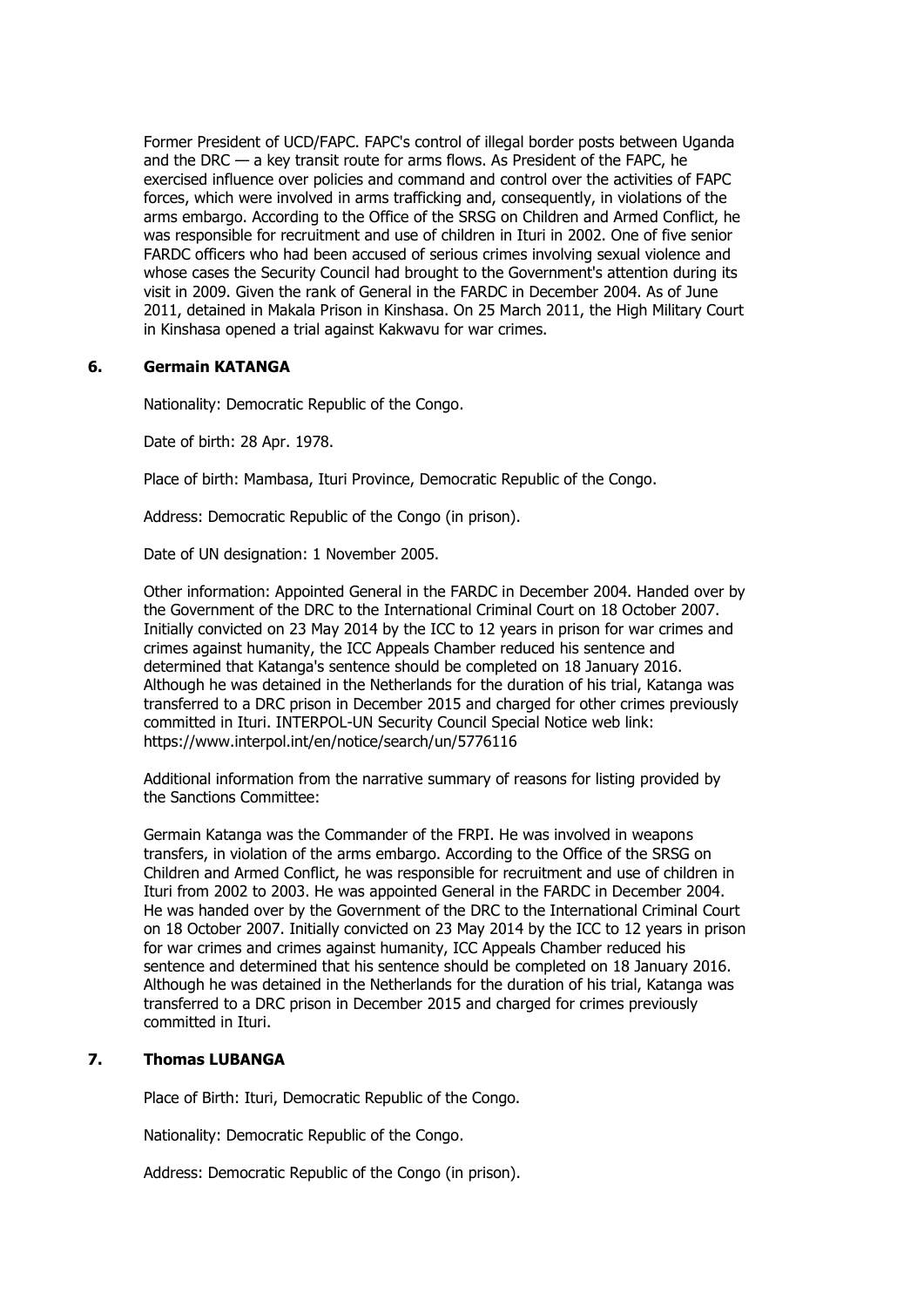Date of UN designation: 1 November 2005.

Other information: Arrested in Kinshasa in March 2005 for UPC/L involvement in human rights abuses violations. Transferred to the ICC on 17 March 2006. Convicted by the ICC in March 2012 and sentenced to 14 years in prison. On 1 December 2014, ICC appeals judges upheld Lubanga's conviction and sentence. Transferred to a prison facility in the DRC on 19 December 2015 to serve out his sentence of imprisonment. INTERPOL-UN Security Council Special Notice web link: https://www.interpol.int/en/notice/search/un/5776117

Additional information from the narrative summary of reasons for listing provided by the Sanctions Committee:

Thomas Lubanga was the President of the UPC/L, one of the armed groups and militias referred to in paragraph 20 of Res. 1493 (2003), involved in the trafficking of arms, in violation of the arms embargo. According to the Office of the SRSG on Children and Armed Conflict, he was responsible for recruitment and use of children in Ituri from 2002 to 2003. He was arrested in Kinshasa in March 2005 for UPC/L involvement in human rights abuses violations and transferred to the ICC by the DRC authorities on 17 March 2006. He was convicted by the ICC in March 2012 and sentenced to 14 years in prison. On 1 December 2014, ICC appeals judges upheld the conviction and sentence. He was transferred to a prison facility in the DRC on 19 December 2015 to serve out his sentence of imprisonment.

#### **8. Sultani MAKENGA**

(alias: a) Makenga, Colonel Sultani, b) Makenga, Emmanuel Sultani)

Date of Birth: 25 December 1973.

Place of Birth: Rutshuru, Democratic Republic of the Congo.

Nationality: Democratic Republic of the Congo.

Date of UN designation: 12 November 2012.

Other information: A military leader of the Mouvement du 23 Mars (M23) group operating in the Democratic Republic of the Congo. In Uganda as of late 2014. INTERPOL-UN Security Council Special Notice web link: https://www.interpol.int/en/notice/search/un/5272833

Additional information from the narrative summary of reasons for listing provided by the Sanctions Committee:

Sultani Makenga is a military leader of the Mouvement du 23 Mars (M23) group operating in the Democratic Republic of the Congo (DRC). As a leader of M23 (also known as the Congolese Revolutionary Army), Sultani Makenga has committed and is responsible for serious violations of international law involving the targeting of women and children in situations of armed conflict, including killing and maiming, sexual violence, abduction, and forced displacement. He has also been responsible for violations of international law related to M23's actions in recruiting or using children in armed conflict in the DRC. Under the command of Sultani Makenga, M23 has carried out extensive atrocities against the civilian population of the DRC. According to testimonies and reports, the militants operating under the command of Sultani Makenga have conducted rapes throughout Rutshuru territory against women and children, some of whom have been as young as 8 years old, as part of a policy to consolidate control in Rutshuru territory. Under Makenga's command, M23 has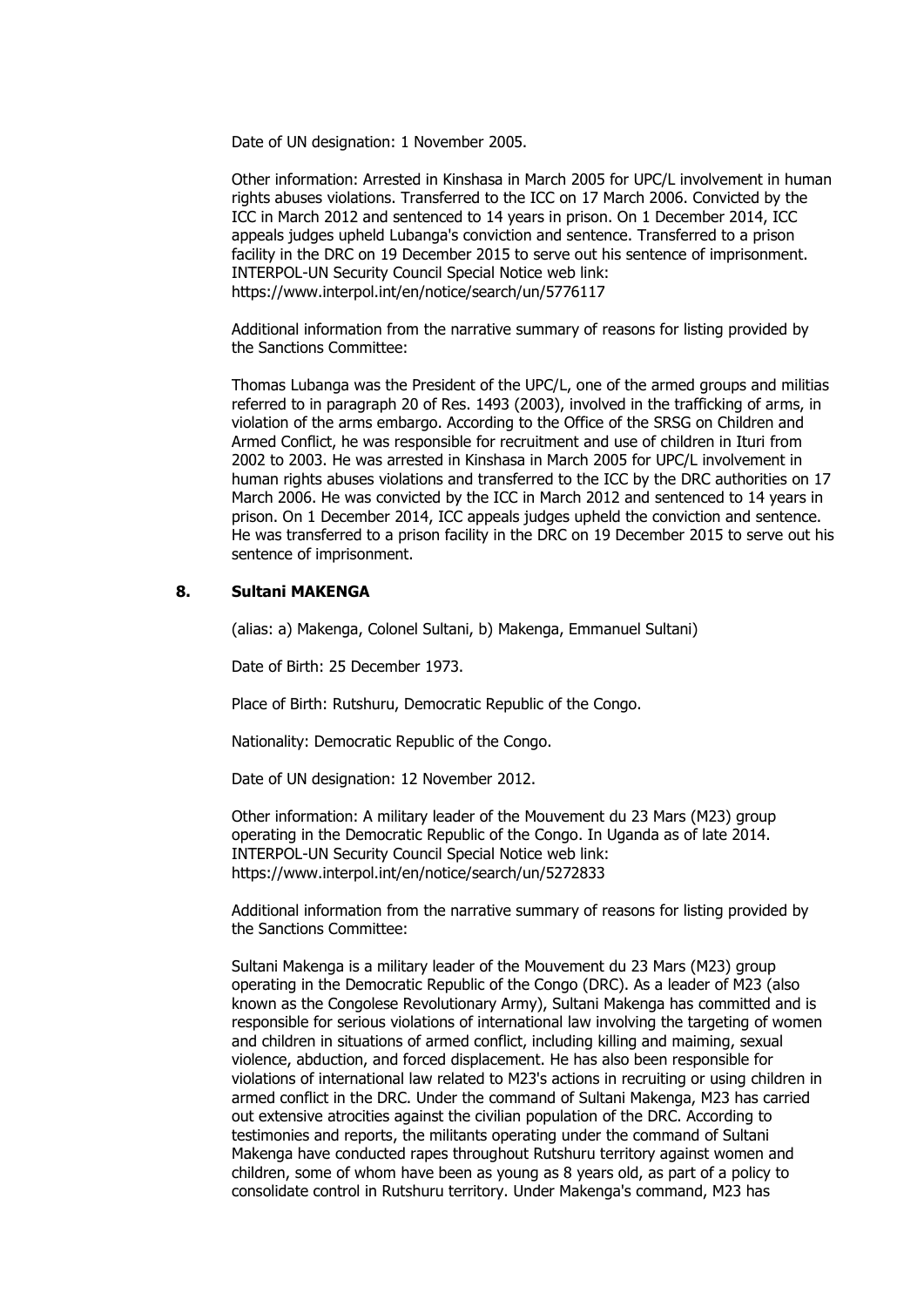conducted extensive forced recruitment campaigns of children in the DRC and in the region, as well as killing, maiming, and injuring scores of children. Many of the forced child recruits have been under the age of 15. Makenga has also been reported to be the recipient of arms and related materiel in violation of measures taken by the DRC to implement the arms embargo, including domestic ordinances on the importing and possession of arms and related materiel. Makenga's actions as the leader of M23 have included serious violations of international law and atrocities against the civilian population of the DRC, and have aggravated the conditions of insecurity, displacement, and conflict in the region. A military leader of the Mouvement du 23 Mars (M23) group operating in the Democratic Republic of the Congo.

# **9. Khawa Panga MANDRO**

(alias: a) Kawa Panga, b) Kawa Panga Mandro, c) Kawa Mandro, d) Yves Andoul Karim, e) Mandro Panga Kahwa, f) Yves Khawa Panga Mandro, g) 'Chief Kahwa', h) 'Kawa')

Date of Birth: 20 August 1973.

Place of Birth: Bunia, Democratic Republic of the Congo.

Address: Uganda (as of May 2016).

Nationality: Democratic Republic of the Congo.

Date of UN designation: 1 November 2005.

Other information: Placed in prison in Bunia in April 2005 for sabotage of the Ituri peace process. Arrested by Congolese authorities in October 2005, acquitted by the Court of Appeal in Kisangani, subsequently transferred to the judicial authorities in Kinshasa on new charges of crimes against humanity, war crimes, murder, aggravated assault and battery. In August 2014, a DRC military court in Kisangani convicted him of war crimes and crimes against humanity, sentenced him to nine years in prison, and ordered him to pay approximately USD 85 000 to his victims. He served his sentence and resides in Uganda as of May 2016. INTERPOL-UN Security Council Special Notice web link: https://www.interpol.int/en/notice/search/un/5272933

Additional information from the narrative summary of reasons for listing provided by the Sanctions Committee:

Khawa Panga Mandro was the President of PUSIC, one of the armed groups and militia referred to in paragraph 20 of Res. 1493 (2003) involved in arms trafficking, in violation of the arms embargo. According to the Office of the SRSG on Children and Armed Conflict, he was responsible for recruitment and use of children from 2001 to 2002. He was put in prison in Bunia in April 2005 for sabotage of the Ituri peace process. He was arrested by Congolese authorities in October 2005, acquitted by the Court of Appeal in Kisangani, and subsequently transferred to the judicial authorities in Kinshasa on new charges of crimes against humanity, war crimes, murder, aggravated assault and battery. In August 2014, a DRC military court in Kisangani convicted him of war crimes and crimes against humanity, sentenced him to nine years in prison, and ordered him to pay approximately USD 85 000 to his victims. He served his sentence and resided in Uganda as of May 2016.

#### **10. Callixte MBARUSHIMANA**

Designation: FDLR Executive Secretary.

Date of Birth: 24 July 1963.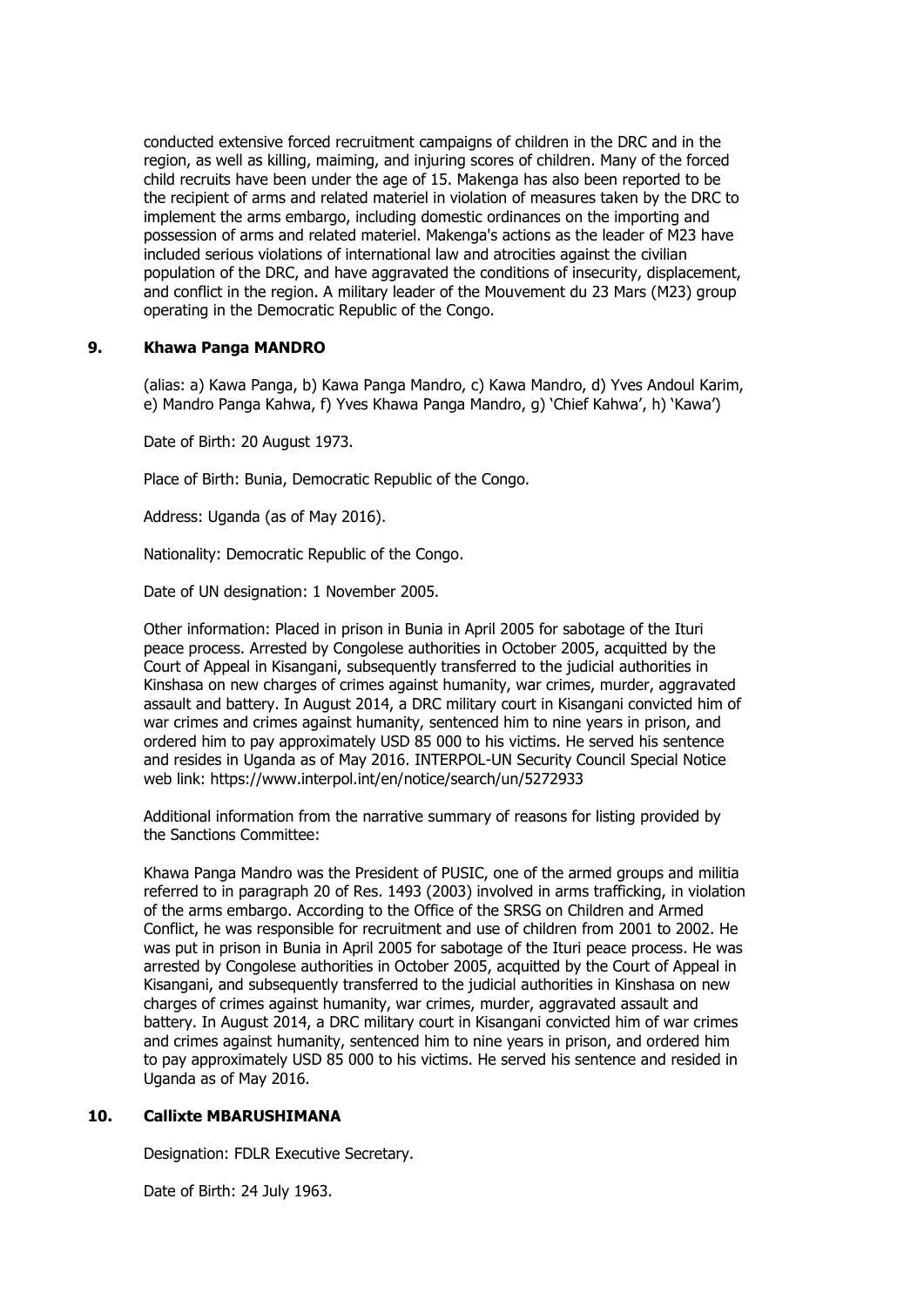Place of Birth: Ndusu/Ruhengeri, Northern Province, Rwanda.

Nationality: Rwanda.

Date of UN designation: 3 March 2009.

Other information: Arrested in Paris on 3 October 2010 under ICC warrant for war crimes and crimes against humanity committed by FDLR troops in the Kivus in 2009. Transferred to The Hague on 25 January 2011 and released by the ICC in late 2011. Elected FDLR Executive Secretary on 29 Nov. 2014 for a five-year term. INTERPOL-UN Security Council Special Notice web link: https://www.interpol.int/en/notice/search/un/5224649

Additional information from the narrative summary of reasons for listing provided by the Sanctions Committee:

Callixte Mbarushimana was Executive Secretary of the FDLR and Vice-President of the FDLR military high command until his arrest. As a political/military leader of a foreign armed group operating in the Democratic Republic of the Congo, he impeded the disarmament and the voluntary repatriation and resettlement of combatants, per Security Council resolution 1857 (2008) OP 4 (b). He was arrested in Paris on 3 October 2010 under ICC warrant for war crimes and crimes against humanity committed by FDLR troops in the Kivus in 2009. He was transferred to The Hague on 25 January 2011, but released in late 2011. He was re-elected FDLR Executive Secretary on 29 November 2014 for a five-year term.

#### **11. Iruta Douglas MPAMO**

(alias: a) Doulas Iruta Mpamo, b) Mpano)

Address: Gisenyi, Rwanda (as of June 2011).

Date of Birth: a) 28 December 1965, b) 29 December 1965.

Place of Birth: a) Bashali, Masisi, Democratic Republic of the Congo, b) Goma, Democratic Republic of the Congo, c) Uvira, Democratic Republic of the Congo.

Nationality: Democratic Republic of the Congo.

Date of UN designation: 1 November 2005.

Other information: No known occupation since two of the planes managed by Great Lakes Business Company (GLBC) crashed. INTERPOL-UN Security Council Special Notice web link: https://www.interpol.int/en/notice/search/un/5272813

Additional information from the narrative summary of reasons for listing provided by the Sanctions Committee:

Owner/Manager of the Compagnie Aérienne des Grands Lacs and of Great Lakes Business Company, whose aircraft were used to provide assistance to armed groups and militias referred to in paragraph 20 of Res. 1493 (2003). Also responsible for disguising information on flights and cargo apparently to allow for the violation of the arms embargo. No known occupation since two of the planes managed by Great Lakes Business Company (GLBC) crashed.

#### **Details for 1 to 11 substituted by Council Implementing Regulation (EU) 2017/396**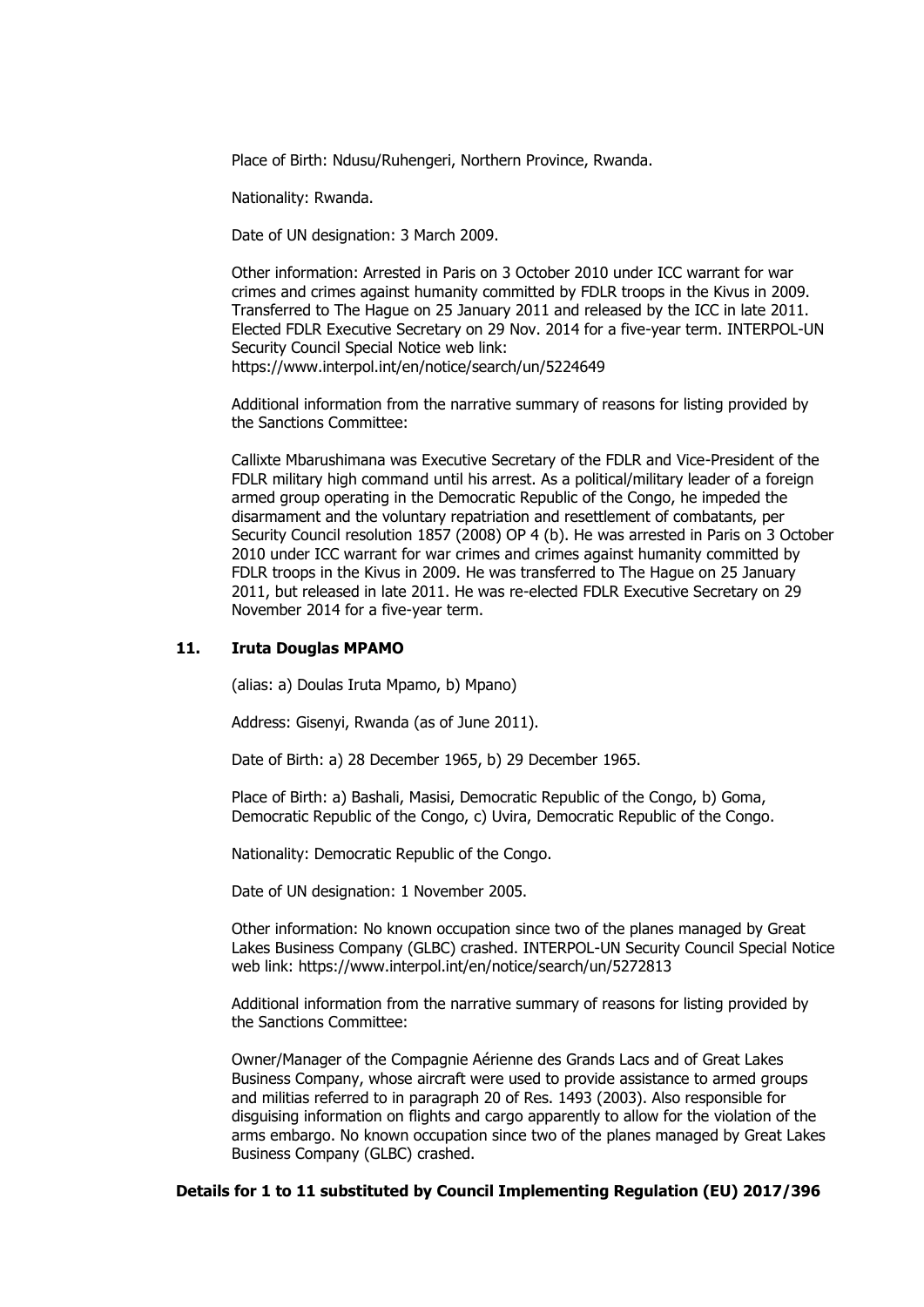### **12. Sylvestre MUDACUMURA**

(alias: a) Mupenzi Bernard, b) General Major Mupenzi, c) General Mudacumura, d) Pharaoh, e) Radja

Designation: a) FDLR-FOCA Commander, b) FDLR-FOCA Lieutenant General

Date of birth: 1954

Place of birth: Cellule Ferege, Gatumba sector, Kibilira commune, Gisenyi prefecture, Rwanda

Address: North Kivu Province, Democratic Republic of the Congo (as of June 2016)

Nationality: Rwandan.

Date of UN designation: 1 November 2005.

Other information: The International Criminal Court issued an arrest warrant for Mudacumura on 12 July 2012 for nine counts of war crimes, including attacking civilians, murder, mutilation, cruel treatment, rape, torture, destruction of property, pillaging and outrages against personal dignity, allegedly committed between 2009 and 2010 in the DRC.

Additional information from the narrative summary of reasons for listing provided by the Sanctions Committee:

Sylvestre Mudacumura is the Commander of FOCA, the armed wing of the FDLR, exercising influence over policies, and maintaining command and control over the activities of FDLR forces, one of the armed groups and militias referred to in paragraph 20 of Res. 1493 (2003), involved in trafficking of arms, in violation of the arms embargo. Mudacumura (or staff) was in telephone communication with FDLR leader Murwanashyaka in Germany, including at the time of the Busurungi massacre in May 2009, and military commander Major Guillaume during Umoja Wetu and Kimia II operations in 2009. According to the Office of the SRSG on Children and Armed Conflict, he was responsible for 27 cases of recruitment and use of children by troops under his command in North Kivu from 2002 to 2007. As of mid-2016, Mudacumura was still the overall commander of the FDLR's armed wing, held the rank of Lieutenant General, and was located in North Kivu Province in the Democratic Republic of the Congo.

### **Details for 12 substituted by Council Implementing Regulation (EU) 2017/199**

### **13. Leodomir MUGARAGU**

(alias: a) Manzi Leon, b) Leo Manzi)

Address: FDLR HQ at Kikoma forest, Bogoyi, Walikale, North Kivu, Democratic Republic of the Congo (as of June 2011).

Date of Birth: a) 1954 b) 1953.

Place of Birth: a) Kigali, Rwanda b) Rushashi, Northern Province, Rwanda.

Nationality: Rwanda.

Date of UN designation: 1 December 2010.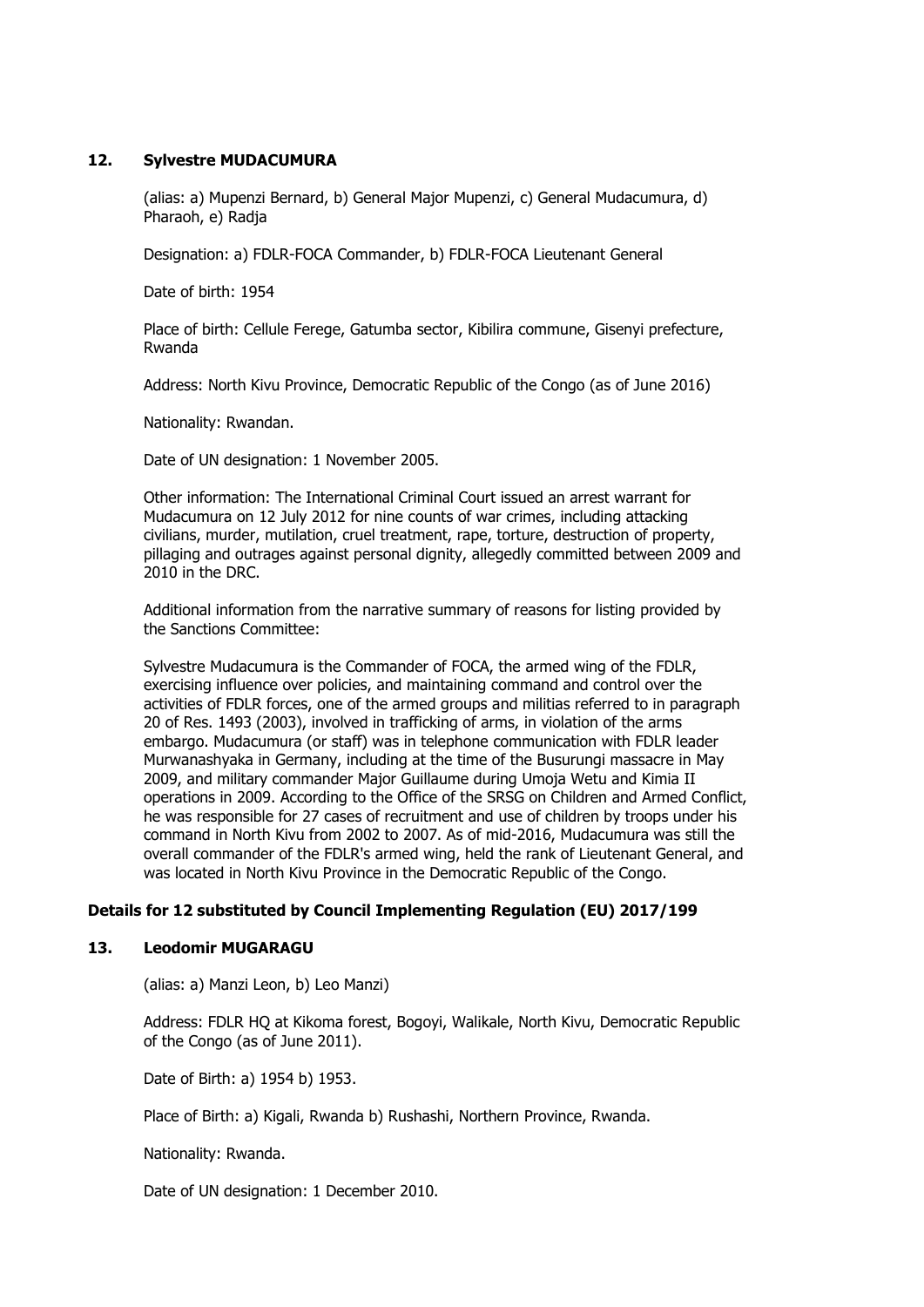Other information: FDLR-FOCA Chief of Staff, in charge of administration. INTERPOL-UN Security Council Special Notice web link: https://www.interpol.int/en/notice/search/un/5270747

Additional information from the narrative summary of reasons for listing provided by the Sanctions Committee:

According to open-source and official reporting, Leodomir Mugaragu is the Chief of Staff of the Forces Combattantes Abucunguzi/Combatant Force for the Liberation of Rwanda (FOCA), the FDLR's armed wing. According to official reporting Mugaragu is a senior planner for FDLR's military operations in the eastern DRC. FDLR-FOCA Chief of Staff, in charge of administration.

### **14. Leopold MUJYAMBERE**

(alias: a) Musenyeri b) Achille c) Frere Petrus Ibrahim)

Designation: a) FDLR-FOCA Chief of Staff, b) FDLR-FOCA Interim Deputy Commander.

Address: Kinshasa, Democratic Republic of the Congo (as of June 2016).

Date of Birth: a) 17 March 1962, b) Approximately 1966.

Place of Birth: Kigali, Rwanda.

Nationality: Rwanda.

Date of UN designation: 3 March 2009.

Other information: Became acting FDLR-FOCA Deputy Commander in 2014. Captured in Goma, DRC by Congolese security services in early May 2016 and transferred to Kinshasa. INTERPOL-UN Security Council Special Notice web link: https://www.interpol.int/en/notice/search/un/5224709

Additional information from the narrative summary of reasons for listing provided by the Sanctions Committee:

Leopold Mujyambere was Commander of the Second Division of FOCA, the armed branch of the FDLR. As military leader of a foreign armed group operating in the Democratic Republic of the Congo, he impeded the disarmament and the voluntary repatriation and resettlement of combatants, in violation of Security Council resolution 1857 (2008) OP 4 (b). In evidence collated by the UNSC DRC Sanctions Committee Group of Experts, detailed in its report of 13 February 2008, girls recovered from FDLR-FOCA had previously been abducted and sexually abused. Since mid-2007, FDLR-FOCA, which previously recruited boys in their mid to late teens, has been forcefully recruiting youth from the age of 10 years. The youngest are then used as escorts, and older children are deployed as soldiers on the frontline, in violation of Security Council resolution 1857 (2008) OP4 (d) and (e).

In June 2011, he was the FOCA Commander of the South Kivu operational sector, then called 'Amazon'. He was later promoted to FOCA Chief of Staff, and then acting Deputy Commander in 2014. He was captured in Goma, DRC by Congolese security services in early May 2016 and transferred to Kinshasa.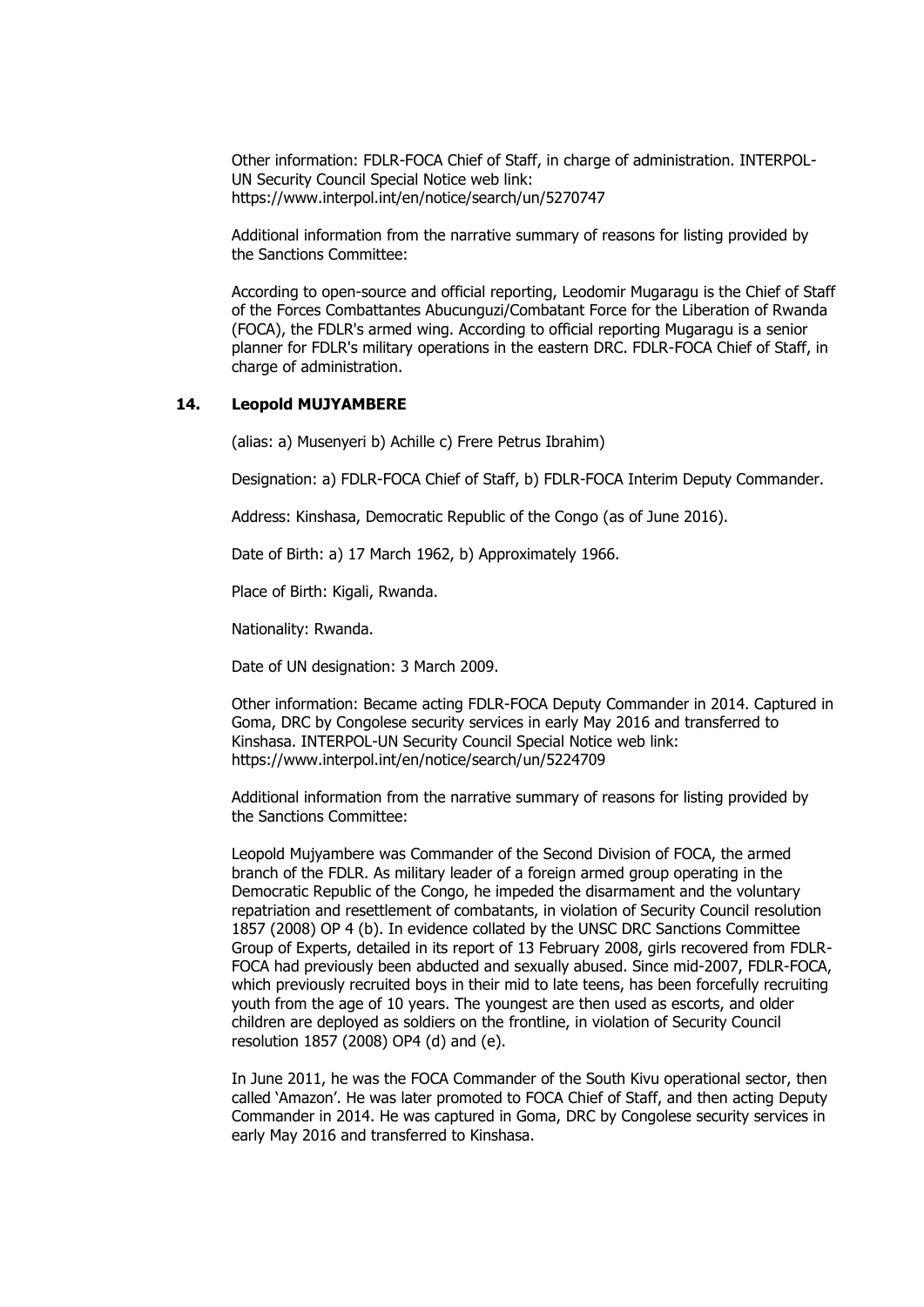### **15. Jamil MUKULU**

(alias: a) Steven Alirabaki, b) David Kyagulanyi, c) Musezi Talengelanimiro, d) Mzee Tutu, e) Abdullah Junjuaka, f) Alilabaki Kyagulanyi, g) Hussein Muhammad, h) Nicolas Luumu, i) Julius Elius Mashauri, j) David Amos Mazengo, k) Professor Musharaf, l) Talengelanimiro)

Designation: a) Head of the Allied Democratic Forces (ADF), b) Commander, Allied Democratic Forces.

Address: reportedly in prison in Uganda (as of September 2016)

Date of Birth: a) 1965, b) 1 January 1964.

Place of Birth: Ntoke Village, Ntenjeru Sub County, Kayunga District, Uganda.

Nationality: Uganda.

Date of UN designation: 12 October 2011.

Other information: Arrested in April 2015 in Tanzania and extradited to Uganda in July 2015. As of September 2016, Mukulu is reportedly being held in a police detention cell awaiting his trial for war crimes and grave breaches of the Geneva Convection under Ugandan Law. INTERPOL-UN Security Council Special Notice web link: https://www.interpol.int/en/notice/search/un/5270670

Additional information from the narrative summary of reasons for listing provided by the Sanctions Committee:

According to public sources and official reports, including reports from UN sanctions committee group of experts on DRC, Jamil Mukulu is the military Head of ADF, foreign armed group operating in DRC, and obstructs the disarmament, repatriation and voluntary resettlement of ADF fighters as foreseen by para.4. b) of Resolution 1857 (2008). The UN sanctions committee group of experts on DRC reported that Jamil Mukulu provided material and human support to ADF as an armed group operating on the DRC territory. According to various sources, including reports from UN sanctions committee group of experts on DRC, Jamil Mukulu has secured funding, exerted influence on ADF policies and assumed direct responsibilities in the command and control of ADF forces, notably in supervising established links with international terrorist networks.

### **16. Ignace MURWANASHYAKA**

(alias: Dr. Ignace)

Title: Dr.

Designation: FDLR President.

Address: Germany (in prison).

Date of Birth: 14 May 1963.

Place of Birth: a) Butera, Rwanda, b) Ngoma, Butare, Rwanda.

Nationality: Rwanda.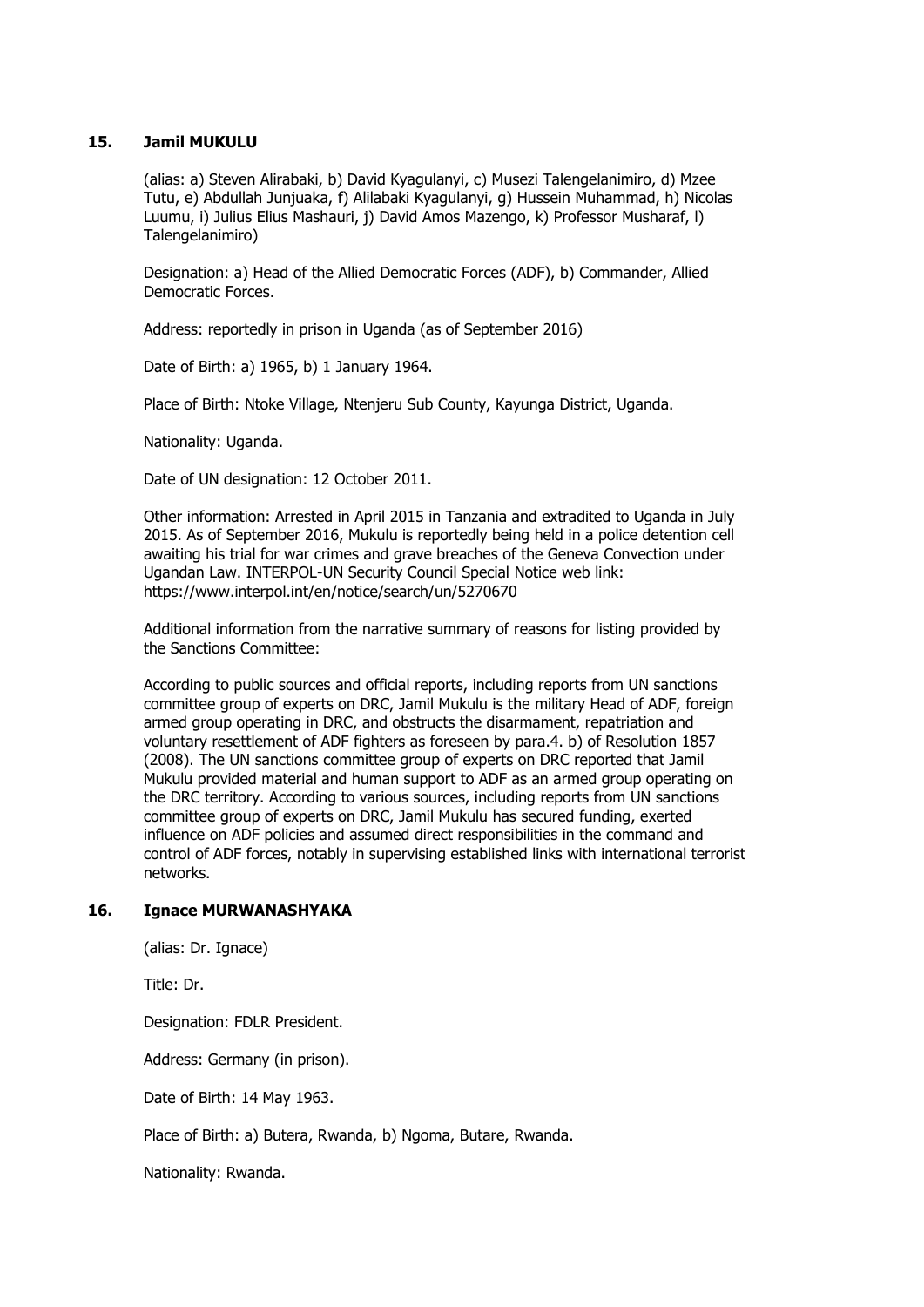Date of UN designation: 1 November 2005.

Other information: Arrested by German authorities on 17 November 2009 and found guilty by a German court on 28 September 2015 of leadership of a foreign terrorist group and aiding in war crimes. Received a 13-year sentence and is in prison in Germany as of June 2016. Re-elected FDLR President on 29 November 2014 for a fiveyear term. INTERPOL-UN Security Council Special Notice web link: https://www.interpol.int/en/notice/search/un/5272382

Additional information from the narrative summary of reasons for listing provided by the Sanctions Committee:

Ignace Murwanashyaka is the President of the FDLR, exercising influence over policies of FDLR forces, one of the armed groups and militias referred to in paragraph 20 of Res. 1493 (2003), involved in trafficking of arms, in violation of the arms embargo. He was in telephone communication with FDLR military field commanders (including during the Busurungi massacre in May 2009); he gave military orders to the high command; he was involved in coordinating the transfer of arms and ammunition to FDLR units and relaying specific instructions for use; and he managed large sums of money raised through illicit sale of natural resources in areas of FDLR control. According to the Office of the SRSG on Children and Armed Conflict, he held command responsibility as President and military commander of FDLR for recruitment and use of children by the FDLR in Eastern Congo. He was arrested by German authorities on 17 November 2009 and found guilty by a German court on 28 September 2015 of leadership of a foreign terrorist group and aiding in war crimes. He received a 13-year sentence and was in prison in Germany as of June 2016. He was re-elected as FDLR President on 29 November 2014 for a five-year term.

#### **17. Straton MUSONI**

(alias: IO Musoni)

Designation: Former FDLR Vice President.

Date of Birth: a) 6 April 1961, b) 4 June 1961.

Place of Birth: Mugambazi, Kigali, Rwanda.

Nationality: Rwanda.

Date of UN designation: 29 March 2007.

Other information: Arrested by German authorities on 17 November 2009, found guilty in a German court on 28 September 2015 of leadership of a foreign terrorist group, and received an 8-year sentence. Musoni was released from prison immediately after the trial, having served over 5 years of his sentence. INTERPOL-UN Security Council Special Notice web link: https://www.interpol.int/en/notice/search/un/5272354

Additional information from the narrative summary of reasons for listing provided by the Sanctions Committee:

Straton Musoni was Vice President of the FDLR, a foreign armed group operating in the DRC. He impeded the disarmament and voluntary repatriation or resettlement of combatants belonging to those groups, in breach of resolution 1649 (2005). He was arrested by German authorities on 17 November 2009, found guilty in a German court on 28 September 2015 of leadership of a foreign terrorist group, and received an 8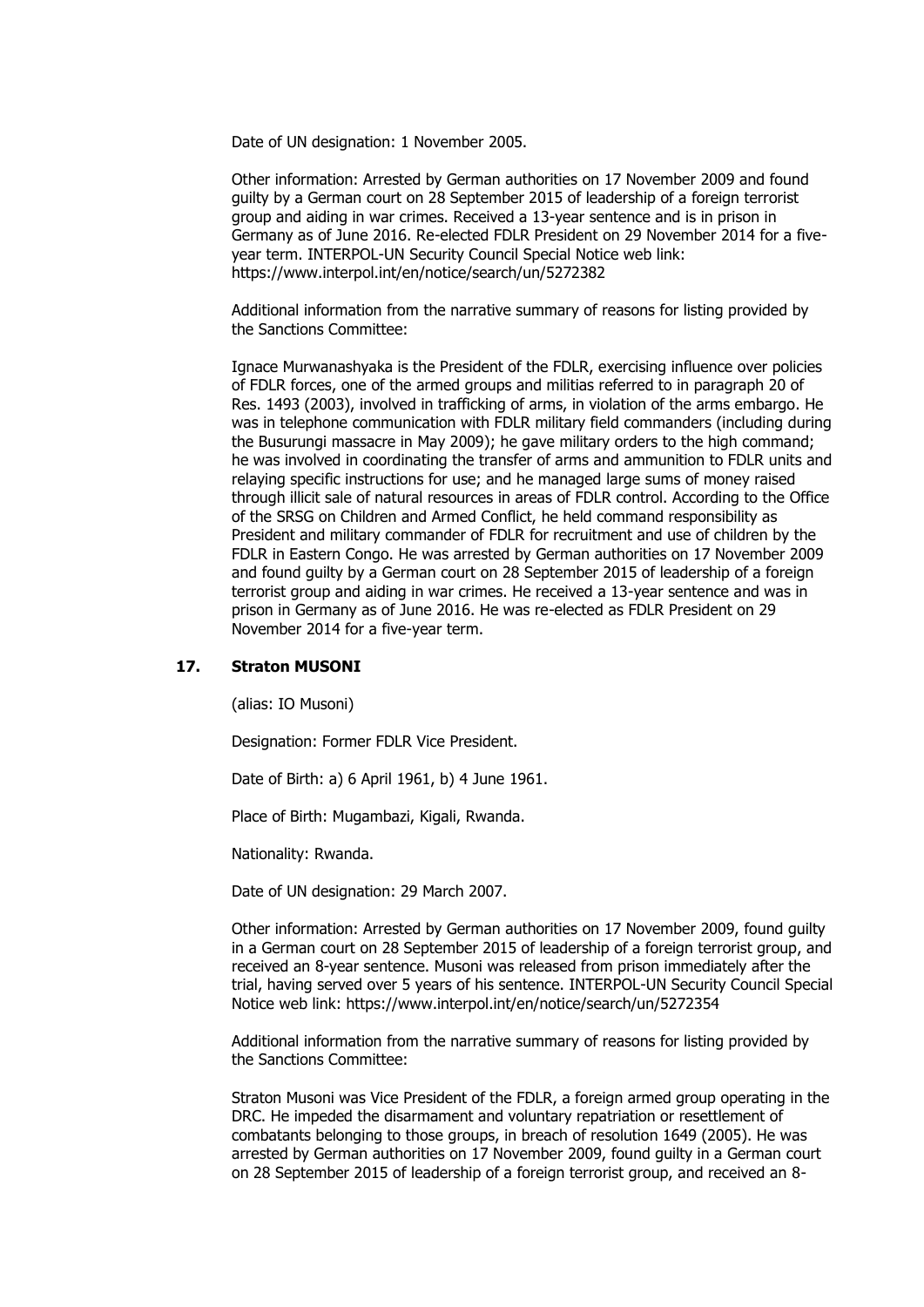year sentence. He was released from prison immediately after the trial, having served over 5 years of his sentence.

#### **18. Jules MUTEBUTSI**

(alias: a) Jules Mutebusi, b) Jules Mutebuzi, c) Colonel Mutebutsi)

Date of Birth: 1964.

Place of Birth: Minembwe, South Kivu, Democratic Republic of the Congo.

Nationality: Democratic Republic of the Congo.

Date of UN designation: 1 November 2005.

Other information: Former FARDC Deputy Military Regional Commander of 10th Military Region in April 2004, dismissed for indiscipline. In December 2007, he was arrested by Rwandan authorities when he tried to cross the border into the DRC. Reported to have died in Kigali on 9 May 2014. INTERPOL-UN Security Council Special Notice web link: https://www.interpol.int/en/notice/search/un/5272093

Additional information from the narrative summary of reasons for listing provided by the Sanctions Committee:

Jules Mutebutsi joined forces with other renegade elements of former RCD-G to take the town of Bukavu in May 2004 by force. He was implicated in the receipt of weapons outside of FARDC structures and the provision of supplies to armed groups and militia mentioned in paragraph 20 of Res. 1493 (2003), in violation of the arms embargo. He was the FARDC Deputy Military Regional Commander of the 10th Military Region until April 2004, when he was dismissed for indiscipline. In December 2007, he was arrested by Rwandan authorities when he tried to cross the border into the DRC. He was reported to have died in Kigali on 9 May 2014.

#### **19. Baudoin NGARUYE WA MYAMURO**

(alias: Colonel Baudoin Ngaruye)

Title: Military leader of the Mouvement du 23 Mars (M23).

Designation: Brigadier General.

Address: Rubavu/Mudende, Rwanda.

Date of Birth: a) 1 April 1978 b) 1978.

Place of Birth: a) Bibwe, Democratic Republic of the Congo, b) Lusamambo, Lubero territory, Democratic Republic of the Congo.

Nationality: Democratic Republic of the Congo.

National identification no: FARDC ID 1-78-09-44621-80.

Date of UN designation: 30 November 2012.

Other information: Entered the Republic of Rwanda on 16 March 2013. As of late 2014, living in Ngoma camp, Rwanda. INTERPOL-UN Security Council Special Notice web link: https://www.interpol.int/en/notice/search/un/5268954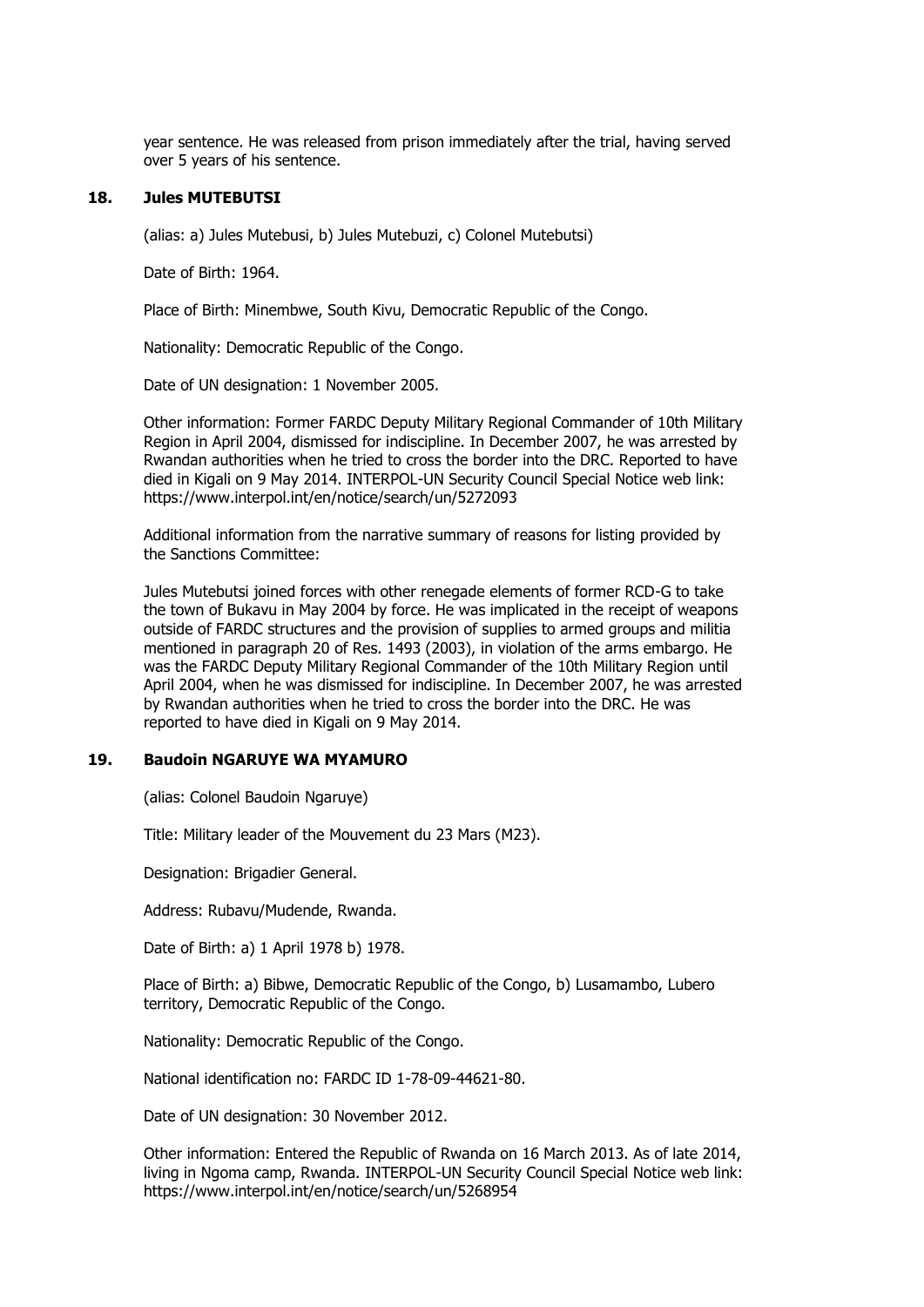In April 2012, Ngaruye commanded the ex-CNDP mutiny, known as the Mouvement du 23 Mars (M23), under the orders of General Ntaganda. He is currently the third highest ranking military commander within the M23. The Group of experts on the DRC previously recommended him for designation in 2008 and 2009. He is responsible for and has committed severe violations of human rights and international law. He recruited and trained hundreds of children between 2008 and 2009 and then towards the end of 2010 for the M23. He has committed killing, maiming and abductions, often targeting women. He is responsible for executions and torture of deserters within the M23. In 2009 within the FARDC, he gave the orders to kill all men in Shalio village of Walikale. He also provided weapons, munitions and salaries in Masisi and Walikale under the direct orders from Ntaganda. In 2010 he orchestrated the forced displacement and expropriation of populations in the area of Lukopfu. He has also been extensively involved in criminal networks within the FARDC deriving profits from the mineral trade which led to tensions and violence with Colonel Innocent Zimurinda in 2011. Entered the Republic of Rwanda on 16.3.2013 at Gasizi/Rubavu.

#### **20. Mathieu, Chui NGUDJOLO**

(alias a) Cui Ngudjolo)

Nationality: Democratic Republic of the Congo.

Address: Democratic Republic of the Congo.

Date of birth: 8 Oct.1970.

Place of birth: Bunia, Ituri Province, Democratic Republic of the Congo.

Date of UN designation: 1 November 2005.

Other information: Arrested by MONUC in Bunia in October 2003. Surrendered by the Government of the DRC to the International Criminal Court on 7 February 2008. Acquitted of all charges by the ICC in December 2012, and the verdict was upheld by the Appeals Chamber on 27 February 2015. Ngudjolo filed a claim for asylum in the Netherlands, but was denied. He was deported to the DRC on 11 May 2015. INTERPOL-UN Security Council Special Notice web link: https://www.interpol.int/en/notice/search/un/5776118

Additional information from the narrative summary of reasons for listing provided by the Sanctions Committee:

Mathieu Chui Ngudjolo was the Chief of Staff of the FRPI, exercising influence over policies and maintaining command and control the activities of FRPI forces, one of the armed groups and militias referred to in paragraph 20 of Res. 1493 (2003), responsible for trafficking of arms, in violation of the arms embargo. According to the Office of the SRSG on Children and Armed Conflict, he was responsible for recruitment and use of children under 15 years old in Ituri in 2006. He was arrested by MONUC in Bunia in October 2003. The Government of the DRC subsequently transferred him to the International Criminal Court on 7 February 2008. He was acquitted of all charges by the ICC in December 2012, and the verdict was upheld by the Appeals Chamber on 27 February 2015. Ngudjolo filed a claim for asylum in the Netherlands, but was denied. He was deported to the DRC on 11 May 2015.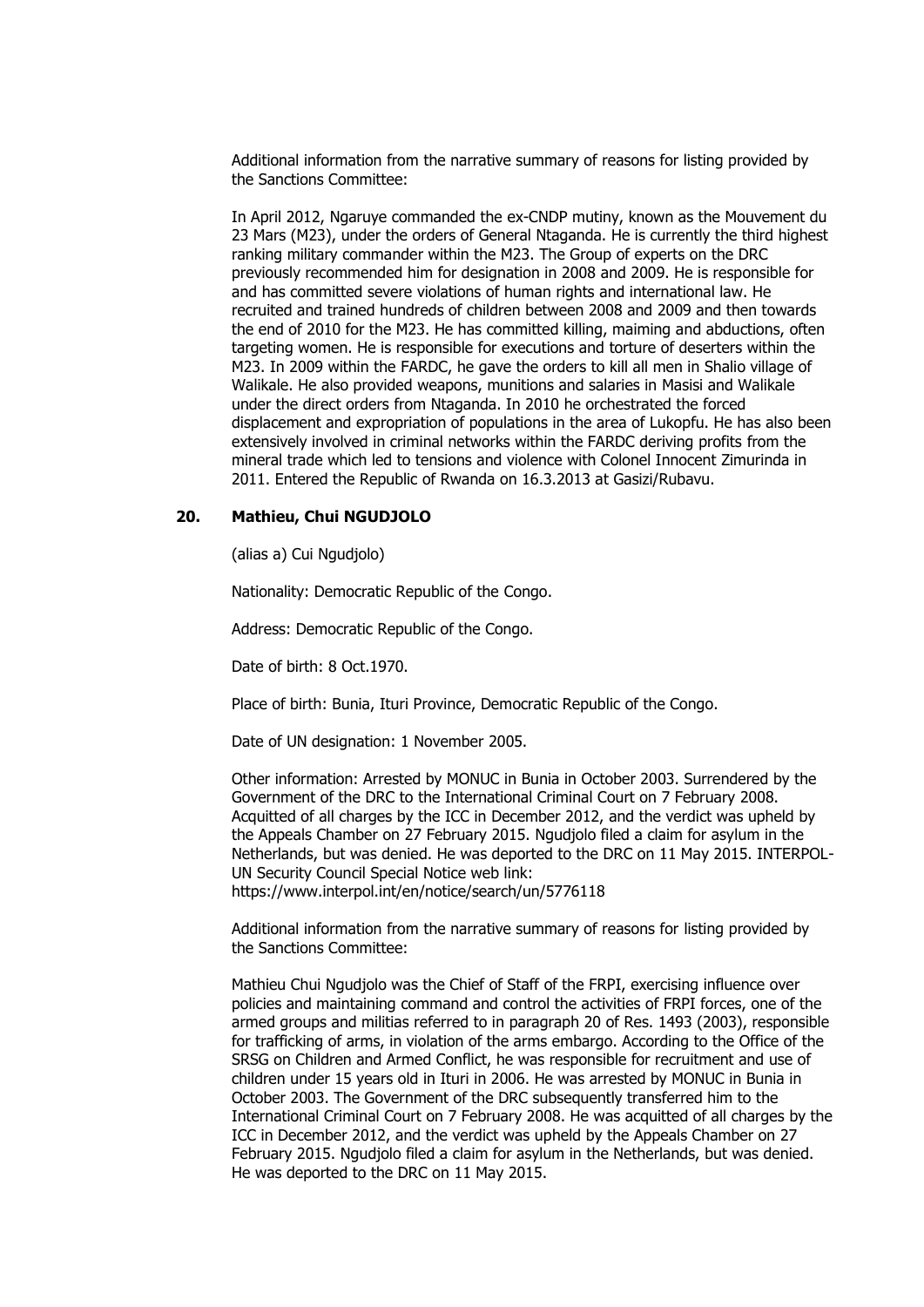### **21. Floribert Ngabu NJABU**

(alias a) Floribert Njabu Ngabu, b) Floribert Ndjabu, c) Floribert Ngabu Ndjabu)

Nationality: Democratic Republic of the Congo, passport no. OB 0243318.

Date of birth: 23 May 1971.

Date of UN designation: 1 November 2005.

Other information: Under house arrest in Kinshasa since March 2005 for FNI involvement in human rights abuses. Transferred to The Hague on 27 March 2011 to testify in the ICC Germain Katanga and Mathieu Ngudjolo trials. Applied for asylum in the Netherlands in May 2011. In October 2012, a Dutch court denied his asylum claim. In July 2014, he was deported from the Netherlands to DRC, where he was placed under arrest. INTERPOL-UN Security Council Special Notice web link: https://www.interpol.int/en/notice/search/un/5776373

Additional information from the narrative summary of reasons for listing provided by the Sanctions Committee:

President of FNI, one of the armed groups and militias referred to in paragraph 20 of Res. 1493 (2003), involved in the trafficking of arms, in violation of the arms embargo. Under house arrest in Kinshasa since March 2005 for FNI involvement in human rights abuses. Transferred to The Hague on 27 March 2011 to testify in the ICC Germain Katanga and Mathieu Ngudjolo trials. Applied for asylum in the Netherlands in May 2011. In October 2012, a Dutch court denied his asylum claim; the case is currently on appeal.

#### **22. Laurent NKUNDA**

(alias: a) Nkunda Mihigo Laurent, b) Laurent Nkunda Bwatare, c) Laurent Nkundabatware, d) Laurent Nkunda Mahoro Batware, e) Laurent Nkunda Batware, f) Chairman, g) General Nkunda, h) Papa Six)

Date of Birth: a) 6 February 1967 b) 2 February 1967.

Place of Birth: Rutshuru, North Kivu, Democratic Republic of the Congo.

Nationality: Democratic Republic of the Congo.

Date of UN designation: 1 November 2005.

Other information: Former RCD-G General. Founder, National Congress for the People's Defense, 2006; Senior Officer, Rally for Congolese Democracy-Goma (RCD-G), 1998- 2006; Officer Rwandan Patriotic Front (RPF), 1992-1998. Laurent Nkunda was arrested by Rwandan authorities in Rwanda in January 2009 and replaced as the commander of the CNDP. Since then, he has been under house arrest in Kigali, Rwanda. DRC Government's request to extradite Nkunda for crimes committed in eastern DRC has been refused by Rwanda. In 2010, Nkunda's appeal for illegal detention was rejected by Rwandan court in Gisenyi, ruling that the matter should be examined by a military court. Nkunda's lawyers appealed with the Rwandan Military Court. INTERPOL-UN Security Council Special Notice web link:

https://www.interpol.int/en/notice/search/un/5270703

Additional information from the narrative summary of reasons for listing provided by the Sanctions Committee: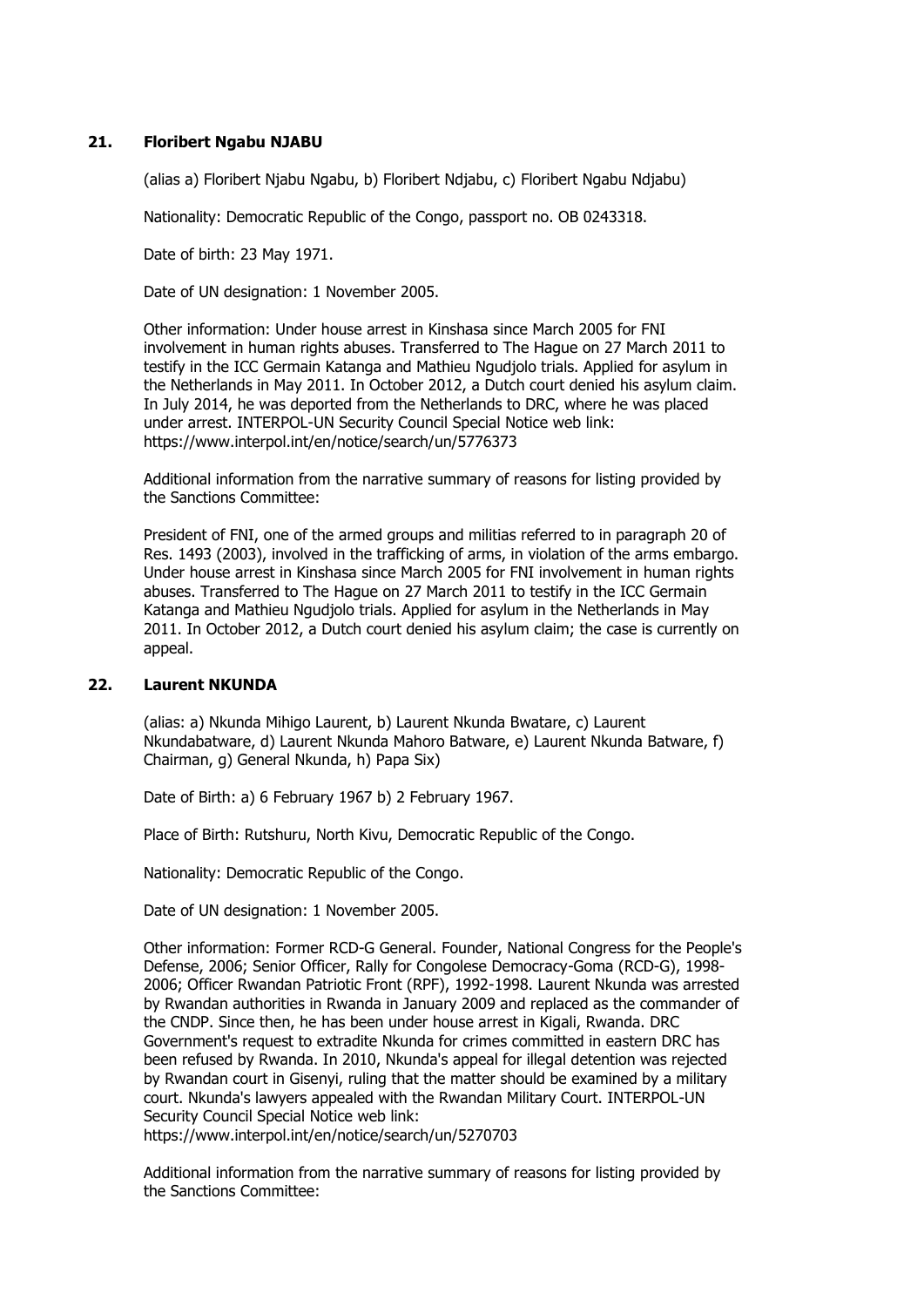Joined forces with other renegade elements of former RCD-G to take Bukavu in May 04 by force. In receipt of weapons outside of FARDC in violation of the arms embargo. According to the Office of the SRSG on Children and Armed Conflict, he was responsible for 264 cases of recruitment and use of children by troops under his command in North Kivu from 2002 to 2009. Former RCD-G General. Founder, National Congress for the People's Defense, 2006; Senior Officer, Rally for Congolese Democracy-Goma (RCD-G), 1998-2006; Officer Rwandan Patriotic Front (RPF), 1992-1998. Laurent Nkunda was arrested by Rwandan authorities in Rwanda in January 2009 and replaced as the commander of the CNDP. Since then, he has been under house arrest in Kigali, Rwanda. DRC Government's request to extradite Nkunda for crimes committed in eastern DRC has been refused by Rwanda. In 2010, Nkunda's appeal for illegal detention was rejected by Rwandan court in Gisenyi, ruling that the matter should be examined by a military court. Nkunda's lawyers initiated a procedure with the Rwandan Military Court. Retains some influence over certain elements of the CNDP.

#### **23. Felicien NSANZUBUKIRE**

(alias: Fred Irakeza)

Designation: a) FDLR-FOCA Subsector Commander, b) FDLR-FOCA Colonel.

Address: South Kivu Province, Democratic Republic of the Congo (as of June 2016).

Date of Birth: 1967.

Place of Birth: a) Murama, Kigali, Rwanda, b) Rubungo, Kigali, Rwanda, c) Kinyinya, Kigali, Rwanda.

Nationality: Rwanda.

Date of UN designation: 1 December 2010.

Other information: INTERPOL-UN Security Council Special Notice web link: https://www.interpol.int/en/notice/search/un/5269078

Additional information from the narrative summary of reasons for listing provided by the Sanctions Committee:

Felicien Nsanzubukire supervised and coordinated the trafficking of ammunition and weapons between at least November 2008 and April 2009 from the United Republic of Tanzania, via Lake Tanganyika, to FDLR units based in the Uvira and Fizi areas of South Kivu. As of January 2016, Nsanzubukire was an FDLR FOCA Subsector Commander in South Kivu province and held the rank of Colonel.

#### **24. Pacifique NTAWUNGUKA**

(alias: a) Pacifique Ntawungula, b) Colonel Omega, c) Nzeri, d) Israel)

Designation: a) FDLR-FOCA 'SONOKI' Sector Commander, b) FDLR-FOCA Brigadier General.

Address: Rutshuru Territory, North Kivu, Democratic Republic of the Congo (as of June 2016).

Date of Birth: a) 1 January 1964, b) Approximately 1964.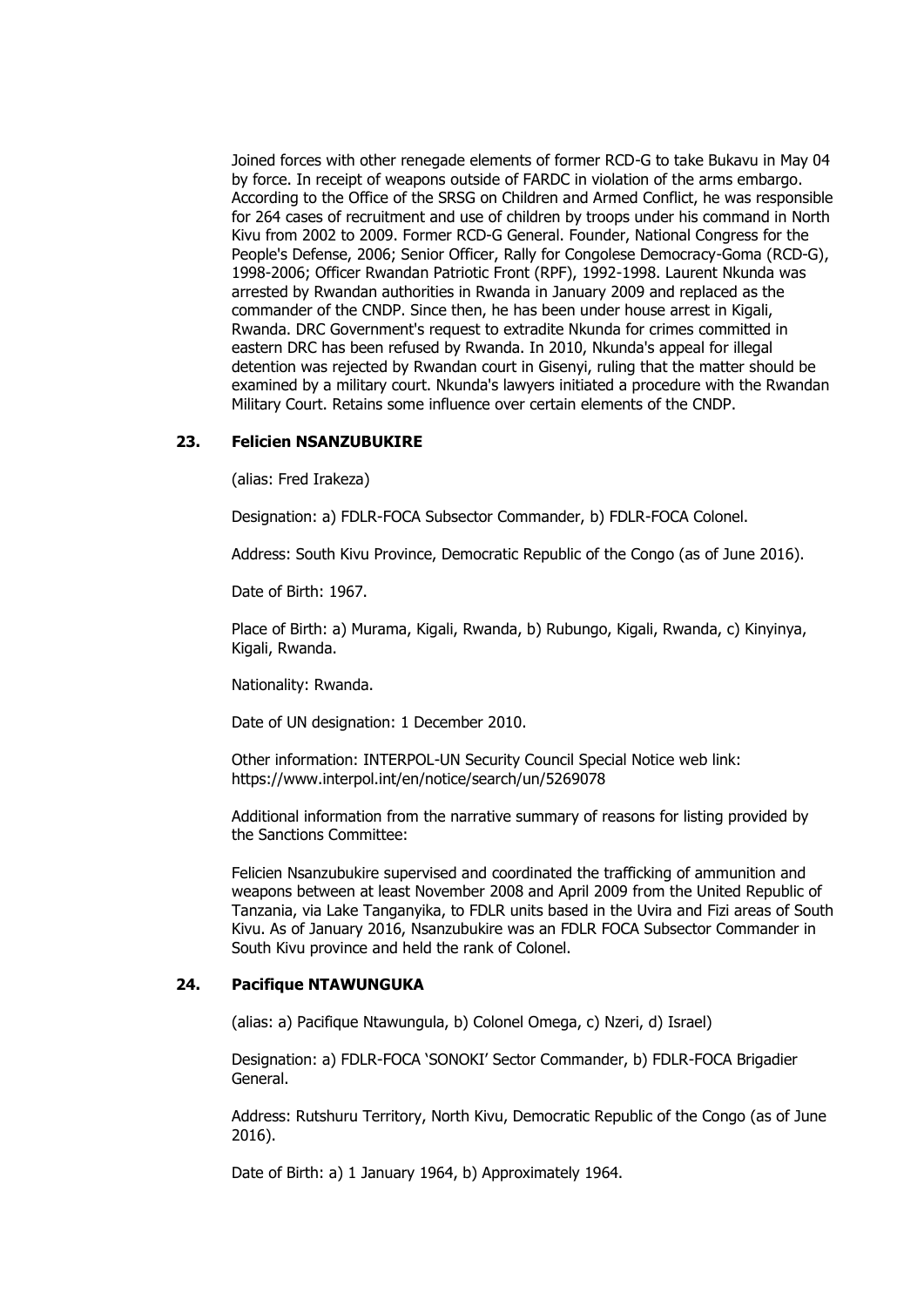Place of Birth: Gaseke, Gisenyi Province, Rwanda.

Nationality: Rwanda.

Date of UN designation: 3 March 2009.

Other information: Received military training in Egypt. INTERPOL-UN Security Council Special Notice web link: https://www.interpol.int/en/notice/search/un/5269021

Additional information from the narrative summary of reasons for listing provided by the Sanctions Committee:

Pacifique Ntawunguka was the commander of the First Division of FOCA, the armed wing of the FDLR. As military leader of a foreign armed group operating in the Democratic Republic of the Congo, he impeded the disarmament and the voluntary repatriation and resettlement of combatants, in violation of Security Council resolution 1857 (2008) OP 4 (b). In evidence collated by the UNSC DRC Sanctions Committee Group of Experts, detailed in its report of 13 February 2008, girls recovered from FDLR-FOCA had previously been abducted and sexually abused. Since mid-2007, FDLR-FOCA, which previously recruited boys in their mid to late teens, has been forcefully recruiting youth from the age of 10 years. The youngest are then used as escorts, and older children are deployed as soldiers on the frontline, in violation of Security Council resolution 1857 (2008) OP4 (d) and (e). Received military training in Egypt.

As of mid-2016, Ntawunguka was the FDLR-FOCA 'SONOKI' Sector Commander in North Kivu province.

#### **25. James NYAKUNI**

Nationality: Uganda.

Date of UN designation: 1 November 2005.

Other information: INTERPOL-UN Security Council Special Notice web link: https://www.interpol.int/en/notice/search/un/5776374

Additional information from the narrative summary of reasons for listing provided by the Sanctions Committee:

Trade partnership with Jérôme Kakwavu, particularly smuggling across the DRC/ Uganda border, including suspected smuggling of weapons and military material in unchecked trucks. Violation of the arms embargo and provision of assistance to armed groups and militia referred to in paragraph 20 of Res. 1493 (2003), including financial support that allows them to operate militarily.

### **26. Stanislas NZEYIMANA**

(alias: a) Deogratias Bigaruka Izabayo, b) Izabayo Deo, c) Jules Mateso Mlamba, d) Bigaruka, e) Bigurura)

Designation: Former FDLR-FOCA Deputy Commander.

Date of Birth: a) 1 January 1966 b) 28 August 1966 c) Approximately 1967.

Place of Birth: Mugusa, Butare, Rwanda.

Nationality: Rwanda.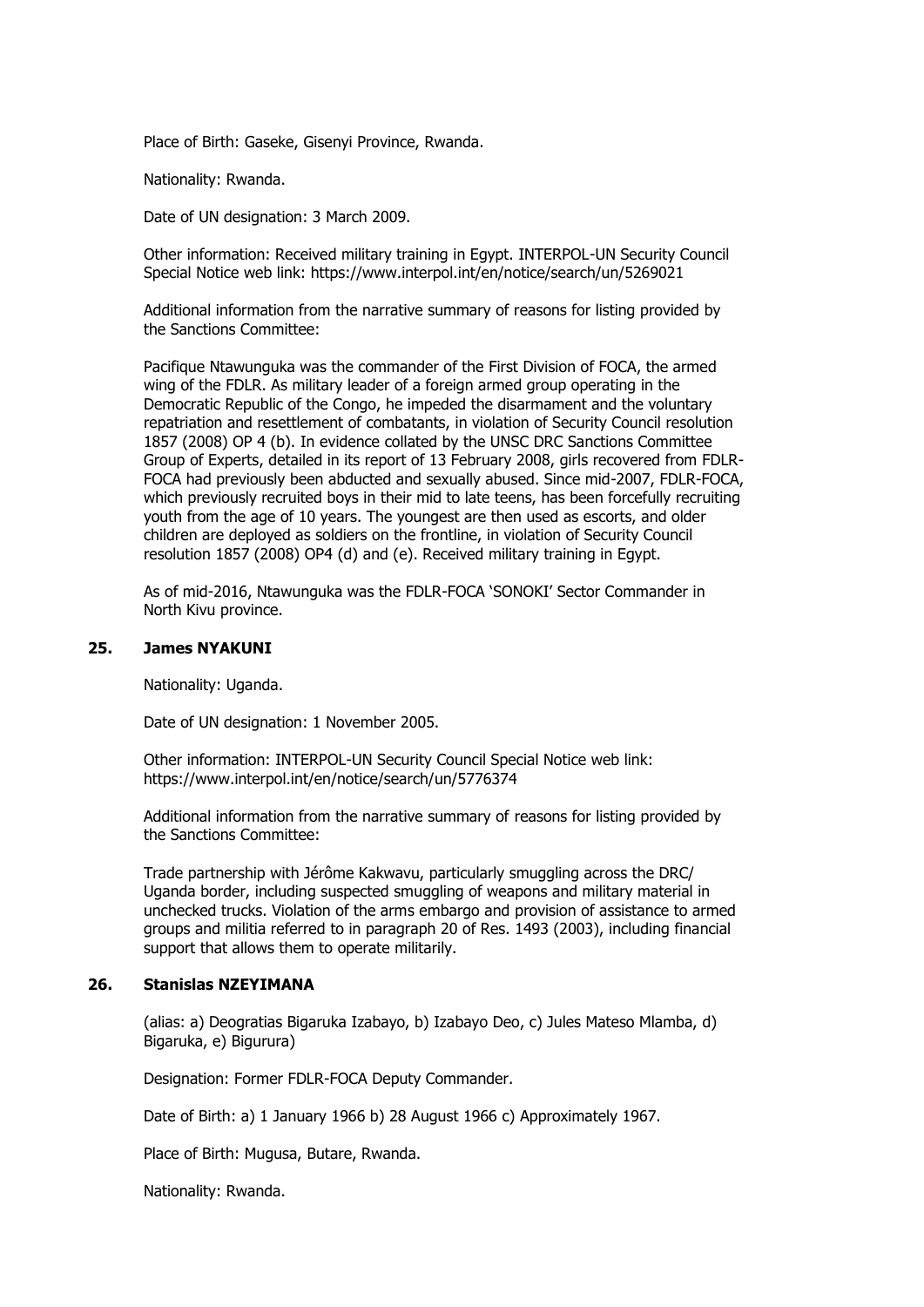Date of UN designation: 3 March 2009.

Other information: Disappeared while in Tanzania in early 2013. Whereabouts unknown as of June 2016. INTERPOL-UN Security Council Special Notice web link: https://www.interpol.int/en/notice/search/un/5275373

Additional information from the narrative summary of reasons for listing provided by the Sanctions Committee:

Stanislas Nzeyimana was Deputy Commander of FOCA, the armed branch of the FDLR. As military leader of a foreign armed group operating in the Democratic Republic of the Congo, he impeded the disarmament and the voluntary repatriation and resettlement of combatants, in violation of Security Council resolution 1857 (2008) OP 4 (b). In evidence collated by the UNSC DRC Sanctions Committee Group of Experts, detailed in its report of 13 February 2008, girls recovered from FDLR-FOCA had previously been abducted and sexually abused. Since mid-2007, FDLR-FOCA, which previously recruited boys in their mid to late teens, has been forcefully recruiting youth from the age of 10 years. The youngest are then used as escorts, and older children are deployed as soldiers on the frontline, in violation of Security Council resolution 1857 (2008) OP4 (d) and (e). Nzeyimana disappeared in Tanzania in early 2013, and his whereabouts were unknown as of June 2016.

### **27. Dieudonné OZIA MAZIO**

(alias: a) Ozia Mazio, b) Omari, c) Mr Omari)

Date of Birth: 6 June 1949.

Place of Birth: Ariwara, Democratic Republic of the Congo.

Nationality: Democratic Republic of the Congo.

Date of UN designation: 1 November 2005.

Other information: While president of the Fédération des entreprises congolaises (FEC) in Aru territory, Dieudonné Ozia Mazio is believed to have died in Ariwara on 23 September 2008. INTERPOL-UN Security Council Special Notice web link: https://www.interpol.int/en/notice/search/un/5275495.

Additional information from the narrative summary of reasons for listing provided by the Sanctions Committee:

Financial schemes with Jerome Kakwavu and FAPC and smuggling across the DRC/Uganda border, allowing supplies and cash to be made available to Kakwavu and his troops. Violation of the arms embargo, including by providing assistance to armed groups and militia referred to in paragraph 20 of Res. 1493 (2003). While president of the Fédération des entreprises congolaises (FEC) in Aru territory, Dieudonné Ozia Mazio is believed to have died in Ariwara on 23 September 2008.

### **28. Jean-Marie Lugerero RUNIGA**

(alias: Jean-Marie Rugerero)

Designation: M23, President.

Address: Rubavu/Mudende, Rwanda.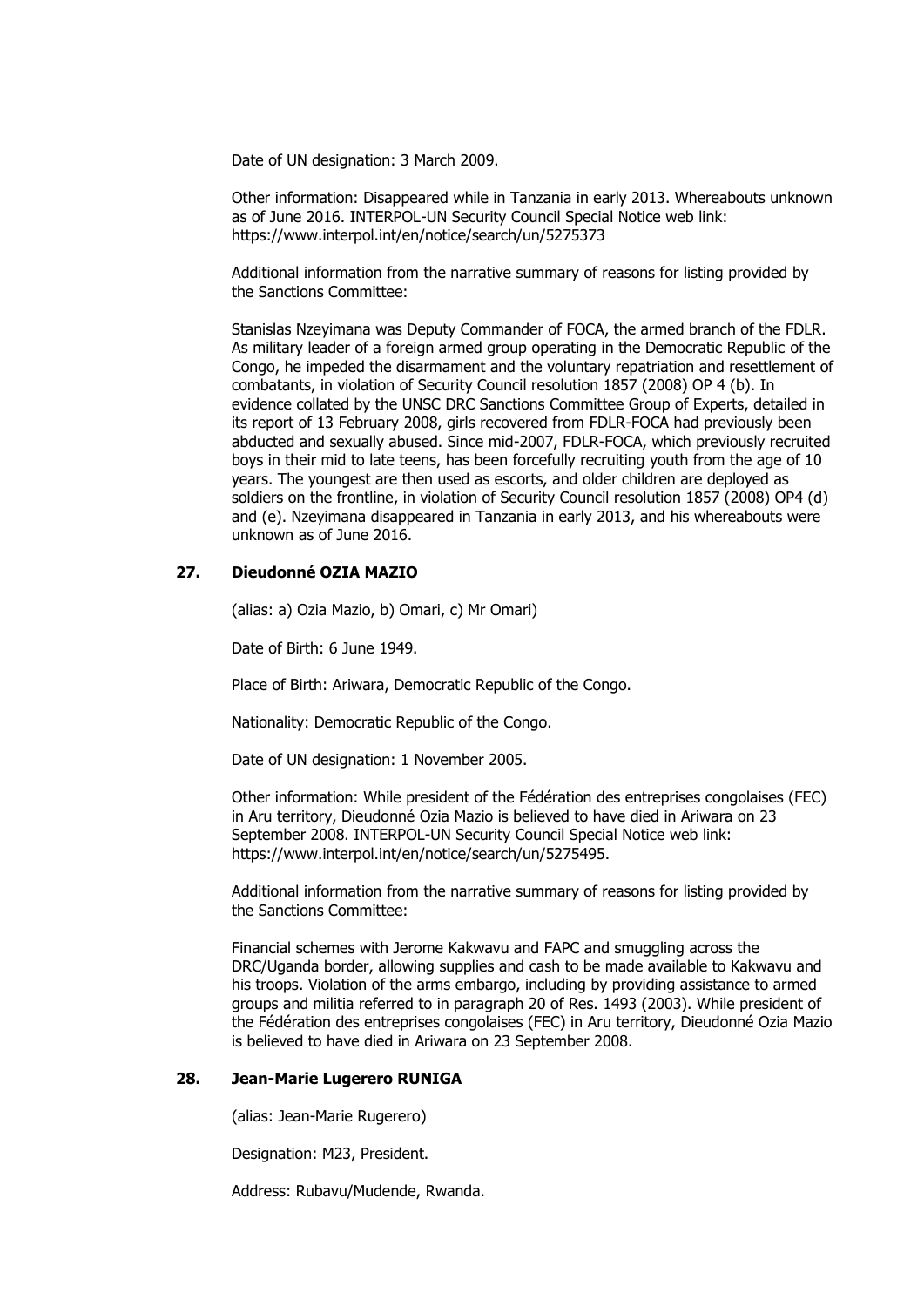Date of Birth: a) Approximately 1960, b) 9 September 1966.

Place of Birth: Bukavu, Democratic Republic of the Congo.

Date of UN designation: 31 December 2012.

Other information: Entered the Republic of Rwanda on 16 March 2013. As of 2016, residing in Rwanda. Participated in the creation of a new Congolese political party in June 2016, the Alliance pour le Salut du Peuple (ASP). INTERPOL-UN Security Council Special Notice web link: https://www.interpol.int/en/notice/search/un/5274633

Additional information from the narrative summary of reasons for listing provided by the Sanctions Committee:

A July 9, 2012 document signed by M23 leader Sultani Makenga named Runiga as the coordinator of the political wing of M23. According to the document, Runiga's appointment was prompted by the need to ensure the visibility of the M23 cause. Runiga was also named as the President of the M23 in postings on the group's website. His leadership role was corroborated by the November 2012 Group of Experts report, which refers to Runiga as the leader of the M23.

According to the 15 November 2012 Final Report of the Group of Experts, Runiga led a delegation that travelled to Kampala, Uganda on July 29, 2012 and finalized the M23 movement's 21-point agenda ahead of anticipated negotiations at the International Conference on the Great Lakes Region. According to a November 23, 2012 BBC article, M23 was formed when former members of the CNDP who had been integrated into the FARDC began to protest against bad conditions and pay, and lack of full implementation of the March 23, 2009 peace deal between the CNDP and the DRC that led to the CNDP's integration into the FARDC. M23 was engaged in active military operations in order to take control of territory in eastern DRC, according to the November 2012 IPIS report. M23 and FARDC fought over control of several towns and villages in eastern DRC on July 24 and July 25, 2012; M23 attacked the FARDC in Rumangabo on July 26, 2012; M23 drove FARDC from Kibumba on November 17, 2012; and M23 took control of Goma on November 20, 2012. According to the November 2012 Group of Experts report, several ex-M23 combatants claim that M23 leaders summarily executed dozens of children who attempted to escape after being recruited as M23 child soldiers. According to a September 11, 2012 report by Human Rights Watch (HRW), a Rwandan man, 18, who escaped after being forcibly recruited in Rwanda told HRW that he witnessed the execution of a 16-year old boy from his M23 unit who had tried to flee in June. The boy was captured and beaten to death by M23 fighters in front of the other recruits. An M23 commander who ordered his killing then allegedly told the other recruits '[h]e wanted to abandon us,' as an explanation for why the boy had been killed. The report also states that witnesses claimed that at least 33 new recruits and other M23 fighters were summarily executed when they attempted to flee. Some were tied up and shot in front of other recruits as an example of the punishment they could receive. One young recruits told HRW, '[w]hen we were with M23, they said [we had a choice] and could stay with them or we could die. Lots of people tried to escape. Some were found and then that was immediately their death.'

Runiga entered the Republic of Rwanda on 16 March 2013, at Gasizi/Rubavu. As of mid-2016, Runiga resided in Rwanda. In June 2016, he participated in the creation of the new Congolese political party, the Alliance pour le Salut du Peuple (ASP).

#### **29. Ntabo Ntaberi SHEKA**

Designation: Commander-in-Chief, Nduma Defence of Congo, Mayi Mayi Sheka group.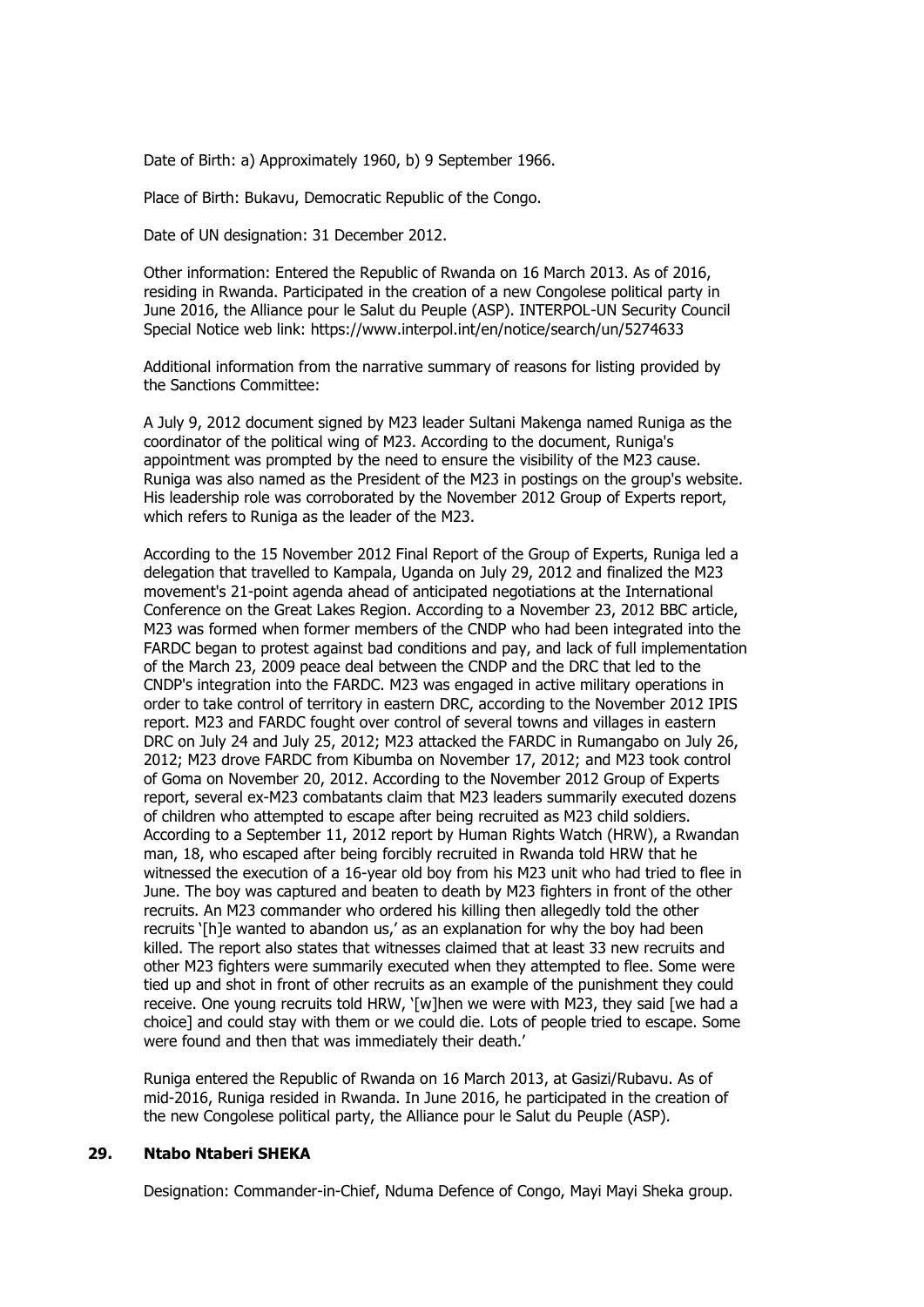Date of Birth: 4 April 1976.

Place of Birth: Walikalele territory, Democratic Republic of the Congo.

Nationality: Democratic Republic of the Congo.

Date of UN designation: 28 November 2011.

Other information: INTERPOL-UN Security Council Special Notice web link: https://www.interpol.int/en/notice/search/un/5275453

Additional information from the narrative summary of reasons for listing provided by the Sanctions Committee:

Ntabo Ntaberi Sheka, Commander-in-Chief of the political branch of the Mayi Mayi Sheka, is the political leader of a Congolese armed group that impedes the disarmament, demobilization, or reintegration of combatants. The Mayi Mayi Sheka is a Congo-based militia group that operates from bases in Walikale territory in eastern Democratic Republic of the Congo. The Mayi Mayi Sheka group has carried out attacks on mines in eastern Democratic Republic of the Congo, including taking over the Bisiye mines and extorting from locals. Ntabo Ntaberi Sheka has also committed serious violations of international law involving the targeting of children. Ntabo Ntaberi Sheka planned and ordered a series of attacks in Walikale territory from 30 July to 2 August, 2010, to punish local populations accused of collaborating with Congolese Government forces. In the course of the attacks, children were raped and were abducted, subjected to forced labour and subjected to cruel, inhumane or degrading treatment. The Mayi Mayi Sheka militia group also forcibly recruits boys and holds children in their ranks from recruitment drives.

### **30. Bosco TAGANDA**

(alias a) Bosco Ntaganda, b) Bosco Ntagenda, c) General Taganda, d) Lydia (When he was part of APR), e) Terminator, f) Tango Romeo (Call sign), g) Romeo (Call sign), h) Major)

Address: The Hague, Netherlands (as of June 2016).

Date of Birth: Between 1973 and 1974.

Place of Birth: Bigogwe, Rwanda.

Nationality: Democratic Republic of the Congo.

Date of UN designation: 1 November 2005.

Other information: Born in Rwanda, he moved to Nyamitaba, Masisi territory, North Kivu, when he was a child. Nominated FARDC Brigadier-General by Presidential Decree on 11 December 2004, following Ituri peace agreements. Formerly Chief of Staff in CNDP and became CNDP military commander since the arrest of Laurent Nkunda in January 2009. Since January 2009, de facto Deputy Commander of consecutive anti-FDLR operations 'Umoja Wetu', 'Kimia II', and 'Amani Leo' in North and South Kivu. Entered Rwanda in March 2013, and voluntarily surrender to ICC officials in Kigali on March 22. Transferred to the ICC in The Hague, Netherlands. On 9 June 2014, ICC confirmed 13 charges of war crimes and five charges of crimes against humanity against him; the trial started in September 2015. INTERPOL-UN Security Council Special Notice web link: https://www.interpol.int/en/notice/search/un/5274913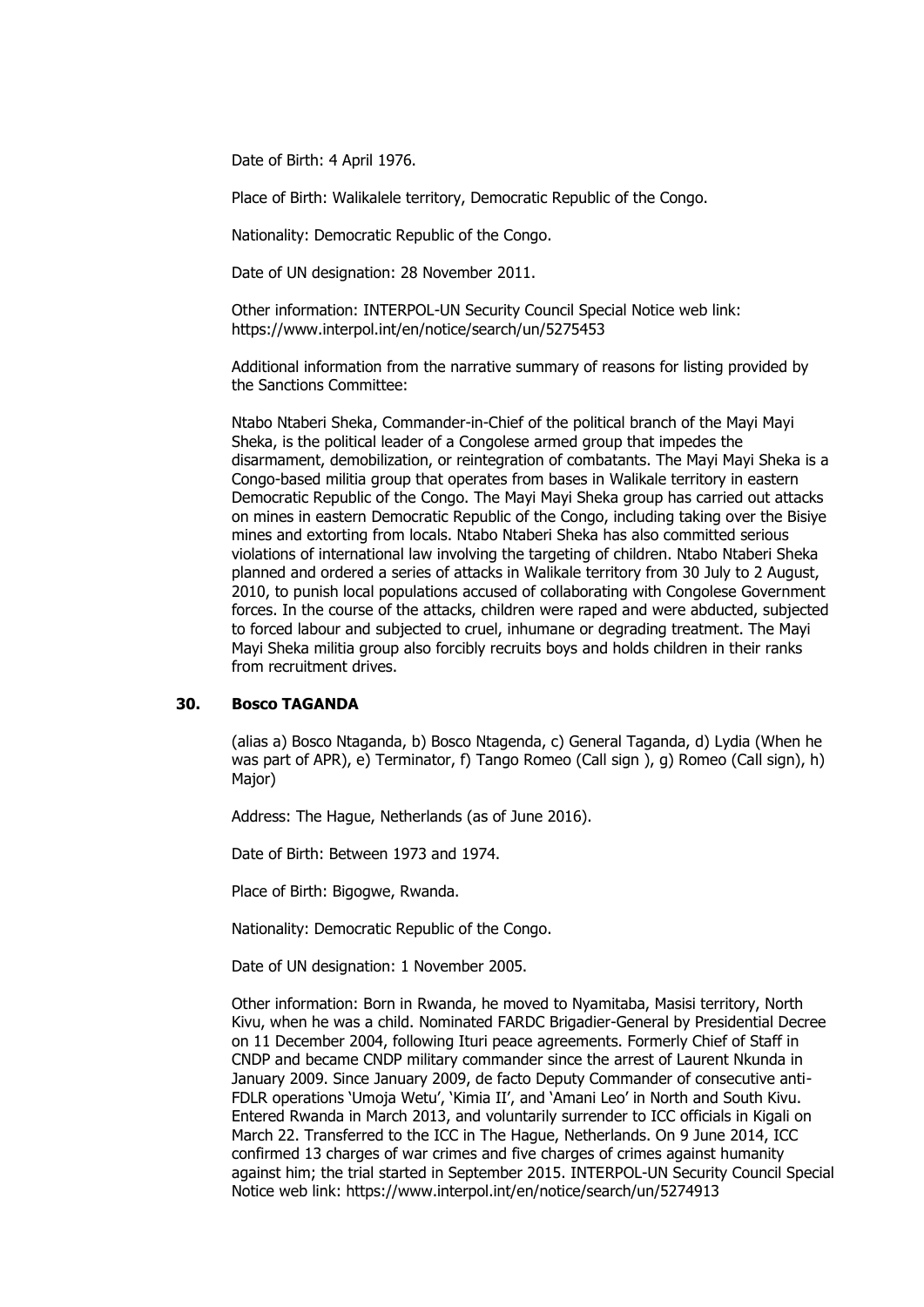Bosco Taganda was the UPC/L military commander, exercising influence over policies and maintaining command and control over the activities of UPC/L, one of the armed groups and militias referred to in paragraph 20 of Res. 1493 (2003), involved in the trafficking of arms, in violation of the arms embargo. He was appointed General in the FARDC in December 2004, but refused to accept the promotion, therefore remaining outside of the FARDC. According to the Office of the SRSG on Children and Armed Conflict, he was responsible for recruitment and use of children in Ituri in 2002 and 2003, and 155 cases of direct and/or command responsibility for recruitment and use of children in North Kivu from 2002 to 2009. As CNDP Chief of Staff, he had direct and command responsibility for the massacre at Kiwanja in November 2008.

Born in Rwanda, he moved to Nyamitaba in Masisi territory of North Kivu province when he was a child. In June 2011, he resided in Goma and owned large farms in Ngungu area of Masisi territory in North Kivu province. He was nominated FARDC Brigadier-General by Presidential Decree on 11 December 2004, following Ituri peace agreements. He was Chief of Staff in the CNDP and then became the CNDP military commander after the arrest of Laurent Nkunda in January 2009. Starting in January 2009, he was de facto Deputy Commander of consecutive anti-FDLR operations Umoja Wetu, Kimia II, and Amani Leo in North and South Kivu provinces. He entered Rwanda in March 2013, voluntarily surrendered to ICC officials in Kigali on March 22 and was subsequently transferred to the ICC in The Hague, Netherlands. On 9 June 2014, the ICC confirmed 13 charges of war crimes and five charges of crimes against humanity against him. The trial started in September 2015.

#### **31. Innocent ZIMURINDA**

(alias: Zimulinda)

Designation: a) M23, Bde Comd, Rank: Colonel, b) Colonel in the FARDC.

Address: Rubavu, Mudende.

Date of Birth: a) 1 September 1972, b) Approximately 1975, c) 16 March 1972.

Place of Birth: a) Ngungu, Masisi territory, North Kivu, Democratic Republic of the Congo, b) Masisi, Democratic Republic of the Congo.

Nationality: Democratic Republic of the Congo.

Date of UN designation: 1 December 2010.

Other information: Integrated in the FARDC in 2009 as a Lieutenant Colonel, brigade commander in FARDC Kimia II Ops, based in Ngungu area. In July 2009, Zimurinda was promoted to full Colonel and became FARDC Sector commander in Ngungu and subsequently in Kitchanga in FARDC Kimia II and Amani Leo Operations. Whereas Zimurinda did not appear in the 31 December 2010 DRC Presidential ordinance nominating high FARDC officers, Zimurinda de facto maintained his command position of FARDC 22nd sector in Kitchanga and wears the newly issued FARDC rank and uniform. In December 2010, recruitment activities carried out by elements under the command of Zimurinda were denounced in open source reports. Entered the Republic of Rwanda on 16 March 2013. As of late 2014, residing in Ngoma camp, Rwanda. INTERPOL-UN Security Council Special Notice web link: https://www.interpol.int/en/notice/search/un/5275315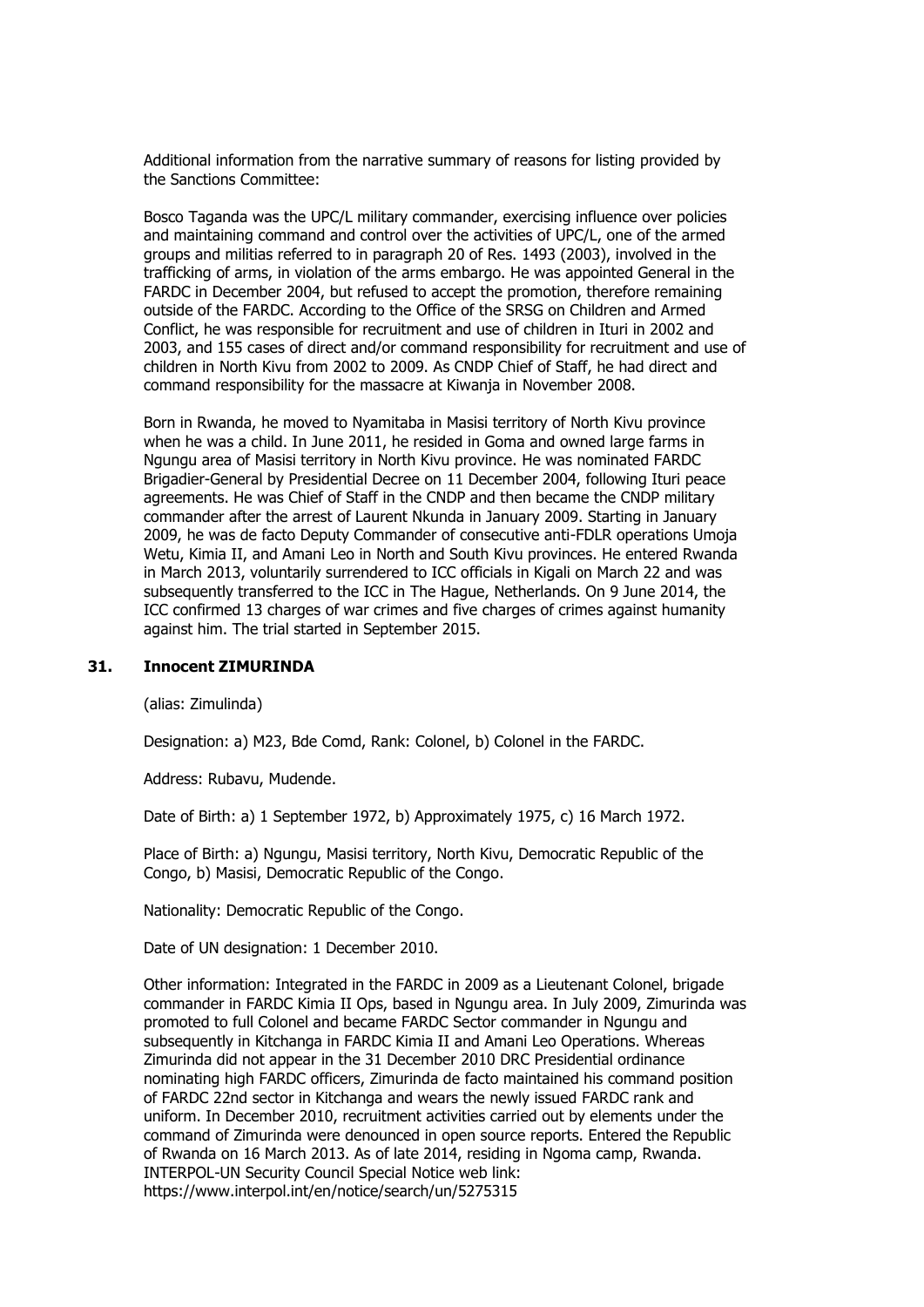According to multiple sources, Lt Col Innocent Zimurinda, in his capacity as one of the commanders of the FARDC 231st Brigade, gave orders that resulted in the massacre of over 100 Rwandan refugees, mostly women and children, during an April 2009 military operation in the Shalio area. The UNSC DRC Sanctions Committee's Group of Experts reported that Lt Col Innocent Zimurinda was witnessed first-hand refusing to release three children from his command in Kalehe, on August 29, 2009. According to multiple sources, Lt Col Innocent Zimurinda, prior to the CNDP's integration into FARDC, participated in a November 2008 CNDP operation that resulted in the massacre of 89 civilians, including women and children, in the region of Kiwanja.

In March 2010, 51 human rights groups working in eastern DRC alleged that Zimurinda was responsible for multiple human rights abuses involving the murder of numerous civilians, including women and children, between February 2007 and August 2007. Lt Col Innocent Zimurinda was accused in the same complaint of responsibility for the rape of a large number of women and girls. According to a May 21, 2010, statement by the Special Representative of the Secretary General for Children and Armed Conflict, Innocent Zimurinda has been involved in the arbitrary execution of child soldiers, including during operation Kimia II. According to the same statement, he denied access by the UN Mission in the DRC (MONUC) to screen troops for minors. According to the UNSC DRC Sanctions Committee's Group of Experts, Lt Col Zimurinda holds direct and command responsibility for child recruitment and for maintaining children within troops under his command. Integrated in the FARDC in 2009 as a Lieutenant Colonel, brigade commander in FARDC Kimia II Ops, based in Ngungu area. In July 2009, Zimurinda was promoted to full Colonel and became FARDC Sector commander in Ngungu and subsequently in Kitchanga in FARDC Kimia II and Amani Leo Operations. Whereas Zimurinda did not appear in the 31 December 2010 DRC Presidential ordinance nominating high FARDC officers, Zimurinda de facto maintained his command position of FARDC 22nd sector in Kitchanga and wears the newly issued FARDC rank and uniform. He remains loyal to Bosco Ntaganda. In December 2010, recruitment activities carried out by elements under the command of Zimurinda were denounced in open source reports. Entered the Republic of Rwanda on 16 March 2013, at Gasizi/Rubavu.

# **32. Muhindo Akili MUNDOS**

(alias: (a) Charles Muhindo Akili Mundos; (b) Akili Muhindo; (c) Muhindo Mundos)

Designation: (a) DRC Armed Forces (FARDC) General, Commander of the  $31<sup>st</sup>$  Brigade; (b) FARDC Brigadier General

Date of Birth: 10 November 1972

Place of Birth: Democratic Republic of the Congo

Nationality: Democratic Republic of the Congo

Date of UN designation: 1 February 2018

Other information: Muhindo Akili Mundos is an FARDC General, Commander of the  $31<sup>st</sup>$ Brigade. He was appointed commander of the FARDC's Operational Sector in the areas of Beni and Lubero, including Operation Sukola I against the Allied Democratic Forces (ADF) in September 2014. He remained in that position until June 2015. He is also a threat to the peace, stability and security of the DRC under UNSCR 2293 paragraph 7(e).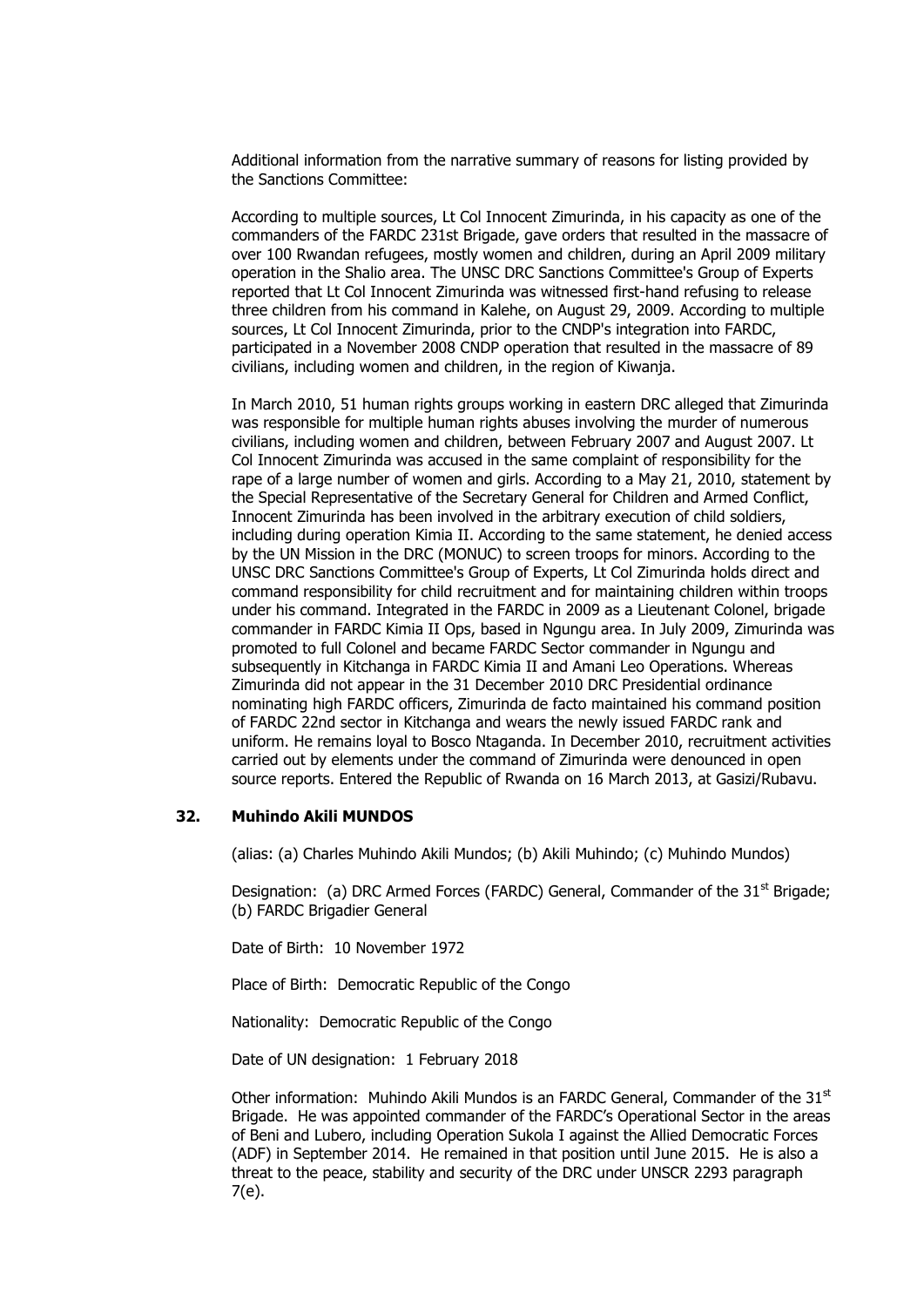#### Reason for listing:

Muhindo Akili Mundos was listed on 1 February 2018 pursuant to criteria set out in resolution paragraph 7(e) of resolution 2293 (2016) as reaffirmed in resolution 2360 (2017).

#### Additional Information:

Muhindo Akili Mundos was the Congolese army commander responsible for military operations against the ADF during the "Sukola I" operation from August 2014 to June 2015. The FARDC unit under Mundos' command failed to intervene to prevent human rights abuses by the ADF, including attacks targeting civilians. Mundos recruited and equipped former fighters from local armed groups to participate in extra-judicial killings and massacres by the ADF.

While he was commander of the FARDC's Sukola I operation. Mundos also commanded and provided support to a faction of an ADF sub-group known as the ADF-Mwalika. Under Mundos' command, the ADF-Mwalika committed attacks against civilians. FARDC fighters under Mundos' command provided additional support to the ADF-Mwalika during these operations.

#### **33. Guidon Shimiray MWISSA**

Date of Birth: 13 March 1980

Place of Birth: Kigoma, Walikale, Democratic Republic of the Congo

Date of UN designation: 1 February 2018

Other information: Graduated secondary school humanités sociales in Mpofi; joined the armed group commanded by She Kasikila at the age of 16; integrated the FARDC with Kasikila, becoming his battalion S3; injured in 2007, thereafter joining Mai Mai Simba under then-commander "Mando"; participated in the creation of the NDC in 2008, becoming the deputy commander in charge of the Aigle Lemabé Brigade. He is also a treat to the peace, stability and security of the DRC under UNSCR 2293 paragraph  $7(q)$ .

Additional information from the narrative summary of reasons for listing provided by the Sanctions Committee:

#### Reason for listing:

Guidon Shimiray Mwissa was listed on 1 February 2018 pursuant to criteria set out in resolution paragraph 7(g) of resolution 2293 (2016) as reaffirmed in resolution 2360 (2017).

#### Additional Information:

"General" Guidon Shimiray Mwissa broke away from the Nduma defense du Congo (NDC) and created his own group, NDC-R in 2014.

The NDC-R, led by Guidon Shimiray Mwissa, uses child soldiers and deployed them in armed conflict. The NDC-R is also accused of human rights abuses in the eastern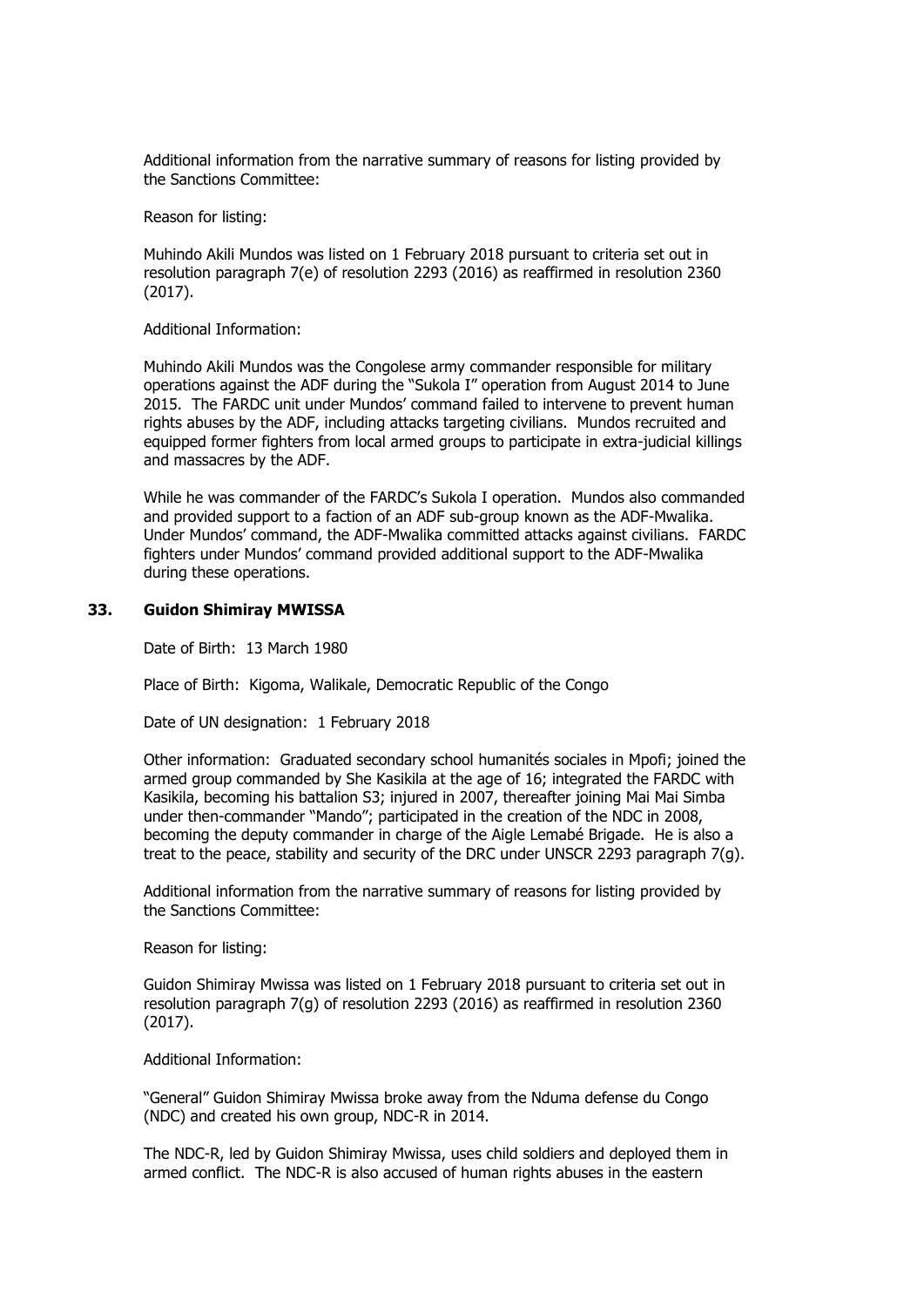provinces, and of imposing illegal taxes in gold mining areas and using the proceeds to purchase weapons in violation of the arms embargo against the DRC.

#### **34. Lucien NZAMBAMWITA**

(alias: André Kalume)

Date of birth: 1966

Place of birth: Cellule Nyagitabire, Sector Ruvune, Commune Kinyami, Prefecture Byumba, Rwanda

Nationality: Rwanda

Date of UN designation: 1 February 2018

Other information: He is a threat to the peace, stability and security of the DRC under UNSCR 2293 paragraph 7(j).

Additional information from the narrative summary of reasons for listing provided by the Sanctions Committee:

Reason for listing:

Lucien Nzambamwita was listed on 1 February 2018 pursuant to criteria set out in resolution paragraph 7(j) of resolution 2293 (2016) as reaffirmed in resolution 2360 (2017).

Additional Information:

Lucien Nzambamwita (aka André Kalume) is a military leader of the Force Democratique de Liberation du Rwanda (FDLR) operating in the DRC, which undermines the peace, security and stability of the DRC and is responsible for human rights abuses including targeting and killing civilians. The FDLR was sanctioned by the 1533 Committee on 31 December 2012.

#### **35. Gédéon Kyungu Mutanga Wa Bafunkwa KANONGA**

Designation: Katangan rebel leader

Date of birth: 1974

Place of birth: Manono Territory, Katanga Province (now Tanganyika Province)

Date of UN designation: 1 February 2018

Other information: Gédéon Kyungu belongs to the Balubakat ethnic group. After completing primary education in Likasi and secondary school in Manono, he obtained a degree in pedagogy. In 1999 he joined the Mai Mai movement, commanding from 2003 one of the most active groups in the province of Katanga. In 2006, he visited UN peacekeeping forces to integrate through the disarmament, demobilisation and reintegration (DDR) process. He escaped from prison in 2011 and surrendered in October 2016. He is a threat to the peace, stability and security of the DRC under UNSCR 2293 paragraph 7(e).

Additional information from the narrative summary of reasons for listing provided by the Sanctions Committee: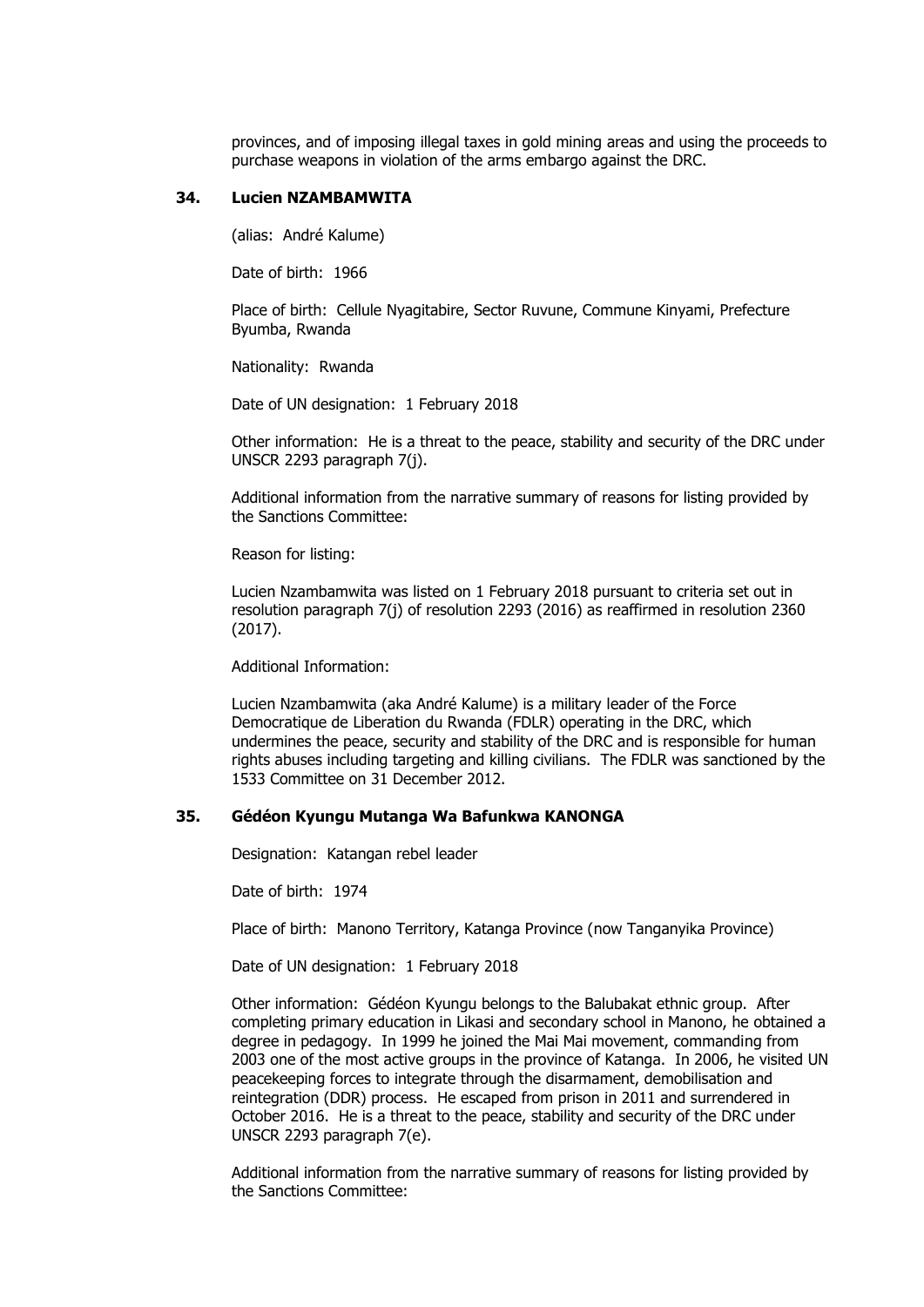Reason for listing:

Gédéon Kyungu Mutanga Wa Bafunkwa Kanonga was listed on 1 February 2018 pursuant to criteria set out in resolution paragraph 7(e) of resolution 2293 (2016) as reaffirmed in resolution 2360 (2017).

#### Additional Information:

As he was the leader of the Bakata Katanga militia (a.k.a. Kata Katanga) between 2011-2014, Gédéon Kyungu Mutanga was involved in serious human rights abuses such as killings and attacks against civilians, notably in rural zones of the Katanga province. As Commander of the armed group Bakata Katanga, which is guilty of serious human rights violations and war crimes, including attacks against civilians, in south-east DRC, Gédéon Kyungu Mutanga is therefore a threat to the peace, stability and security of DRC.

### **Details for 13 to 31 substituted by Council Implementing Regulation (EU) 2017/396 Details for 32 to 35 inserted by Council Implementing Regulation (EU) 2018/197**

### **b) List of entities referred to in Articles 2 and 2a.**

# **1. ADF (ALLIED DEMOCRATIC FORCES)**

(Alias: a) Forces Démocratiques Alliées-Armée Nationale de Libération de l'Ouganda; b) ADF/NALU; c) NALU)

Address: North Kivu Province, Democratic Republic of the Congo.

Date of UN designation: 30 June 2014.

Other Information: ADF founder and leader, Jamil Mukulu, was arrested in Dar es Salaam, Tanzania in April 2015. He was subsequently extradited to Kampala, Uganda in July 2015. As of June 2016, Mukulu is reportedly being held in a police detention cell awaiting his trial. INTERPOL-UN Security Council Special Notice web link: https://www.interpol.int/en/notice/search/une/5864623

Additional information from the narrative summary of reasons for listing provided by the Sanctions Committee:

The Allied Democratic Forces (ADF) was created in 1995 and is located in the mountainous DRC-Uganda border area. According to the United Nations Group of Experts on the Democratic Republic of the Congo's ('GoE') 2013 final report, citing Ugandan officials and UN sources, in 2013 the ADF had an estimated strength of 1 200 to 1 500 armed fighters located in north-east Beni Territory of North Kivu province, close to the border with Uganda. These same sources estimate ADF's total membership — including women and children — to be between 1 600 and 2 500. Due to offensive military operations by the Congolese Armed Forces (FARDC) and the UN Organization Stabilization Mission in the DRC (MONUSCO) conducted in 2013 and 2014, ADF dispersed its fighters to numerous smaller bases, and moved women and children to areas west of Beni, and along the Ituri-North Kivu border. The ADF's military commander is Hood Lukwago and its supreme leader is the sanctioned individual Jamil Mukulu.

The ADF has committed serious violations of international law and UNSCR 2078 (2012), including as detailed below.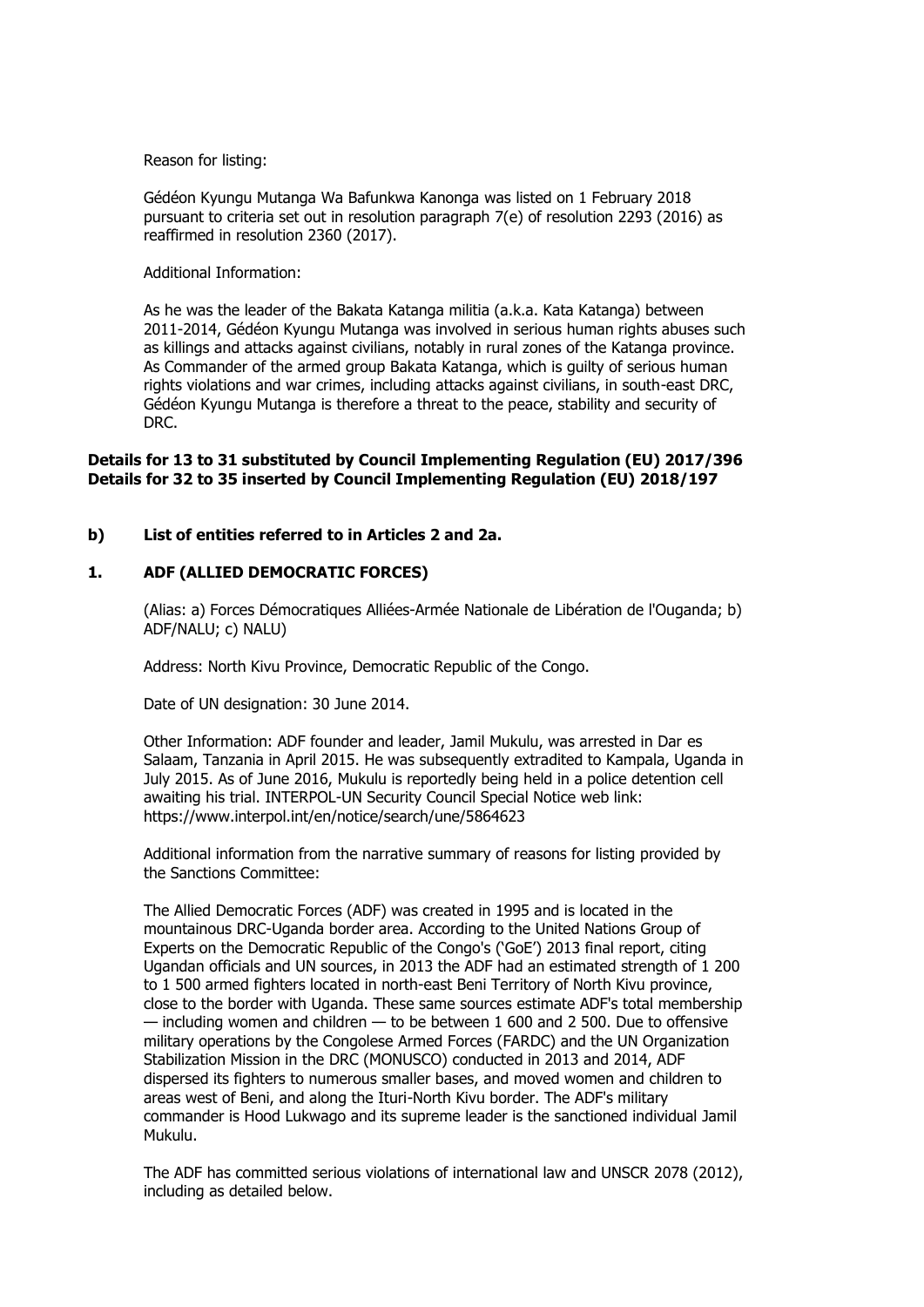The ADF has recruited and used child soldiers in violation of applicable international law (UNSCR paragraph 4 (d)).

The GoE's 2013 final report stated that the GoE interviewed three former ADF fighters who had escaped during 2013 and who described how ADF recruiters in Uganda lure people to the DRC with false promises of employment (for adults) and free education (for children) and then force them to join the ADF. Also according to the GoE's report, former ADF fighters told the GoE that the ADF's training groups typically include adult men and boys and two boys who escaped from the ADF in 2013 told the GoE that they had received military training from the ADF. The GoE report also includes an account of ADF's training by a 'former ADF child soldier'.

According to the GoE's 2012 final report, the ADF recruits include children, as exemplified by the case of an ADF recruiter who was captured by Ugandan authorities in Kasese with six young boys on his way to the DRC in July 2012.

A specific example of the ADF's recruitment and use of children is seen in a 6 January 2009 letter from the former Africa Director for Human Rights Watch, Georgette Gagnon, to Uganda's former Minister of Justice, Kiddhu Makubuyu, stating that a boy named Bushobozi Irumba was abducted at 9 years of age by the ADF in 2000. He was required to provide transport and other services to ADF fighters.

In addition, 'The Africa Report' cited allegations that the ADF is allegedly recruiting children as young as 10 years of age as child soldiers and cited a Uganda People's Defence Force (UPDF) spokesperson as stating that the UPDF rescued 30 children from a training camp on Buvuma Island in Lake Victoria.

The ADF has also committed numerous violations of international human rights and international humanitarian law against women and children, including killing, maiming, and sexual violence (UNSCR paragraph 4 (e)).

According to the GoE 2013 final report, in 2013 the ADF attacked numerous villages, which prompted more than 66 000 people to flee into Uganda. These attacks depopulated a large area, which ADF has since controlled by abducting or killing people who return to their villages. Between July and September 2013, ADF decapitated at least five people in the Kamango area, shot several others, and kidnapped dozens more. These actions terrorized the local population and deterred people from returning home.

The Global Horizontal Note, a monitoring and reporting mechanism of grave violations against children in situations of armed conflict, reported to the Security Council's Working Group on Children and Armed Conflict (CAAC) that during the October to December 2013 reporting period, ADF was responsible for 14 of the 18 child casualties documented, including in an incident on 11 December 2013, in Beni territory, North Kivu, when ADF attacked the village of Musuku, killing 23 people, including 11 children (three girls and eight boys), aged 2 months to 17 years. All victims had all been severely mutilated with machetes, including two children who survived the attack.

The March 2014 Report of the Secretary General on Conflict Related Sexual Violence identifies the 'Allied Democratic Forces — National Army for the Liberation of Uganda' on its list of 'Parties credibly suspected of committing or being responsible for rape or other forms of sexual violence in situations of armed conflict.'

The ADF has also participated in attacks against MONUSCO peacekeepers (UNSCR paragraph 4 (i)).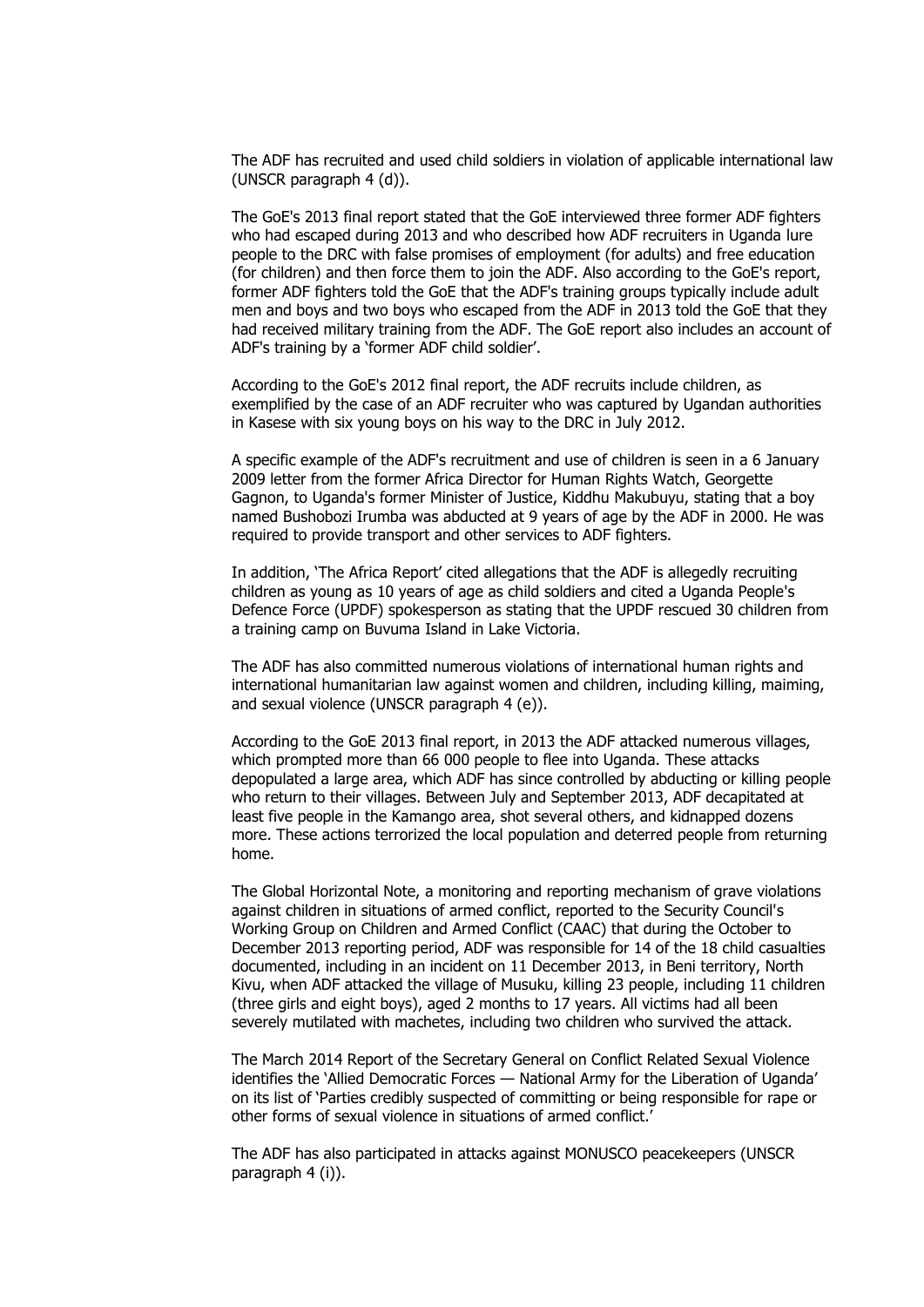Finally, the United Nations Organization Stabilization Mission in the Democratic Republic of the Congo (MONUSCO) reported that ADF has conducted at least two attacks on MONUSCO peacekeepers. The first, on 14 July 2013, was an attack on a MONUSCO patrol on the road between Mbau and Kamango. This attack is detailed in the 2013 GoE final report. The second attack occurred on March 3, 2014. A MONUSCO vehicle was attacked with grenades ten kilometers from the Mavivi airport in Beni, resulting in injuries to five peacekeepers.

ADF founder and leader, Jamil Mukulu (CDi.015), was arrested in Dar es Salaam, Tanzania in April 2015. He was subsequently extradited to Kampala, Uganda in July 2015. As of June 2016, he is being held in a police detention cell awaiting his trial.

### **2. BUTEMBO AIRLINES (BAL)**

Address: Butembo, Democratic Republic of the Congo.

Date of UN designation: 29 March 2007.

Other information: Privately-owned airline, operates out of Butembo. Since December 2008, BAL no longer holds an aircraft operating license in the DRC. INTERPOL-UN Security Council Special Notice web link: https://www.interpol.int/en/notice/search/une/5278478

Additional information from the narrative summary of reasons for listing provided by the Sanctions Committee:

Kisoni Kambale (deceased on 5 July 2007 and subsequently de-listed on 24 April 2008) used his airline to transport FNI gold, rations and weapons between Mongbwalu and Butembo. This constitutes 'provision of assistance' to illegal armed groups in breach of the arms embargo of resolutions 1493 (2003) and 1596 (2005). Privately-owned airline, operates out of Butembo. Since December 2008, BAL no longer holds an aircraft operating license in the DRC.

### **3. COMPAGNIE AERIENNE DES GRANDS LACS (CAGL); GREAT LAKES BUSINESS COMPANY (GLBC)**

Address: a) Avenue Président Mobutu, Goma, Democratic Republic of the Congo, b) Gisenyi, Rwanda, c) PO BOX 315, Goma, Democratic Republic of the Congo.

Date of UN designation: 29 March 2007.

Other information: As of December 2008, GLBC no longer had any operational aircraft, although several aircraft continued flying in 2008 despite UN sanctions. INTERPOL-UN Security Council Special Notice web link: https://www.interpol.int/en/notice/search/une/5278381

Additional information from the narrative summary of reasons for listing provided by the Sanctions Committee:

CAGL and GLBC are companies owned by Douglas MPAMO, an individual already subject to sanctions under resolution 1596 (2005). CAGL and GLBC were used to transport arms and ammunition in violation of the arms embargo of resolutions 1493 (2003) and 1596 (2005). As of December 2008, GLBC no longer had any operational aircraft, although several aircraft continued flying in 2008 despite UN sanctions.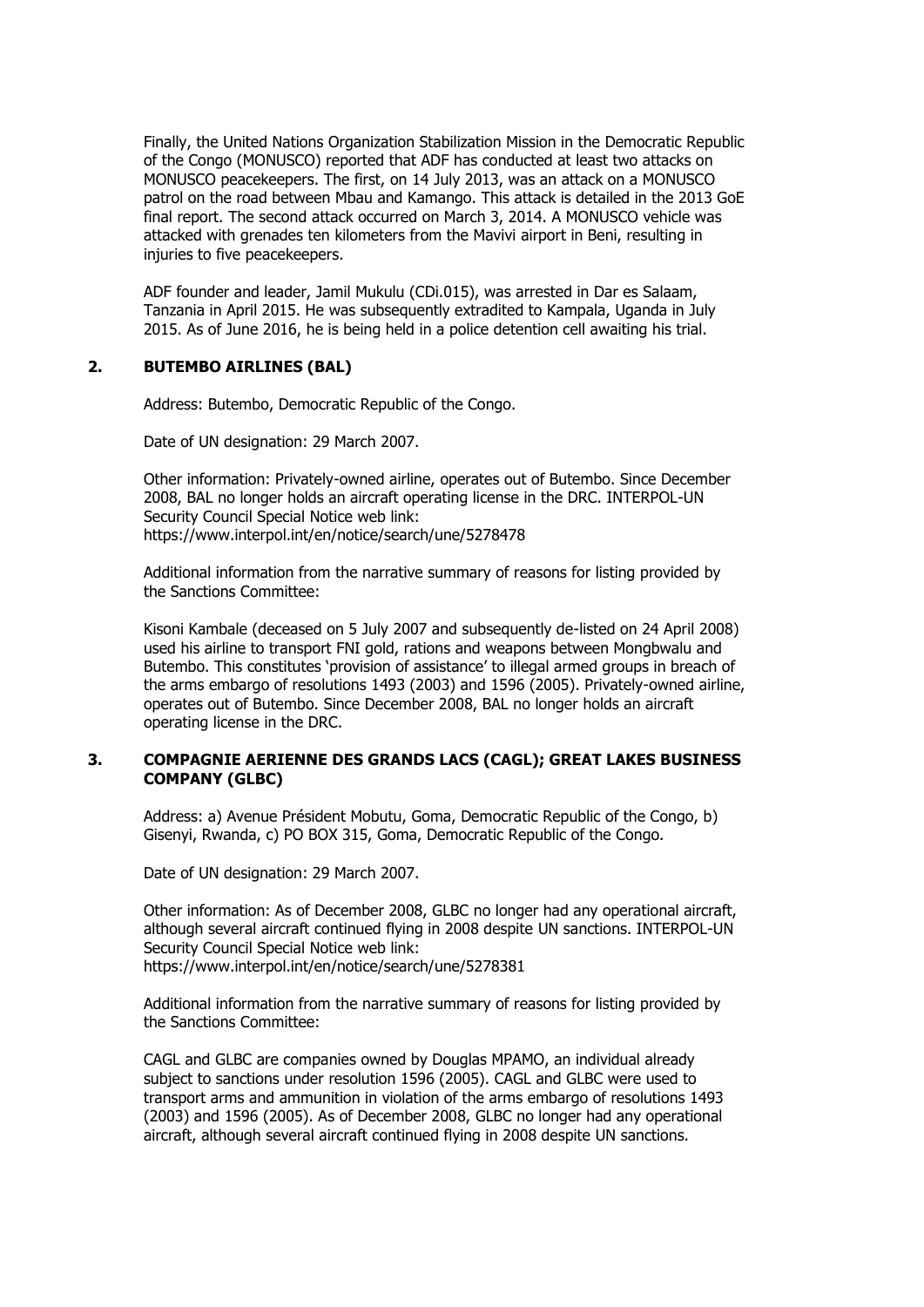# **4. CONGOMET TRADING HOUSE**

Address: Butembo, North Kivu.

Date of UN designation: 29 March 2007.

Other information: No longer exists as a gold trading house in Butembo, North Kivu. INTERPOL-UN Security Council Special Notice web link: https://www.interpol.int/en/notice/search/une/5278420

Additional information from the narrative summary of reasons for listing provided by the Sanctions Committee:

Congomet Trading House (formerly listed as Congocom) was owned by Kisoni Kambale (deceased on 5 July 2007 and subsequently de-listed on 24 April 2008). Kambale acquired almost all the gold production in the Mongbwalu district, which was controlled by the FNI. The FNI derived substantial income from taxes imposed on this production. This constitutes 'provision of assistance' to illegal armed groups in breach of the arms embargo of resolutions 1493 (2003) and 1596 (2005). No longer exists as a gold trading house in Butembo, North Kivu.

# **5. FORCES DEMOCRATIQUES DE LIBERATION DU RWANDA (FDLR)**

(alias: a) FDLR, b) Force Combattante Abacunguzi, c) Combatant Force for the Liberation of Rwanda, d) FOCA)

Address: a) North Kivu, Democratic Republic of the Congo, b) South Kivu, Democratic Republic of the Congo.

Date of UN designation: 31 December 2012.

Other information: Email: Fdlr@fmx.de; fldrrse@yahoo.fr; fdlr@gmx.net; fdlrsrt@gmail.com; humura2020@gmail.com. INTERPOL-UN Security Council Special Notice web link: https://www.interpol.int/en/notice/search/une/5278442

Additional information from the narrative summary of reasons for listing provided by the Sanctions Committee:

The FDLR is one of the largest foreign armed groups operating in the territory of the DRC. The group was formed in 2000, and has committed serious violations of international law involving the targeting of women and children in armed conflict, including killing and maiming, sexual violence, and forced displacement. According to a 2010 report from Amnesty International, the FDLR were responsible for the killings of ninety-six civilians in Busurungi, Walikale territory. Some of the victims were burned alive in their homes. According to the same source, in June 2010, an NGO medical centre reported around sixty cases a month of girls and women who had been raped in the southern Lubero territory, North-Kivu by armed groups including the FDLR. According to a December 20, 2010 report from Human Rights Watch (HRW), there has been documented evidence of the FDLR actively conducting child recruitment. HRW identified at least 83 Congolese children under the age of 18, some as young as 14, who had been forcibly recruited by the FDLR. In January 2012, HRW reported that FLDR combatants attacked numerous villages in the Masisi territory, killing six civilians, raping two women, and abducting at least 48 people.

According to a June 2012 report from HRW, in May 2012 FDLR fighters attacked civilians in Kamananga and Lumenje, in South Kivu province, as well as in Chambucha,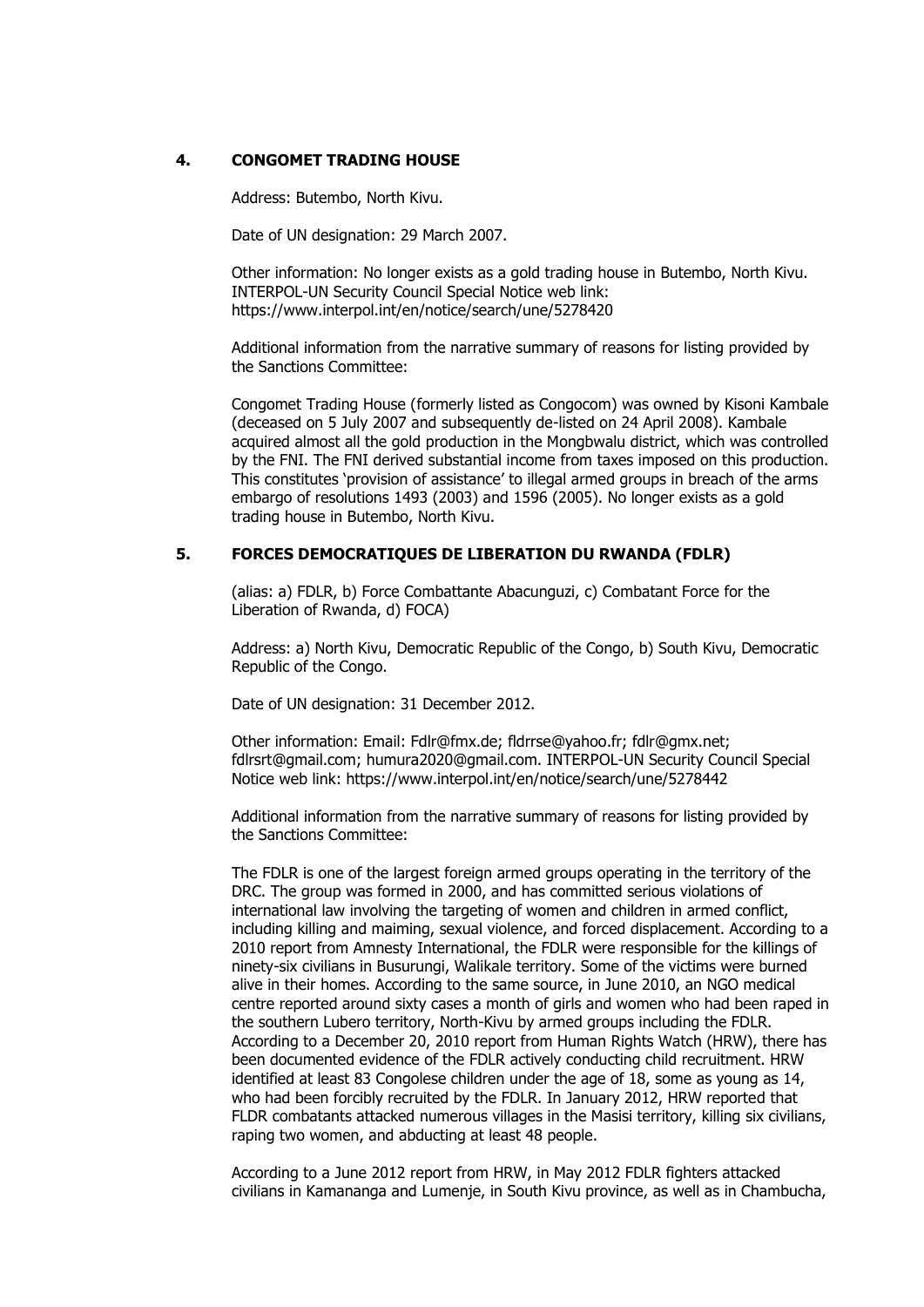Walikale territory, and villages in the Ufumandu area of Masisi territory, North Kivu province. In these attacks, FDLR fighters with machetes and knives hacked to death dozens of civilians, including numerous children. According to the June 2012 Group of Experts Report, the FDLR attacked several villages in South Kivu from December 31, 2011 to January 4, 2012. A United Nations investigation confirmed that at least 33 persons, including 9 children and 6 women, had been killed, either burned alive, decapitated or shot during the attack. In addition, one woman and one girl had been raped. The June 2012 Group of Experts Report also states that a United Nations investigation confirmed that the FDLR massacred at least 14 civilians, including 5 women and 5 children in South Kivu in May 2012. According to the November 2012 Group of Experts report, the UN documented at least 106 incidents of sexual violence committed by the FDLR between December 2011 and September 2012. The November 2012 Group of Experts report notes that, according to a UN investigation, the FDLR raped seven women in the night of 10 March 2012, including a minor, in Kalinganya, Kabare territory. The FDLR attacked the village again on 10 April 2012 and raped three of the women for the second time. The November 2012 Group of Experts report also reports 11 killings by the FDLR in Bushibwambombo, Kalehe on 6 April 2012, and FDLR involvement in 19 further killings in Masisi territory, including five minors and six women, in May. The Mouvement Du 23 Mars (M23) is an armed group operating in the DRC that has been the recipient of arms and related materiel, including advice, training, and assistance related to military activities.

Several eyewitness testimonies state that M23 receives general military supplies from the Rwandan Defense Forces (RDF) in the form of weapons and ammunition in addition to materiel support for combat operations. M23 has been complicit in and responsible for committing serious violations of international law involving the targeting of women and children in situations of armed conflict in the DRC including killing and maiming, sexual violence, abduction, and forced displacement. According to numerous reports, investigations, and testimonies from eyewitnesses, M23 has been responsible for carrying out mass killings of civilians, as well as raping women and children throughout various regions of the DRC. Several reports indicate that M23 fighters have carried out 46 rapes against women and girls, the youngest of which was 8 years old. In addition to reports of sexual violence, M23 has also carried out extensive forced recruitment campaigns of children into the ranks of the group. It is estimated that M23 has carried out the forced recruitment of 146 young men and boys in the Rutshuru territory alone in eastern DRC since July 2012. Some of the victims have been as young as 15 years old. The atrocities committed by M23 against the civilian population of the DRC, as well as M23's forced recruitment campaign, and being the recipient of arms and military assistance has dramatically contributed to instability and conflict within the region and in some instances, violated international law.

### **6. M23**

(alias: Mouvement du 23 mars).

Date of UN designation: 31 December 2012.

Other Information: Email: mouvementdu23mars1@gmail.com. INTERPOL-UN Security Council Special Notice web link: https://www.interpol.int/en/notice/search/une/5277973

Additional information from the narrative summary of reasons for listing provided by the Sanctions Committee:

The Mouvement Du 23 Mars (M23) is an armed group operating in the DRC that has been the recipient of arms and related materiel, including advice, training, and assistance related to military activities. Several eyewitness testimonies state that M23 receives general military supplies from the Rwandan Defense Forces (RDF) in the form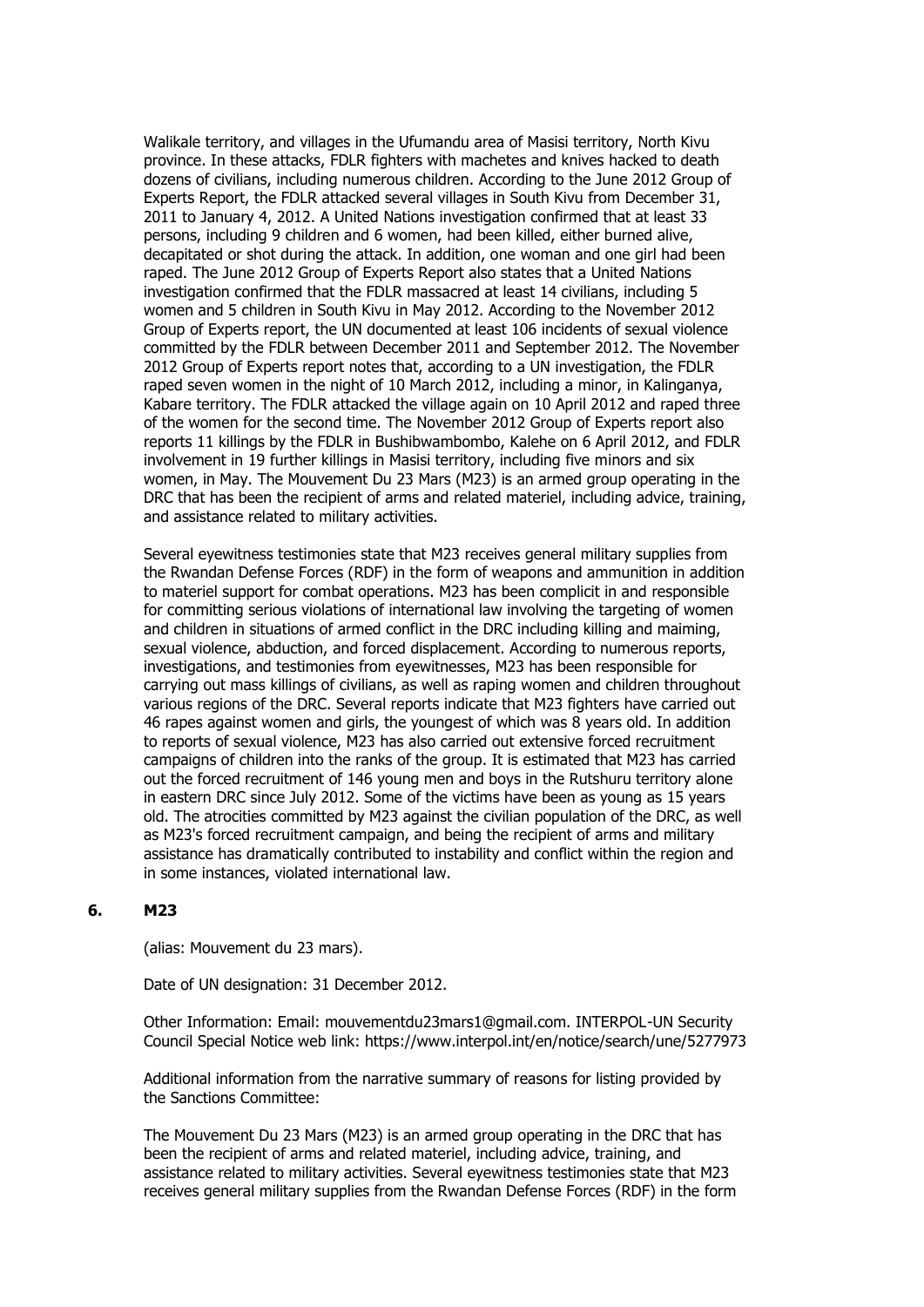of weapons and ammunition in addition to materiel support for combat operations. M23 has been complicit in and responsible for committing serious violations of international law involving the targeting of women and children in situations of armed conflict in the DRC including killing and maiming, sexual violence, abduction, and forced displacement. According to numerous reports, investigations, and testimonies from eyewitnesses, M23 has been responsible for carrying out mass killings of civilians, as well as raping women and children throughout various regions of the DRC. Several reports indicate that M23 fighters have carried out 46 rapes against women and girls, the youngest of which was 8 years old. In addition to reports of sexual violence, M23 has also carried out extensive forced recruitment campaigns of children into the ranks of the group. It is estimated that M23 has carried out the forced recruitment of 146 young men and boys in the Rutshuru territory alone in eastern DRC since July 2012. Some of the victims have been as young as 15 years old. The atrocities committed by M23 against the civilian population of the DRC, as well as M23's forced recruitment campaign, and being the recipient of arms and military assistance has dramatically contributed to instability and conflict within the region and in some instances, violated international law.

# **7. MACHANGA LTD**

Address: Plot 55A, Upper Kololo Terrace, Kampala, Uganda.

Date of UN designation: 29 March 2007.

Other information: Gold export company (Directors: Mr. Rajendra Kumar Vaya and Mr. Hirendra M. Vaya). In 2010, assets belonging to Machanga, held in the account of Emirates Gold, were frozen by Bank of Nova Scotia Mocatta (UK). The owners of Machanga have remained involved in purchasing gold from eastern DRC. INTERPOL-UN Security Council Special Notice web link: https://www.interpol.int/en/notice/search/une/5278291

Additional information from the narrative summary of reasons for listing provided by the Sanctions Committee:

Machanga bought gold through a regular commercial relationship with traders in the DRC tightly linked to militias. This constitutes 'provision of assistance' to illegal armed groups in breach of the arms embargo of resolutions 1493 (2003) and 1596 (2005). Gold export company (Directors: Mr. Rajendra Kumar Vaya and Mr. Hirendra M. Vaya). In 2010, assets belonging to Machanga, held in the account of Emirates Gold, were frozen by Bank of Nova Scotia Mocatta (UK). The previous owner of Machanga, Rajendra Kumar, and his brother Vipul Kumar, have remained involved in purchasing gold from eastern DRC.

### **8. TOUS POUR LA PAIX ET LE DEVELOPPEMENT (NGO)**

(alias: TPD)

Address: Goma, North Kivu, Democratic Republic of the Congo.

Date of UN designation: 1 November 2005.

Other information: Goma, with provincial committees in South Kivu, Kasai Occidental, Kasai Oriental and Maniema. Officially suspended all activities since 2008. In practice, as of June 2011 TPD offices are open and involved in cases related to returns of IDPs, community reconciliation initiatives, land conflict settlements, etc. The TPD President is Eugene Serufuli and Vice-President is Saverina Karomba. Important members include North Kivu provincial deputies Robert Seninga and Bertin Kirivita. INTERPOL-UN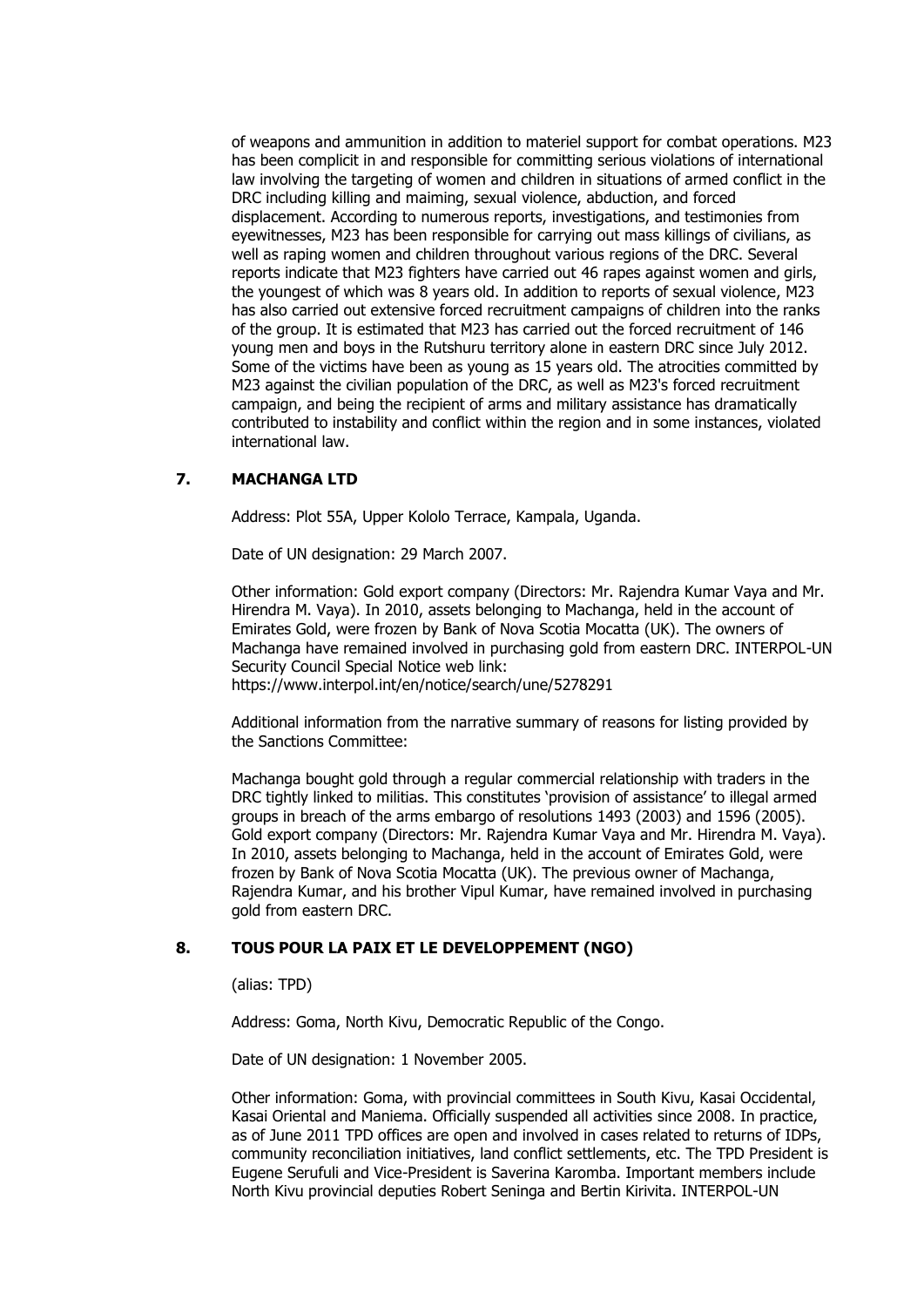Security Council Special Notice web link: https://www.interpol.int/en/notice/search/une/5278464

Additional information from the narrative summary of reasons for listing provided by the Sanctions Committee:

Implicated in violation of the arms embargo by providing assistance to RCD-G, particularly in supplying trucks to transport arms and troops, and also by transporting weapons for distribution to parts of the population in Masisi and Rutshuru, North Kivu, in early 2005. Goma, with provincial committees in South Kivu, Kasai Occidental, Kasai Oriental and Maniema Officially suspended all activities since 2008. In practice, as of June 2011 TPD offices are open and involved in cases related to returns of IDPs, community reconciliation initiatives, land conflict settlements, etc. The TPD President is Eugene Serufuli and Vice-President is Saverina Karomba. Important members include North Kivu provincial deputies Robert Seninga and Bertin Kirivita.

### **9. UGANDA COMMERCIAL IMPEX (UCI) LTD**

Address: a) Plot 22, Kanjokya Street, Kamwokya, Kampala, Uganda (Tel.: +256 41 533 578/9), b) PO BOX 22709, Kampala, Uganda.

Date of UN designation: 29 March 2007.

Other information: Gold export company. (Directors Mr. Jamnadas V. LODHIA — known as 'Chuni'- and his sons Mr. Kunal J. LODHIA and Jitendra J. LODHIA). In January 2011, Ugandan authorities notified the Committee that following an exemption on its financial holdings, Emirates Gold repaid UCI's debt to Crane Bank in Kampala, leading to final closure of its accounts. The directors of UCI have remained involved in purchasing gold from eastern DRC. INTERPOL-UN Security Council Special Notice web link: https://www.interpol.int/en/notice/search/une/5278486

Additional information from the narrative summary of reasons for listing provided by the Sanctions Committee:

UCI bought gold through a regular commercial relationship with traders in the DRC tightly linked to militias. This constitutes 'provision of assistance' to illegal armed groups in breach of the arms embargo of resolutions 1493 (2003) and 1596 (2005). Gold export company. (Former directors Mr. J.V. LODHIA — known as 'Chuni'- and his son Mr. Kunal LODHIA). In January 2011, Ugandan authorities notified the Committee that following an exemption on its financial holdings, Emirates Gold repaid UCI's debt to Crane Bank in Kampala, leading to final closure of its accounts. The previous owner of UCI, J.V. Lodhia and his son Kumal Lodhia have remained involved in purchasing gold from eastern DRC.

#### **Details for 1 to 9 substituted by Council Implementing Regulation (EU) 2017/396**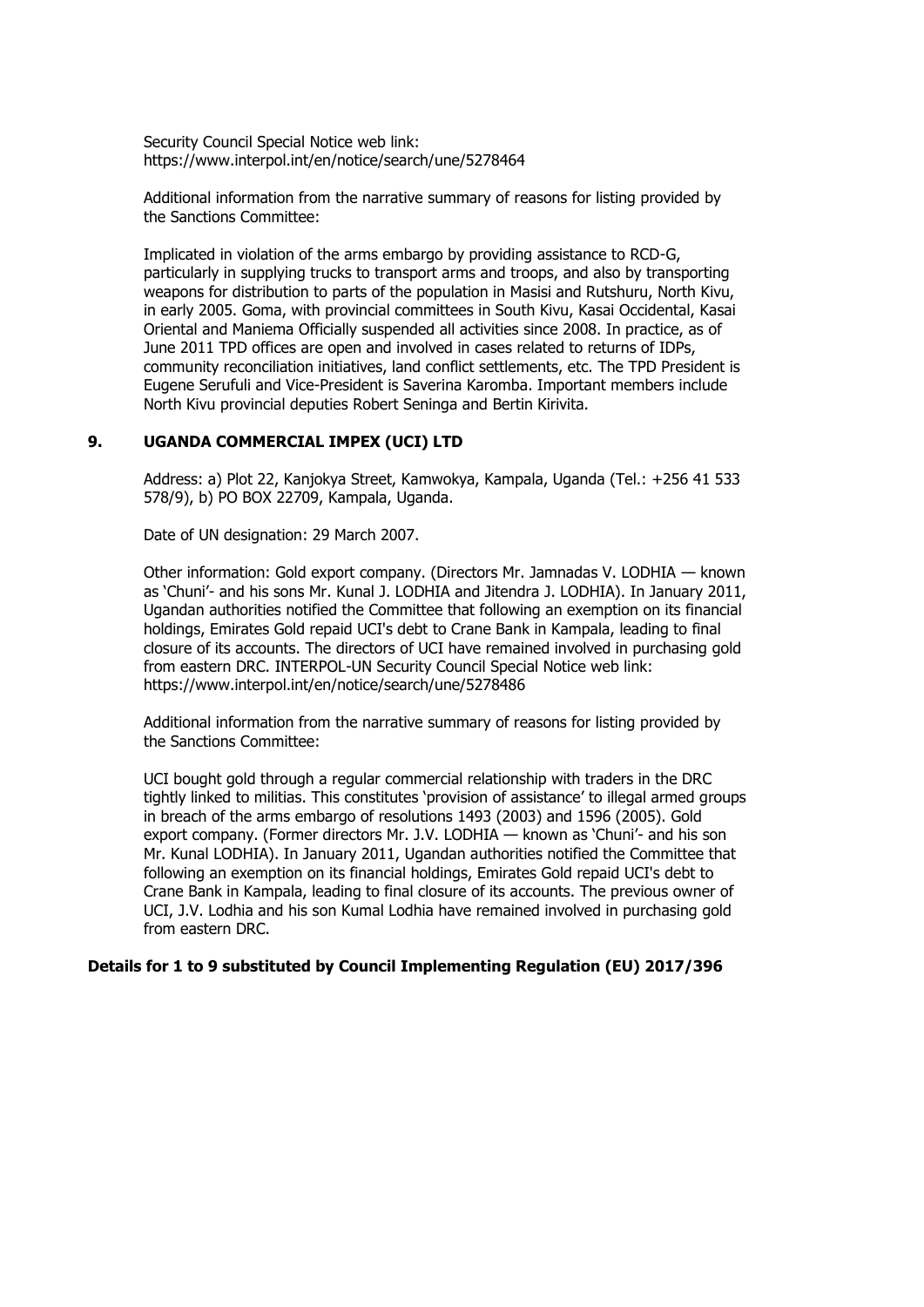# ANNEX Ia

# LIST OF PERSONS, ENTITIES AND BODIES REFERRED IN ARTICLE 2b

| А. | <b>PERSONS</b>                   |                                                                                                                                                                                                                                                                                                                                                          |                                                                                                                                                                                                                                                                                                                                                                                                                                     |                           |  |
|----|----------------------------------|----------------------------------------------------------------------------------------------------------------------------------------------------------------------------------------------------------------------------------------------------------------------------------------------------------------------------------------------------------|-------------------------------------------------------------------------------------------------------------------------------------------------------------------------------------------------------------------------------------------------------------------------------------------------------------------------------------------------------------------------------------------------------------------------------------|---------------------------|--|
|    | <b>Name</b>                      | <b>Identifying</b><br>information                                                                                                                                                                                                                                                                                                                        | <b>Grounds for designation</b>                                                                                                                                                                                                                                                                                                                                                                                                      | Date of<br><b>Listing</b> |  |
|    | 1. Ilunga<br>Kampete             | a.k.a. Gaston Hughes Ilunga<br>Kampete; a.k.a. Hugues<br>Raston Ilunga Kampete.<br>Born 24.11.1964 in<br>Lubumbashi, military ID<br>number: 1-64-86-22311-29.<br>DRC nationality.                                                                                                                                                                        | As Commander of the Republican Guard (GR), Ilunga<br>Kampete was responsible for the GR units deployed on the<br>ground and involved in the disproportionate use of force<br>and violent repression, in September 2016 in Kinshasa. In<br>this capacity, Ilunga Kampete was therefore involved in<br>planning, directing, or committing acts that constitute<br>serious human rights violations in DRC.                             | 12.12.2016                |  |
|    | 2. Gabriel<br>Amisi<br>Kumba     | a.k.a. Gabriel Amisi Nkumba:<br>a.k.a. 'Tango Fort'; a.k.a.<br>'Tango Four'.<br>Born 28.5.1964 in Malela,<br>military ID number: 1-64-87-<br>77512-30. DRC nationality.                                                                                                                                                                                  | Commander of the 1st defence zone of Congolese Army<br>(FARDC) whose forces took part in the disproportionate<br>use of force and violent repression, in September 2016 in<br>Kinshasa. In this capacity, Gabriel Amisi Kumba was<br>therefore involved in planning, directing, or committing<br>acts that constitute serious human rights violations in DRC.                                                                       | 12.12.2016                |  |
|    | 3. Ferdinand<br>Ilunga<br>Luyoyo | Born 8.3.1973 in<br>Lubumbashi.<br>Passport number:<br>OB0260335 (valid from<br>15.4.2011 till 14.4.2016).<br>DRC nationality.                                                                                                                                                                                                                           | As Commander of the anti-riot body Légion Nationale<br>d'Intervention of the Congolese National Police (PNC),<br>Ferdinand Ilunga Luyoyo was responsible for<br>disproportionate use of force and violent repression in<br>September 2016 in Kinshasa. In this capacity, Ferdinand<br>Ilunga Luyoyo was therefore involved in planning,<br>directing, or committing acts that constitute serious human<br>rights violations in DRC. | 12.12.2016                |  |
| 4. | Celestin<br>Kanyama              | a.k.a. Kanyama Tshisiku<br>Celestin; a.k.a. Kanyama<br>Celestin Cishiku Antoine,<br>a.k.a. Kanyama Cishiku<br>Bilolo Célestin, a.k.a. Esprit<br>de mort.<br>Born 4.10.1960 in Kananga.<br>DRC nationality. Passport<br>number: OB0637580 (valid<br>from 20.5.2014 to<br>19.5.2019).<br>Was granted Schengen visa<br>No 011518403, issued on<br>2.7.2016. | As Kinshasa Police Commissioner (PNC), Celestin Kanyama<br>was responsible for the disproportionate use of force and<br>violent repression in September 2016 in Kinshasa. In this<br>capacity, Celestin Kanyama was therefore involved in<br>planning, directing, or committing acts that constitute<br>serious human rights violations in DRC.                                                                                     | 12.12.2016                |  |
|    | 5. John<br>Numbi                 | a.k.a. John Numbi Banza<br>Tambo: a.k.a. John Numbi<br>Banza Ntambo; a.k.a. Tambo<br>Numbi.<br>Born 16.8.1962 in Jadotville-<br>Likasi-Kolwezi, DRC<br>nationality.                                                                                                                                                                                      | Former Inspector-General of the Congolese National Police<br>(PNC), John Numbi remains an influential figure who was<br>notably involved in the campaign of violent intimidation in<br>the March 2016 gubernatorial elections in the DRC's four<br>ex-Katangan provinces and as such is responsible for<br>obstructing a consensual and peaceful solution towards<br>elections in DRC.                                              | 12.12.2016                |  |
|    | 6. Roger<br>Kibelisa             | a.k.a. Roger Kibelisa<br>Ngambaswi.<br>DRC nationality.                                                                                                                                                                                                                                                                                                  | As Interior Director of the National Intelligence Service<br>(ANR), Roger Kibelisa is involved in the intimidation<br>campaign carried out by ANR officials towards opposition<br>members, including arbitrary arrests and detention. Roger<br>Kibelisa has therefore undermined the rule of law and<br>obstructed a consensual and peaceful solution towards<br>elections in DRC.                                                  | 12.12.2016                |  |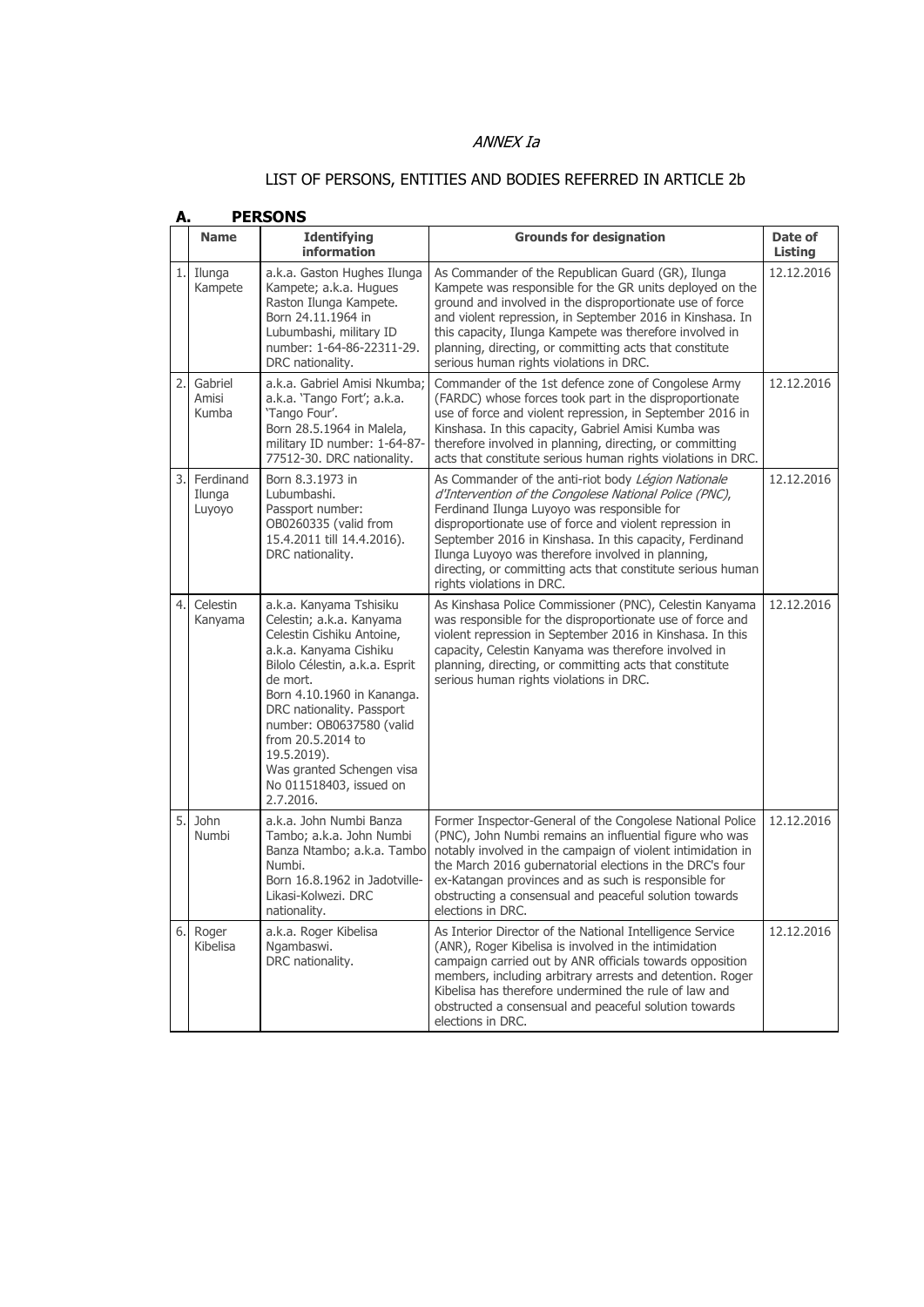| Delphin<br>Kaimbi | a.k.a. Delphin Kahimbi Kasagwe;<br>a.k.a. Delphin Kayimbi Demba<br>Kasangwe; a.k.a. Delphin Kahimbi<br>Kasangwe; a.k.a. Delphin Kahimbi<br>Demba Kasangwe; a.k.a. Delphin<br>Kasagwe Kahimbi.<br>Born 15.1.1969 (alternatively:<br>15.7.1969) in Kiniezire/Goma. DRC<br>nationality. Diplomatic passport No:<br>DB0006669 (valid 13.11.2013 till<br>12.11.2018). | Head of Military Intelligence Body (ex-DEMIAP), part of<br>the National Operations Centre, the command and<br>control structure responsible for arbitrary arrests and<br>violent repression in Kinshasa in September 2016, and<br>responsible for forces that participated in intimidation<br>and arbitrary arrests, which obstructs a consensual and<br>peaceful solution towards elections in DRC. | 12.12.2016 |
|-------------------|------------------------------------------------------------------------------------------------------------------------------------------------------------------------------------------------------------------------------------------------------------------------------------------------------------------------------------------------------------------|------------------------------------------------------------------------------------------------------------------------------------------------------------------------------------------------------------------------------------------------------------------------------------------------------------------------------------------------------------------------------------------------------|------------|

# **Annex 1a - Details for Persons 1 to 7 inserted by Council Regulation (EU) 2016/2230**

|     | <b>Name</b>                                                                                      | <b>Identifying</b><br>information                                                                                                                                                                                                                                                    | <b>Grounds for designation</b>                                                                                                                                                                                                                                                                                                                                                                                                                                                                                                                                                                                                                                                                                                                               | <b>Date</b><br>оf<br>listing |
|-----|--------------------------------------------------------------------------------------------------|--------------------------------------------------------------------------------------------------------------------------------------------------------------------------------------------------------------------------------------------------------------------------------------|--------------------------------------------------------------------------------------------------------------------------------------------------------------------------------------------------------------------------------------------------------------------------------------------------------------------------------------------------------------------------------------------------------------------------------------------------------------------------------------------------------------------------------------------------------------------------------------------------------------------------------------------------------------------------------------------------------------------------------------------------------------|------------------------------|
| `8. | Evariste Boshab,<br>former Vice<br>Prime Minister<br>and Minister of<br>Interior and<br>Security | a.k.a Evariste Boshab<br>Mabub Ma Bileng.<br>DOB: 12.1.1956.<br>POB: Tete Kalamba<br>$(DRC)$ .<br>Diplomatic passport<br>number: DP 0000003<br>(valid: 21.12.2015 -<br>expiry: 20.12.2020).<br>Schengen visa expired<br>on 5.1.2017.<br>DRC nationality.                             | In his capacity as Vice Prime Minister and Minister of<br>Interior and Security from December 2014 to December<br>2016, Evariste Boshab was officially responsible for the<br>police and security services and coordinating the work of<br>provincial governors. In this capacity, he was responsible<br>for arrests of activists and opposition members, as well as<br>disproportionate use of force, including between<br>September 2016 and December 2016 in response to<br>demonstrations in Kinshasa, which resulted in a large<br>number of civilians being killed or injured by security<br>services. Evariste Boshab was therefore involved in<br>planning, directing, or committing acts that constitute<br>serious human rights violations in DRC. | 29.5.2017                    |
| 9.  | Gédéon Kyungu<br><b>Mutanga</b>                                                                  | DOB: circa 1974 in<br>Tanganyika province.<br><b>DRC</b> nationality:                                                                                                                                                                                                                | As he was the leader of the Bakata Katanga militia between<br>2011 and 2016, Gédéon Kyungu Mutanga was involved in<br>serious human rights violations and war crimes such as<br>killings and attacks against civilians, notably in rural zones<br>of the Katanga region.<br>Gédéon Kyungu Mutanga is currently the leader of an<br>armed group involved in human rights abuses in the Kasai<br>Province and supporting governmental forces committing<br>human rights violations. Gédéon Kyungu Mutanga has<br>therefore been involved in planning, directing, or<br>committing acts that constitute serious human rights<br>abuses or violations in DRC.                                                                                                    | 29.5.2017                    |
|     | 10. Alex Kande<br>Mupompa,<br>Former Governor<br>of Kasai Central                                | a.k.a Alexandre Kande<br>Mupomba; Kande-<br>Mupompa.<br>DOB: 23.9.1950.<br>POB: Kananga (DRC).<br>DRC passport number:<br>OP 0024910 (valid:<br>$21.3.2016 -$ expiry:<br>20.3.2021).<br>Address: Messidorlaan<br>217/25, 1180 Uccle,<br>Belgium<br>DRC and Belgian<br>nationalities. | As Governor of Kasai Central until October 2017, Alex<br>Kande Mupompa has been responsible for the<br>disproportionate use of force, violent repression and<br>extrajudicial killings committed by security forces and the<br>PNC in Kasai Central from August 2016, including killings<br>on the territory of Dibaya in February 2017.<br>Alex Kande Mupompa was therefore involved in planning,<br>directing, or committing acts that constitute serious human<br>rights violations in DRC.                                                                                                                                                                                                                                                               | 29.5.2017                    |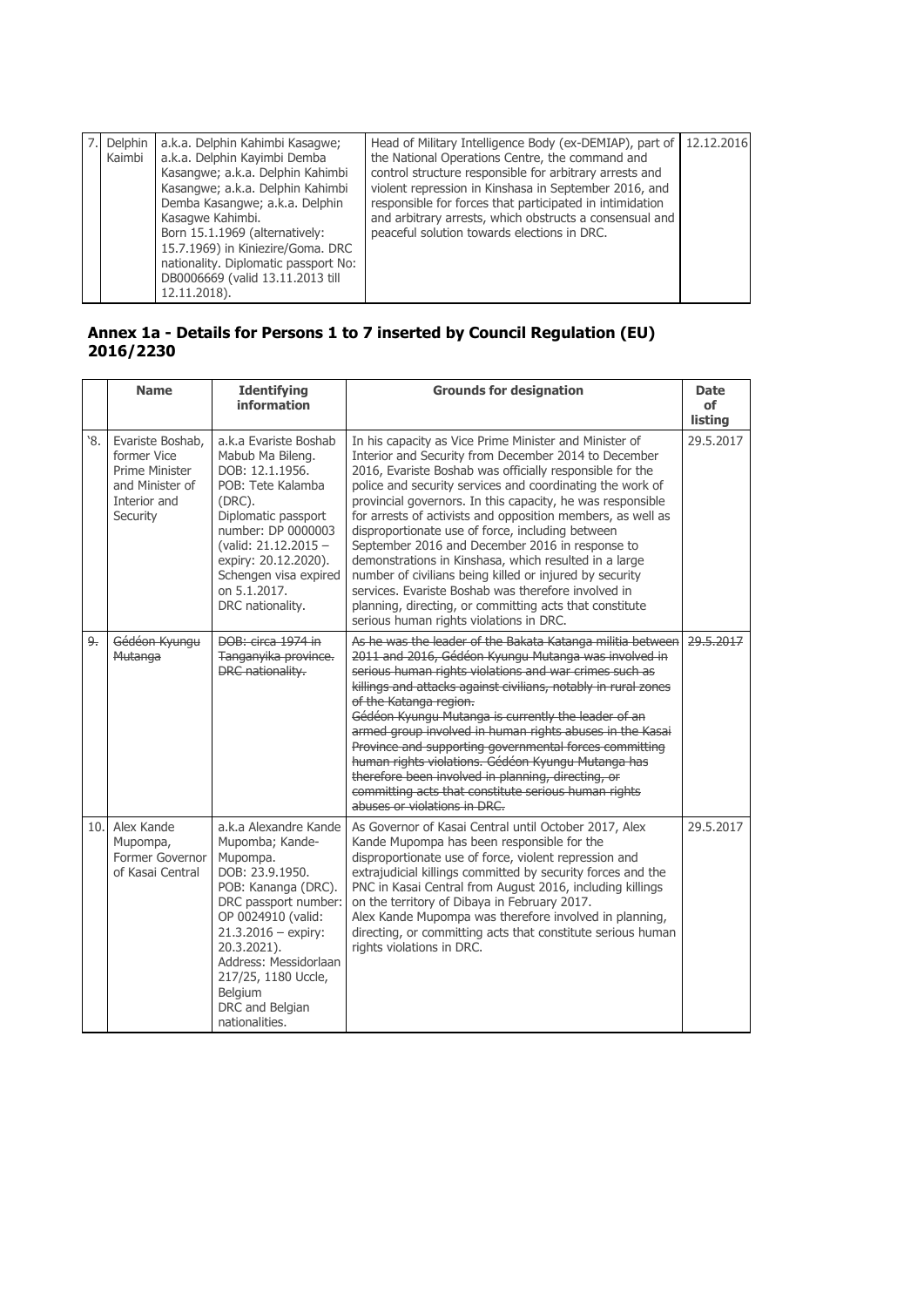| 11.1 | Jean-Claude Kazembe<br>Musonda, former<br>Governor of Haut-<br>Katanga                                    | DOB: 17.5.1963.<br>POB: Kashobwe (DRC).<br>DRC nationality.                                                                                                                                      | As Governor of Haut Katanga until April 2017,<br>Jean-Claude Kazembe Musonda was responsible<br>for the disproportionate use of force and violent<br>repression committed by security forces and the<br>PNC in Haut Katanga, including between 15 and 31<br>December 2016, when 12 civilians were killed and<br>64 were injured as a result of the use of lethal<br>force by security forces including PNC agents in<br>response to protests in Lubumbashi.<br>Jean-Claude Kazembe Musonda was therefore<br>involved in planning, directing, or committing acts<br>that constitute serious human rights violations in<br>DRC.                                                                                                                                                                                                                                                                                                            | 29.5.2017 |
|------|-----------------------------------------------------------------------------------------------------------|--------------------------------------------------------------------------------------------------------------------------------------------------------------------------------------------------|------------------------------------------------------------------------------------------------------------------------------------------------------------------------------------------------------------------------------------------------------------------------------------------------------------------------------------------------------------------------------------------------------------------------------------------------------------------------------------------------------------------------------------------------------------------------------------------------------------------------------------------------------------------------------------------------------------------------------------------------------------------------------------------------------------------------------------------------------------------------------------------------------------------------------------------|-----------|
| 12.1 | Lambert Mende,<br>Minister of<br>Communications and<br>Media, and<br>spokesperson of the<br>Government    | a.k.a Lambert Mende<br>Omalanga.<br>DOB: 11.2.1953.<br>POB: Okolo (DRC).<br>Diplomatic passport<br>number: DB0001939<br>(issued: $4.5.2017 -$<br>expiring: 3.5.2022).<br>DRC nationality.        | As Communications and Media Minister since 2008,<br>Lambert Mende is responsible for the repressive<br>media policy applied in DRC, which breaches the<br>right to freedom of expression and information and<br>undermines a consensual and peaceful solution<br>towards elections in DRC. On 12 November 2016,<br>he adopted a decree limiting the possibility for<br>foreign media outlets to broadcast in the DRC.<br>In breach of the political agreement settled on 31<br>December 2016 between the presidential majority<br>and opposition parties, broadcasts of a number of<br>media outlets remained cut off for several months.<br>In his capacity as Communications and Media<br>Minister, Lambert Mende is therefore responsible<br>for obstructing a consensual and peaceful solution<br>towards elections in DRC, including by acts of<br>violence, repression or inciting violence, or by<br>undermining the rule of law. | 29.5.2017 |
|      | 13. Muhindo Akili Mundos,<br><b>FARDC Commander</b><br>31st Brigade                                       | a.k.a Charles Muhindo<br>Akili Mundos; Charles<br>Muhindo Akilimani<br>Mundos.<br>DOB: 10.11.1972.<br>POB: Kirotse (DRC).<br>Military ID number: 1 72<br>96 80384 52.<br><b>DRC</b> nationality. | Muhindo Akili Mundos was the FARDC commander<br>of the Sukola I operation responsible for military<br>operations against the ADF from August 2014 to<br>June 2015. He recruited and equipped former<br>fighters from a local armed group to participate in<br>extrajudicial killings and massacres that began in<br>October 2014.<br>Muhindo Akili Mundos was therefore involved in<br>planning, directing, or committing acts that<br>constitute serious human rights violations in DRC.                                                                                                                                                                                                                                                                                                                                                                                                                                                | 29.5.2017 |
| 14.  | Brigadier General Eric<br>Ruhorimbere, Deputy<br>Commander of the<br>21st military region<br>(Mbuji-Mayi) | a.k.a Eric Ruhorimbere<br>Ruhanga; Tango Two;<br>Tango Deux.<br>DOB: 16.7.1969.<br>POB: Minembwe (DRC).<br>Military ID number: 1-69-<br>09-51400-64.<br>DRC nationality.                         | As Deputy Commander of the 21st military region<br>since 18 September 2014, Eric Ruhorimbere was<br>responsible for the disproportionate use of force<br>and extrajudicial killings perpetrated by FARDC<br>forces, notably against the Nsapu militia and<br>women and children.<br>Eric Ruhorimbere was therefore involved in<br>planning, directing, or committing acts that<br>constitute serious human rights violations in DRC.                                                                                                                                                                                                                                                                                                                                                                                                                                                                                                     | 29.5.2017 |
| 15.  | Ramazani Shadari,<br>Vice Prime Minister<br>and Minister of<br>Interior and Security                      | a.k.a Emmanuel Ramazani<br>Shadari Mulanda;<br>Shadary.<br>DOB: 29.11.1960.<br>POB: Kasongo (DRC).<br>DRC nationality.                                                                           | As Vice Prime Minister and Minister of Interior and<br>Security since 20 December 2016, Ramazani<br>Shadari is officially responsible for the police and<br>security services and coordinating the work of<br>provincial governors. In this capacity, he is<br>responsible for the recent arrests of activists and<br>opposition members, as well as the<br>disproportionate use of force since his<br>appointment, such as the violent crackdown on<br>members of the Bundu Dia Kongo (BDK)<br>movement in Kongo Central, the repression in<br>Kinshasa over January-February 2017 and the<br>disproportionate use of force and violent<br>repression in Kasai provinces.<br>In this capacity, Ramazani Shadari is therefore<br>involved in planning, directing, or committing acts<br>that constitute serious human rights violations in                                                                                               | 29.5.2017 |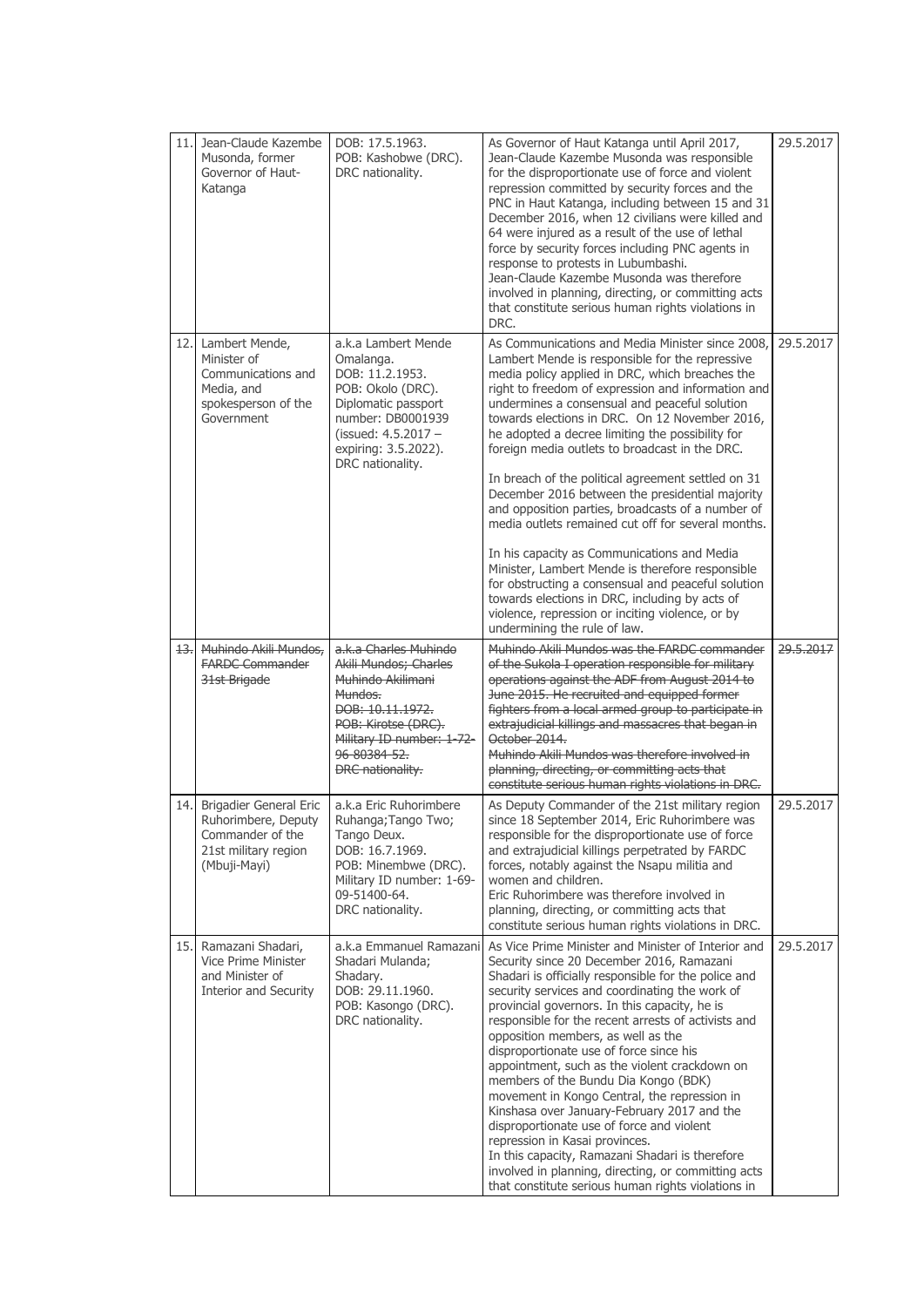|                                                                                                                                                 |                                                                                                                                                                                                                                           | DRC.                                                                                                                                                                                                                                                                                                                                                                                                                                                                     |           |
|-------------------------------------------------------------------------------------------------------------------------------------------------|-------------------------------------------------------------------------------------------------------------------------------------------------------------------------------------------------------------------------------------------|--------------------------------------------------------------------------------------------------------------------------------------------------------------------------------------------------------------------------------------------------------------------------------------------------------------------------------------------------------------------------------------------------------------------------------------------------------------------------|-----------|
| 16. Kalev Mutondo, Head<br>(formally)<br>Administrator-General) Kalev Mutundo, Kalev<br>of the National<br><b>Intelligence Service</b><br>(ANR) | a.k.a Kalev Katanga<br>Mutondo, Kalev Motono,<br>Mutoid, Kalev Mutombo,<br>Kalev Mutond, Kalev<br>Mutondo Katanga, Kalev<br>Mutund.<br>DOB: 3.3.1957.<br>Passport number:<br>DB0004470 (issued:<br>$8.6.2012 -$ expires:<br>$7.6.2017$ ). | As long-term Head of the National Intelligence<br>Service (ANR), Kalev Mutondo is involved in and<br>responsible for the arbitrary arrest, detention and<br>mistreatment of opposition members, civil society<br>activists and others. He has therefore undermined<br>the rule of law and obstructed a consensual and<br>peaceful solution towards elections in DRC, as well<br>as planning or directing acts that constitute serious<br>human rights violations in DRC. | 29.5.2017 |

**Annex 1a - Details for Persons 8 to 16 inserted by Council Implementing Regulation (EU) 2017/904**

**Annex 1a – Details for Persons 9 and 13 deleted by Council Implementing Regulation (EU) 2018/197**

**Annex 1a – Details for Persons 10 and 12 replaced by Council Implementing Regulation (EU) 2018/566**

### **B. ENTITIES**

**Annex 1a – Heading re Entities inserted by Council Regulation (EU) 2016/2230**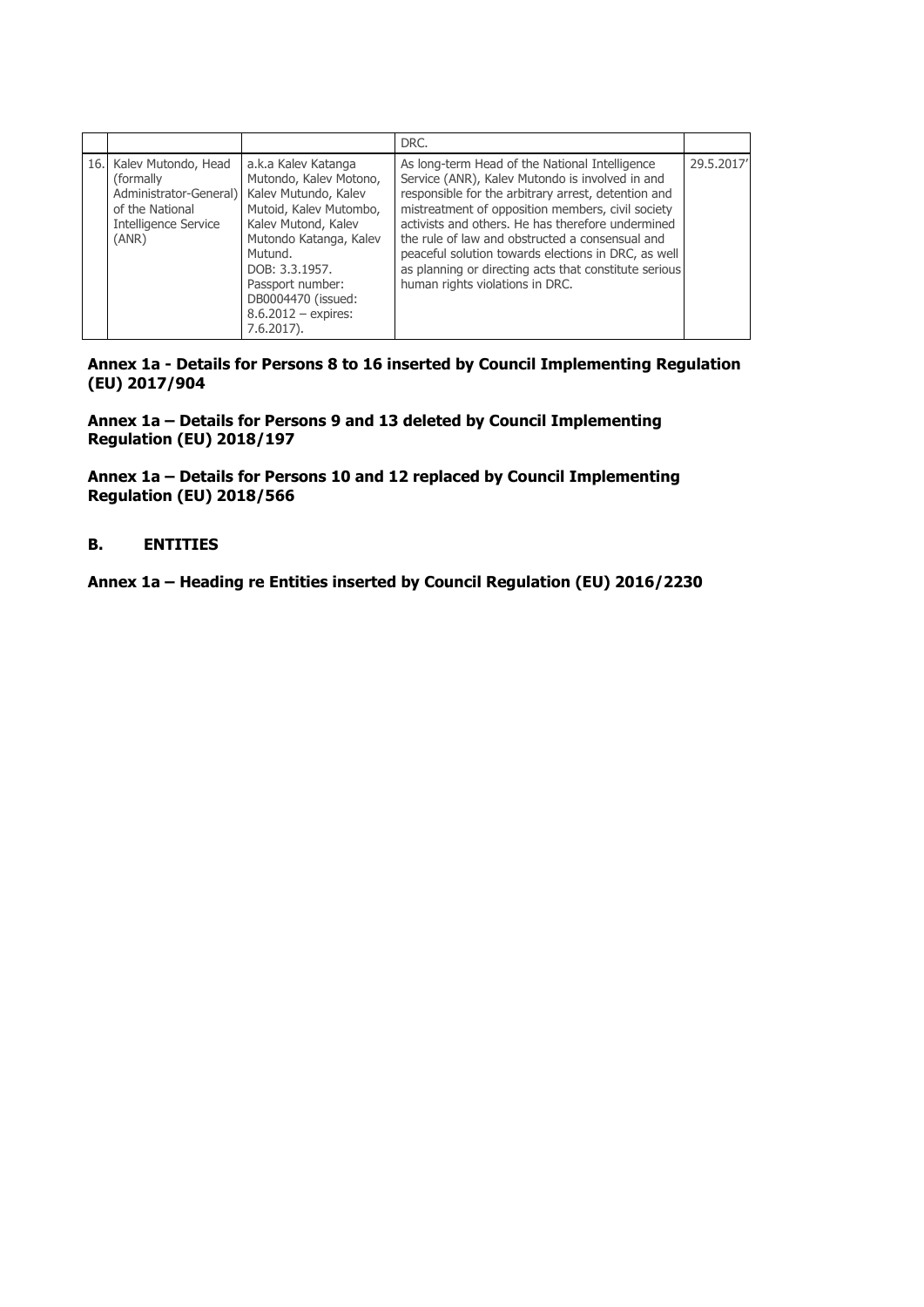#### ANNEX II

#### **Websites for information on the competent authorities and address for notification to the European Commission**

#### **BELGIUM**

http://www.diplomatie.be/eusanctions

#### **BULGARIA**

http://www.mfa.bg/en/pages/135/index.html

#### **CZECH REPUBLIC**

http://www.mfcr.cz/mezinarodnisankce

#### **DENMARK**

http://um.dk/da/politik-og-diplomati/retsorden/sanktioner/

#### **GERMANY**

http://www.bmwi.de/DE/Themen/Aussenwirtschaft/aussenwirtschaftsrecht,did=404888.html

#### **ESTONIA**

http://www.vm.ee/est/kat\_622/

#### **IRELAND**

http://www.dfa.ie/home/index.aspx?id=28519

#### **GREECE**

http://www.mfa.gr/en/foreign-policy/global-issues/international-sanctions.html

#### **SPAIN**

http://www.exteriores.gob.es/Portal/es/PoliticaExteriorCooperacion/GlobalizacionOportunidades Riesgos/Documents/ORGANISMOS%20COMPETENTES%20SANCIONES%20INTERNACIONALES. pdf

#### **FRANCE**

http://www.diplomatie.gouv.fr/autorites-sanctions/

#### **CROATIA**

http://www.mvep.hr/sankcije

#### **ITALY**

http://www.esteri.it/MAE/IT/Politica\_Europea/Deroghe.htm

#### **CYPRUS**

http://www.mfa.gov.cy/sanctions

#### **LATVIA**

http://www.mfa.gov.lv/en/security/4539

### **LITHUANIA**

http://www.urm.lt/sanctions

#### **LUXEMBOURG**

http://www.mae.lu/sanctions

#### **HUNGARY**

http://2010-2014.kormany.hu/download/b/3b/70000/ENSZBT-ET-szankcios-tajekoztato.pdf